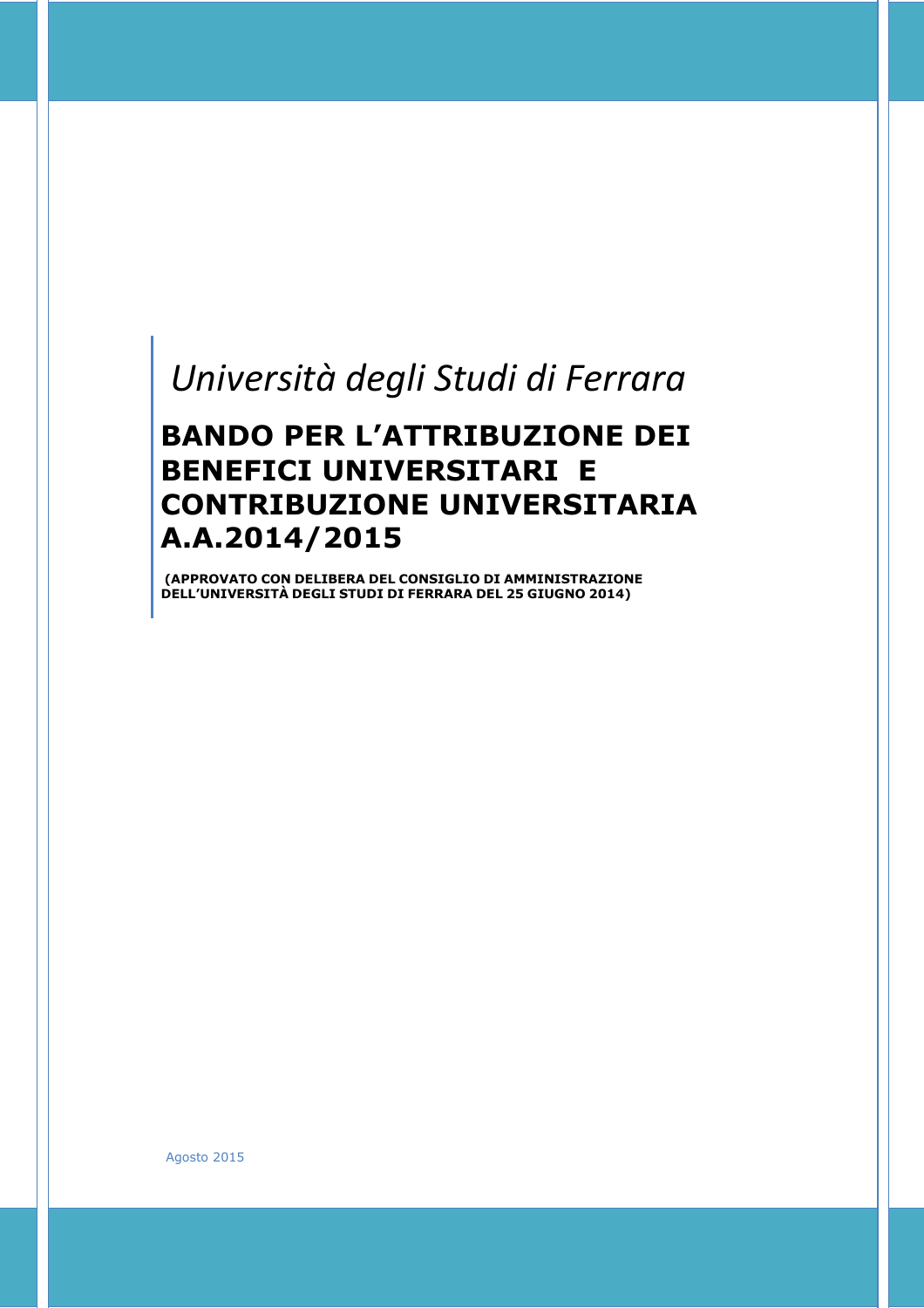

# Sommario

| TERMINI PER IL CALCOLO DELL'IDONEITA ALL'ASSEGNAZIONE DELLA FASCIA DI               |  |
|-------------------------------------------------------------------------------------|--|
|                                                                                     |  |
|                                                                                     |  |
| DETERMINAZIONE DELL'INDICATORE DELLA SITUAZIONE ECONOMICA EQUIVALENTE (I.S.E.E.) 12 |  |
| DETERMINAZIONE DELL'INDICATORE DELLA SITUAZIONE PATRIMONIALE EQUIVALENTE 12         |  |
|                                                                                     |  |
|                                                                                     |  |
| SEZIONE 6 - ESONERO TOTALE O PARZIALE CONCESSO DALL'UNIVERSITA'  14                 |  |
| ESONERO PER COLORO CHE SI ISCRIVONO AL PRIMO ANNO DI UN CORSO LAUREA TRIENNALE,     |  |
|                                                                                     |  |
|                                                                                     |  |
|                                                                                     |  |
|                                                                                     |  |
|                                                                                     |  |
|                                                                                     |  |
| SEZIONE 7 - ESONERO TOTALE O PARZIALE PER GLI STUDENTI CHE ACCEDONO AI BENEFICI     |  |
|                                                                                     |  |
| MODALITA' DI INTEGRAZIONE DELLE TASSE UNIVERSITARIE PER GLI STUDENTI RISULTATI NON  |  |
|                                                                                     |  |
|                                                                                     |  |
| SEZIONE 8 - ALTRE TIPOLOGIE DI ESONERO (AI SENSI DELL'ART.9 COMMA 4 E 5 DEL         |  |
|                                                                                     |  |
| 1) RICONGIUNZIONI DOPO UN PERIODO DI INTERRUZIONE DEGLI STUDI DI ALMENO 2 ANNI      |  |
|                                                                                     |  |
|                                                                                     |  |
|                                                                                     |  |
|                                                                                     |  |
|                                                                                     |  |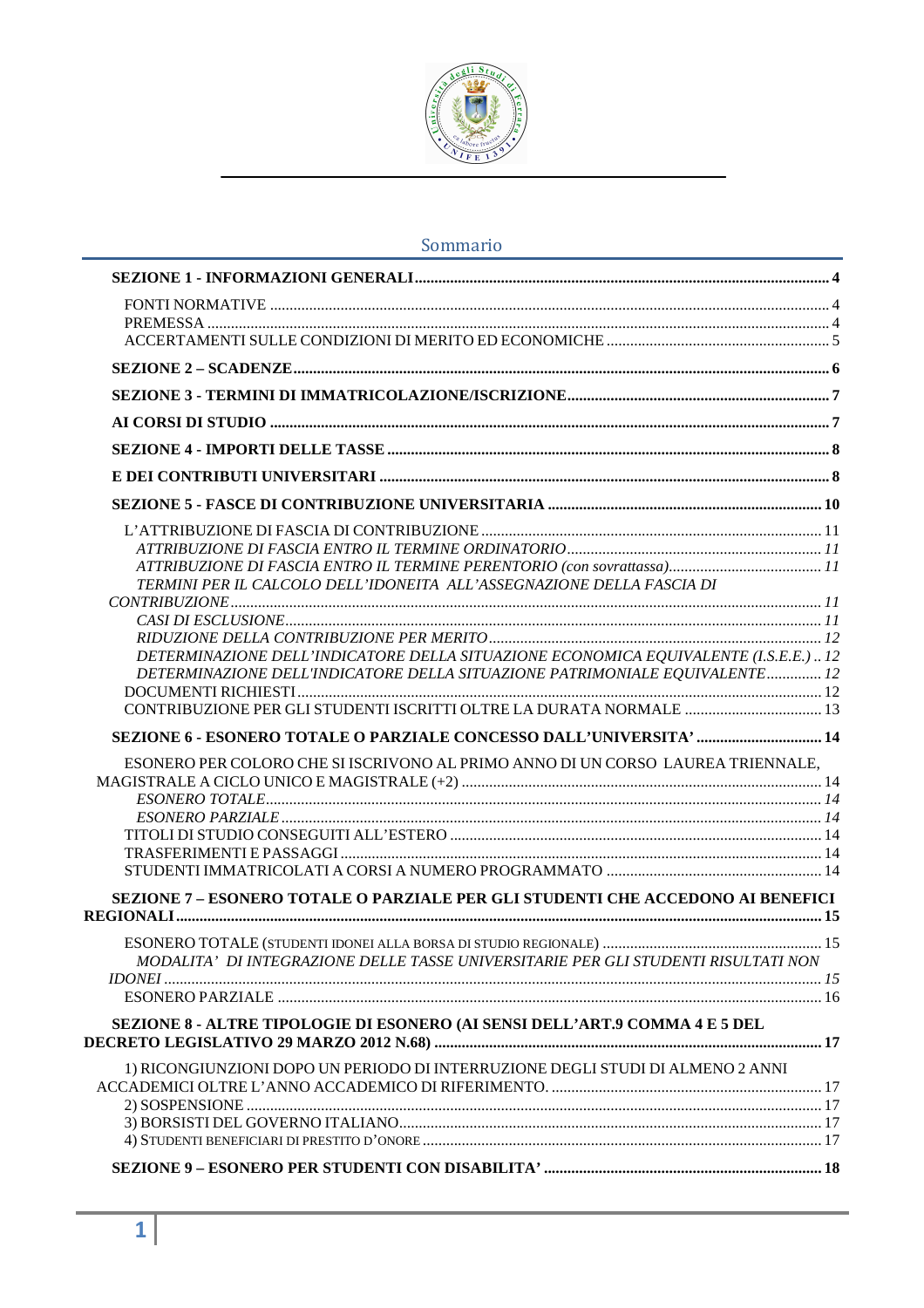

| MODALITÀ DI ESONERO PER STUDENTI ISCRITTI AD ANNI SUCCESSIVI AL PRIMO  18                      |  |
|------------------------------------------------------------------------------------------------|--|
|                                                                                                |  |
|                                                                                                |  |
| MODALITÀ DI ESONERO PER STUDENTI ISCRITTI AD ANNI SUCCESSIVI AL PRIMO  19                      |  |
|                                                                                                |  |
| ESONERO TOTALE O PARZIALE PER STUDENTI CON DISABILITÀ ISCRITTI AL DOTTORATO DI RICERCA  20     |  |
|                                                                                                |  |
| RICHIESTA DI ESONERO PER STUDENTI NON ANCORA IN POSSESSO DELLA CERTIFICAZIONE DI INVALIDITÀ 21 |  |
| SEZIONE 10 - RICHIESTA AUSILI PER STUDENTI CON DISABILITA' E STUDENTI CON DISTURBO             |  |
| PER IL SOSTENIMENTO DEL TEST DI AMMISSIONE AI CORSI A NUMERO CHIUSO  22                        |  |
| PER IL SOSTENIMENTO DELLE PROVE DI VALUTAZIONE PER I CORSI AD ACCESSO LIBERO E                 |  |
| PER IL SOSTENIMENTO DEL CONCORSO DI AMMISSIONE AL DOTTORATO DI RICERCA  23                     |  |
|                                                                                                |  |
| SEZIONE 12 - ESONERO A FIGLI DI GENITORI INVALIDI (AI SENSI DELL'ART. 30 DELLA LEGGE           |  |
|                                                                                                |  |
| SEZIONE 13 - COLLABORAZIONI CONNESSE A SERVIZI RESI DAGLI STUDENTI                             |  |
|                                                                                                |  |
|                                                                                                |  |
|                                                                                                |  |
|                                                                                                |  |
|                                                                                                |  |
|                                                                                                |  |
|                                                                                                |  |
|                                                                                                |  |
| <b>SEZIONE 14 - DOCUMENTI E PROCEDURE OCCORRENTI PER POTER COMPILARE LE</b>                    |  |
|                                                                                                |  |
|                                                                                                |  |
| ELENCO DELLA DOCUMENTAZIONE DA PRESENTARE AL CAF PER LA COMPILAZIONE DELLA                     |  |
| DICHIARAZIONE SOSTITUTIVA UNICA ED IL RILASCIO DELL'ATTESTAZIONE ISEE DELL'INPS.  30           |  |
|                                                                                                |  |
|                                                                                                |  |
|                                                                                                |  |
|                                                                                                |  |
|                                                                                                |  |
|                                                                                                |  |
|                                                                                                |  |
|                                                                                                |  |
|                                                                                                |  |
| STUDENTI CHE NON SI LAUREANO ENTRO L'ANNO ACCADEMICO (SESSIONE STRAORDINARIA) 34               |  |
|                                                                                                |  |
|                                                                                                |  |
|                                                                                                |  |
|                                                                                                |  |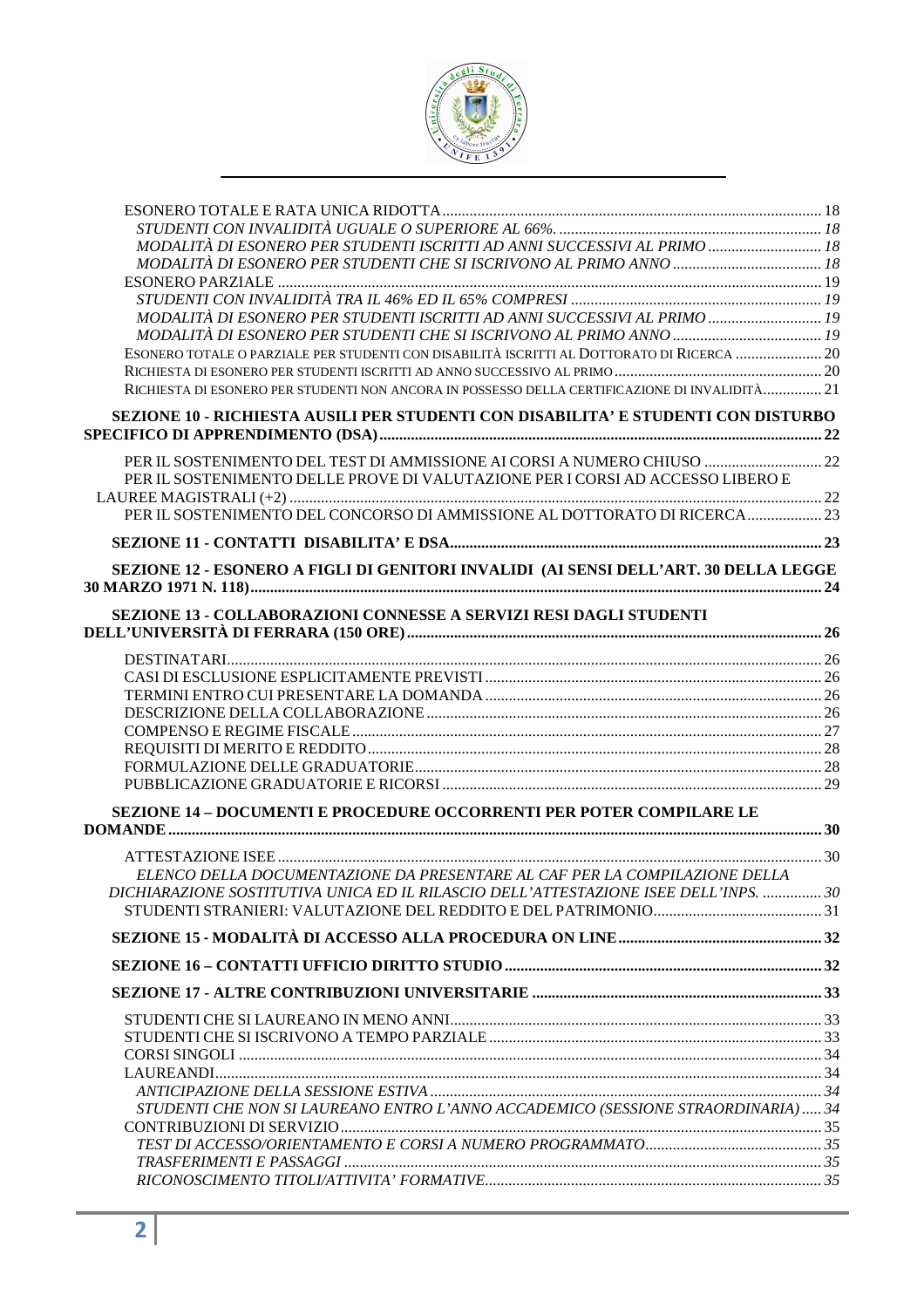

| RIMBORSO QUARTA RATA AGLI STUDENTI IMMATRICOLATI AI CORSI DI MEDICINA E CHIRURGIA, |  |
|------------------------------------------------------------------------------------|--|
|                                                                                    |  |
|                                                                                    |  |
|                                                                                    |  |
|                                                                                    |  |
|                                                                                    |  |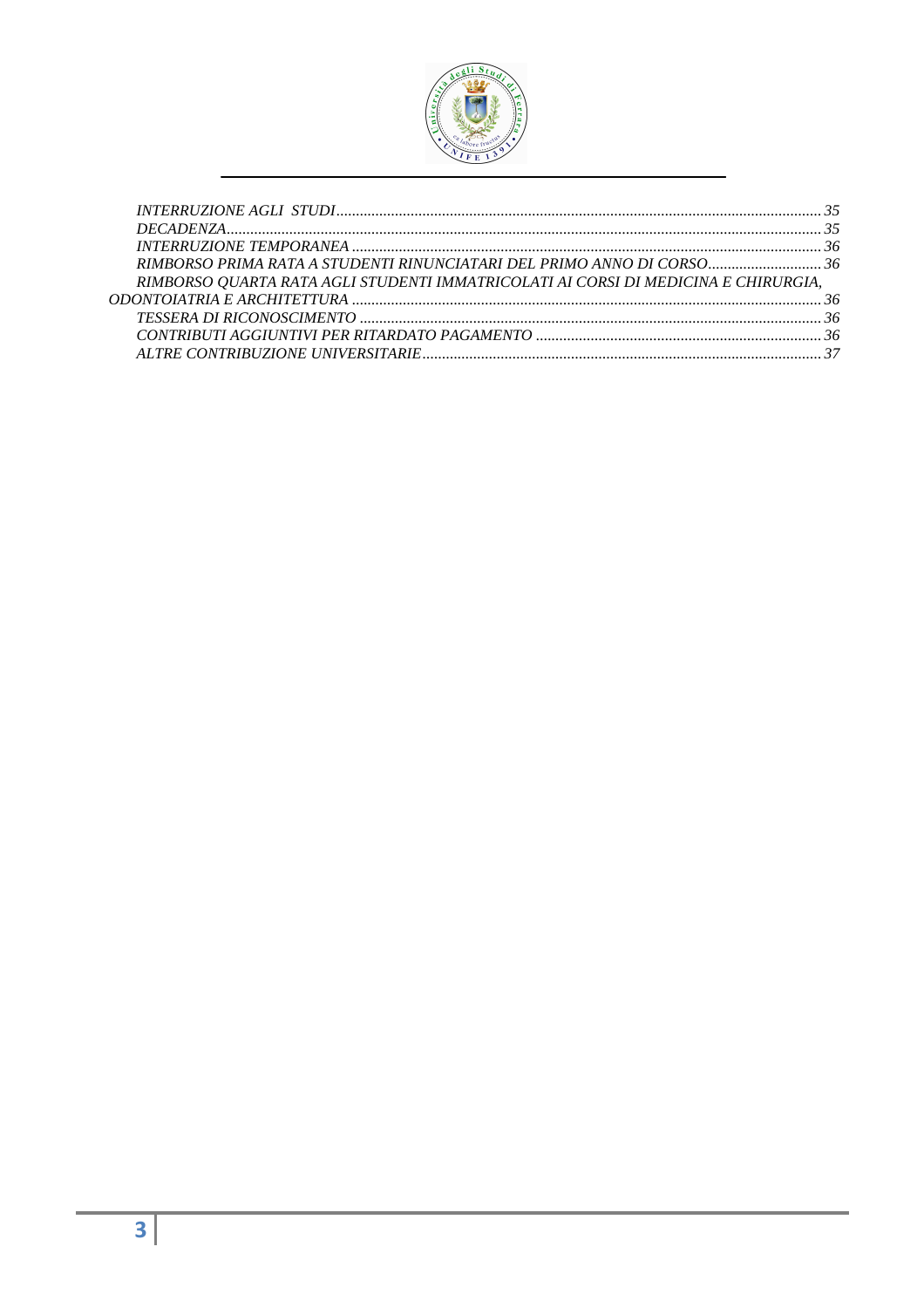

# Sezione 1 - INFORMAZIONI GENERALI

# **FONTI NORMATIVE**

- Legge 24 dicembre 1993, n. 537 "Interventi correttivi di finanza pubblica"/articolo 5 "Università"
- DPR 25 Luglio 1997, n. 306 "Regolamento recante disciplina in materia di Contributi Universitari";
- Dlgs 31 Marzo 1998, n.109 "Definizioni di criteri unificati di valutazione della situazione economica dei soggetti che richiedono prestazioni sociali agevolate, a norma dell'articolo 59, comma 51, della L. 27 dicembre 1997, n. 449";
- DPCM 7 maggio 1999 n. 221 "**Regolamento concernente le modalità attuative e gli ambiti di applicazione dei criteri unificati di valutazione della situazione economica dei soggetti che richiedono prestazioni agevolate";**
- D.P.R n. 445 del 28 dicembre 2000;
- Decreto Legislativo 3 maggio 2000, n. 130 "Disposizioni correttive ed integrative del decreto legislativo 31 marzo 1998, n. 109, in materia di criteri unificati di valutazione della situazione economica dei soggetti che richiedono prestazioni sociali agevolate";
- DPCM 4 aprile 2001 n. 242 "Regolamento concernente modifiche al decreto del Presidente del Consiglio dei Ministri 7 maggio 1999, n. 221, in materia di criteri unificati di valutazione economica dei soggetti che richiedono prestazioni sociali agevolate e di individuazione del nucleo familiare per casi particolari, a norma degli articoli 1, comma 3, e 2, comma 3, del decreto legislativo 31 marzo 1998, n. 109, come modificato dal decreto legislativo 3 maggio 2000, n. 130.";
- DPCM 9 aprile 2001"Uniformità di trattamento sul diritto agli studi universitari, ai sensi dell'art. 4 della legge 2 dicembre 1991, n. 390;
- Decreto legislativo n.196 del 30 giugno 2003;
- Decreto Ministeriale n. 270 del 22 ottobre 2004;
- Regione Emilia- Romagna, Legge regionale 27 luglio 2007 n. 15;
- Decreto legislativo 29 marzo 2012 n. 68 "Revisione della normativa di principio in materia di diritto allo studio e valorizzazione dei collegi universitari legalmente riconosciuti, in attuazione della delega prevista dall'articolo 5, comma 1, lettere a), secondo periodo, e d), della legge 30 dicembre 2010, n. 240, e secondo i principi e i criteri direttivi stabiliti al comma 3, lettera f), e al comma 6";
- D.L95/2012 conv. legge 135/2012 G.U 14.08.2012 n.186 art.7 comma 42;
- Decreto Ministeriale 3 febbraio 2014, n.73 "Tassa minima di iscrizione per l'anno accademico 2014/2015".

#### **PREMESSA**

*I benefici economici dell'Università di Ferrara vengono attribuiti in linea con i criteri utilizzati dall'Azienda per il Diritto allo Studio Universitario della Regione Emilia Romagna (Er.Go) nell'assegnazione dei benefici economici per il Diritto allo Studio secondo quanto stabilito all'art 3 comma 4 del sopra menzionato DPCM 9 aprile 2001 che resta in vigore ai sensi dell'art. 8 comma 5 del decreto legislativo 29 marzo 2012 n. 68.* 

*Tutti i benefici economici universitari indicati nel presente documento vengono concessi previo il possesso dei seguenti requisiti:* 

- *non essere iscritti per la seconda volta o successive ad un corso di studi di medesimo livello (vedi nota);*
- *nel caso di trasferimenti o passaggi di corso di laurea il computo degli anni per cui si può richiedere il beneficio decorre dal primo anno di iscrizione nel circuito universitario nazionale.*
- *iscrizione ad un corso di laurea specialistica/magistrale a ciclo unico con il possesso di un titolo triennale. In questo caso il beneficio non è concesso per i primi 3 anni di iscrizione.*

#### *N.B.*

- • *laurea triennale: primo livello*
- • *laurea specialistica/magistrale: secondo livello*
- • *laurea specialistica/magistrale a ciclo unico: comprende il primo ed il secondo livello*
- • *laurea ante riforma: comprende il primo e il secondo livello*
- • *iscrizione ad un corso di studio che rilascia un titolo di valore identico o inferiore a quello già posseduto*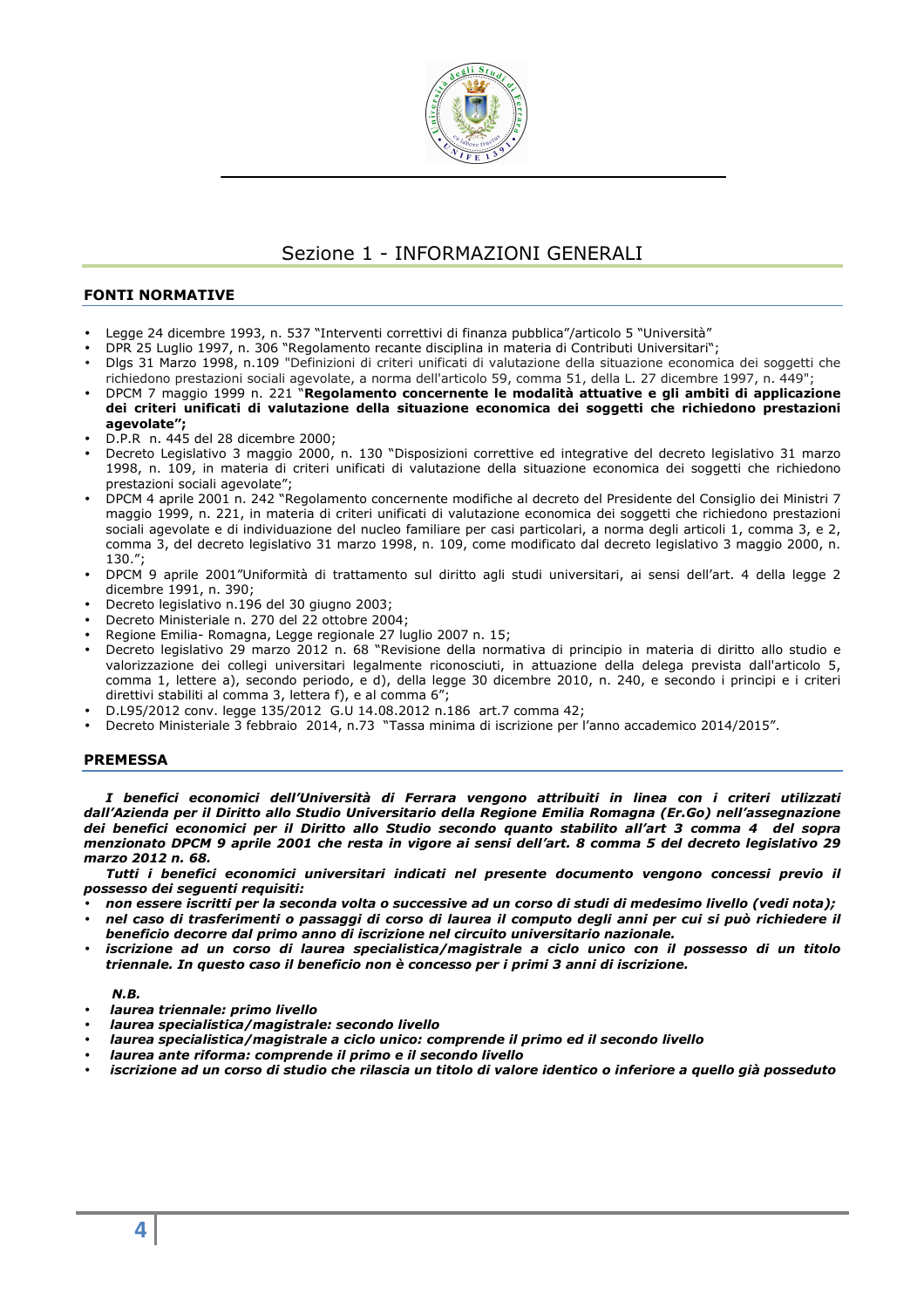

# **ACCERTAMENTI SULLE CONDIZIONI DI MERITO ED ECONOMICHE**

L'Università provvederà al controllo della veridicità delle dichiarazioni prodotte dagli studenti svolgendo le verifiche necessarie, avvalendosi della normativa vigente ed in particolare dell'art. 10 del decreto legislativo 29 marzo 2012 n. 68.

Chiunque, senza trovarsi nelle condizioni stabilite dalle disposizioni statali e regionali, presenti dichiarazioni non veritiere, proprie o dei membri del nucleo familiare, al fine di fruire dei relativi interventi, è soggetto ad una sanzione amministrativa consistente nel pagamento di una somma di importo triplo rispetto a quella percepita, o al valore dei servizi indebitamente fruiti, e perde il diritto ad ottenere altre erogazioni per la durata del corso degli studi, fatta salva in ogni caso l'applicazione delle sanzioni di cui all'articolo 38, comma 3, del decreto-legge 31 maggio 2010, n. 78, convertito, con modificazioni, dalla legge 30 luglio 2010, n. 122, nonchè delle norme penali per i fatti costituenti reato.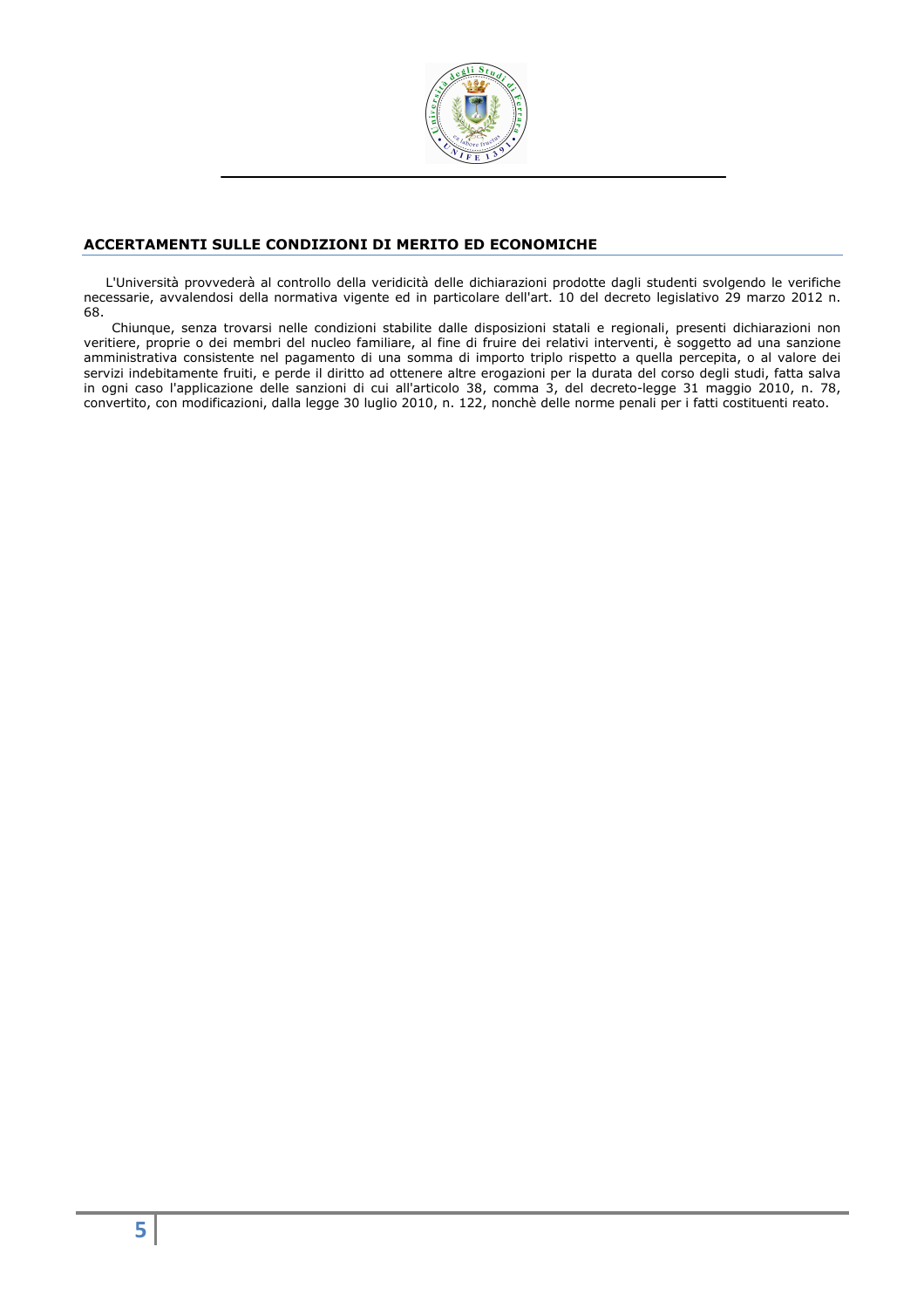

# Sezione 2 – SCADENZE

| IMMATRICOLAZIONI/<br><b>ISCRIZIONI</b><br><b>CORSI DI LAUREA AD</b><br><b>ACCESSO LIBERO</b><br>(triennali e magistrali a | Termine<br>iscrizione/<br>immatricolazione | Termine<br>iscrizione/immatricolazione<br>con pagamento di<br>contributo aggiuntivo | Termine<br>consegna<br>documentazione<br>cartacea        |
|---------------------------------------------------------------------------------------------------------------------------|--------------------------------------------|-------------------------------------------------------------------------------------|----------------------------------------------------------|
| ciclo unico ed anni successivi<br>magistrali + 2)                                                                         |                                            |                                                                                     |                                                          |
| <b>CORSI NON A NUMERO</b><br><b>PROGRAMMATO</b>                                                                           | 06/10/2014                                 | 31/12/2014                                                                          | entro gli stessi<br>termini previsti per<br>il pagamento |
| PRE ISCRIZIONI<br>LAUREE MAGISTRALI + 2                                                                                   | 06/10/2014                                 | 15/01/2015                                                                          | entro gli stessi<br>termini previsti per<br>il pagamento |
| IMMATRICOLAZIONI<br>LAUREE MAGISTRALI +2                                                                                  | 31/03/2015                                 |                                                                                     | entro gli stessi<br>termini previsti per<br>il pagamento |
| IMMATRICOLAZIONI<br><b>CORSI A NUMERO</b><br><b>PROGRAMMATO</b>                                                           |                                            | SECONDO QUANTO INDICATO NEI BANDI                                                   |                                                          |
| <b>ATTRIBUZIONE FASCIA</b><br>DI CONTRIBUZIONE -<br>TERMINE ORDINATORIO                                                   | 19/12/2014                                 |                                                                                     | 06/03/2015                                               |
| <b>ATTRIBUZIONE FASCIA</b><br>DI CONTRIBUZIONE -<br><b>TERMINE PERENTORIO</b>                                             |                                            | 27/02/2015                                                                          | 06/03/2015                                               |
| <b>SCADENZA 1 RATA</b>                                                                                                    | 06/10/2014                                 | Vedi sezione 15 "Contributi<br>aggiuntivi per ritardato<br>pagamento"               |                                                          |
| <b>SCADENZA 2 RATA</b>                                                                                                    | 05/12/2014                                 | Vedi sezione 15 "Contributi<br>aggiuntivi per ritardato<br>pagamento"               |                                                          |
| <b>SCADENZA 3 RATA</b>                                                                                                    | 16/03/2015                                 | Vedi sezione 15 "Contributi<br>aggiuntivi per ritardato<br>pagamento"               |                                                          |
| <b>SCADENZA 4 RATA</b>                                                                                                    | 15/05/2015                                 | Vedi sezione 15 "Contributi<br>aggiuntivi per ritardato<br>pagamento"               |                                                          |
| COLLABORAZIONI<br>STUDENTESCHE (150 ORE)                                                                                  | 06/10/2014<br><b>TERMINE</b><br>PERENTORIO | <b>NO</b>                                                                           |                                                          |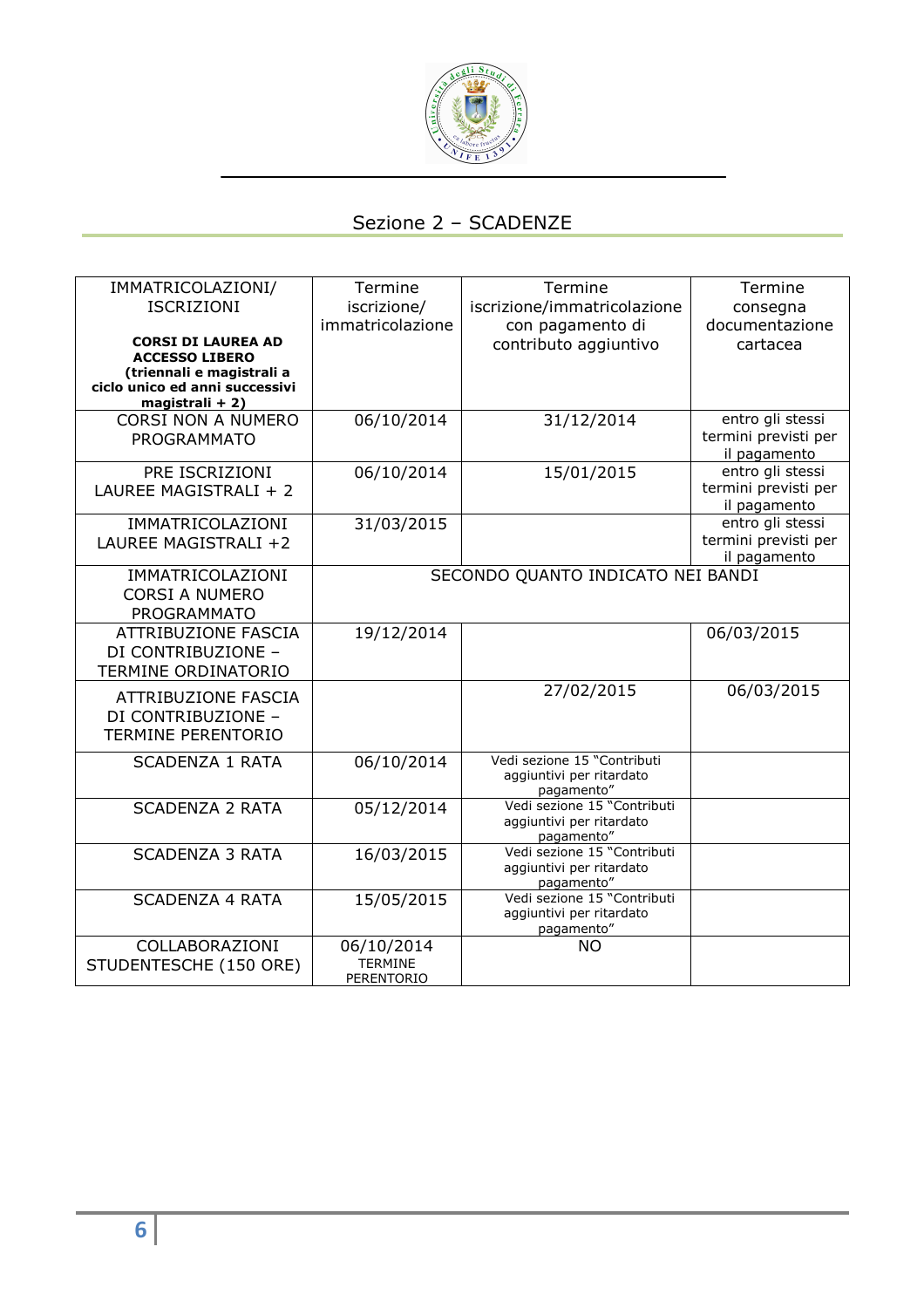

# Sezione 3 - TERMINI DI IMMATRICOLAZIONE/ISCRIZIONE AI CORSI DI STUDIO

### **CORSI A NUMERO PROGRAMMATO:**

- valgono le regole contenute nel relativo bando di ammissione;
- la prova di ammissione, deve essere espletata dal candidato anche se i preiscritti sono inferiori al numero dei posti disponibili;

#### **CORSI AD ACCESSO LIBERO**

Le iscrizioni/immatricolazioni

#### **avranno inizio a partire dal 28 luglio 2014 e termineranno il 6 ottobre 2014**

Oltre tale scadenza le iscrizioni/immatricolazioni potranno essere accolte **entro il 31 dicembre 2014 previo pagamento di un contributo per ritardato pagamento** 

# **STUDENTI CHE SI ISCRIVONO AL PRIMO ANNO DELLE LAUREE MAGISTRALI (+2)**

Gli studenti dovranno effettuare la preiscrizione senza la quale non sarà possibile l'immatricolazione.

La preiscrizione deve essere effettuata secondo una procedura on line dal 28 luglio 2014 al 6 ottobre 2014.

E' possibile la preiscrizione dal 7 ottobre 2014 al 15 gennaio 2015 previo pagamento di un contributo di euro 50,00. Detto contributo non è rimborsabile.

La preiscrizione deve essere presentata anche da coloro che non sono ancora in possesso della laurea triennale e che la conseguiranno entro il 31 marzo 2015.

Le immatricolazioni alle lauree magistrali (+2) termineranno il 31 marzo 2015.

Oltre tale termine non sarà più possibile l'immatricolazione alle lauree magistrali (+2).

#### **NOTA BENE:**

Si ricorda che l'immatricolazione alla laurea magistrale (+2), secondo la procedura on line, con il conseguente pagamento della prima rata, deve essere perfezionata consegnando in segreteria studenti il modulo di immatricolazione e la ricevuta di pagamento. In questo modo la propria immatricolazione da condizionata diventa definitiva rendendo possibili i successivi adempimenti amministrativi:

- registrazione in carriera degli esami di profitto
- ottenere certificazioni del proprio stato di studente
- presentare un piano degli studi o la scelta di insegnamenti
- usufruire dei benefici regionali ed universitari

Per motivi di sicurezza ed organizzativi si invitano gli studenti a perfezionare l'immatricolazione prima di frequentare le lezioni e/o i laboratori.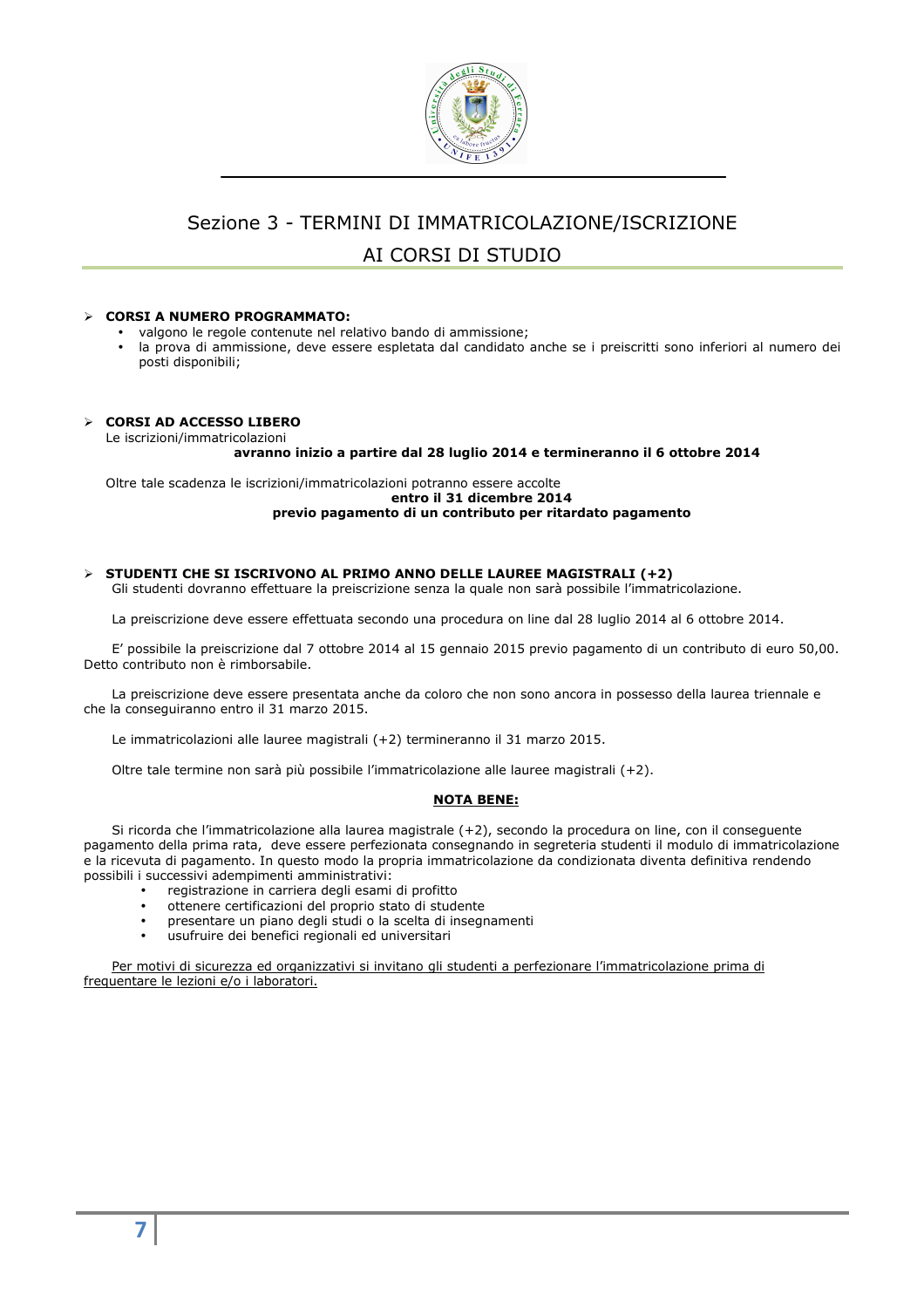

# Sezione 4 - IMPORTI DELLE TASSE

# E DEI CONTRIBUTI UNIVERSITARI

Ogni studente contribuisce al costo necessari alla copertura del costo dei servizi offerti dall'università, in base all'art. 2 ed all'art. 3 del DPR 25 luglio 1997 n. 306 pagando, ogni anno, un importo comprensivo delle seguenti voci:

- **tassa di iscrizione** (tassa definita per legge);
- **assicurazione studenti** (tutti gli studenti dell'Università degli studi di Ferrara sono assicurati contro gli infortuni);
- **bollo,**
- **tassa regionale** per il diritto allo studio (contributo richiesto dalla regione Emilia Romagna per incrementare gli aiuti forniti allo studio, fissato in **Euro 140,00** dal decreto legislativo 29 marzo 2012 n.68 art.18 comma 8 e recepito dalla regione Emilia Romagna con nota del 05/07/2012 n. 0166112);
- **contributo** (ciò che si deve pagare per poter usufruire dei servizi universitari).

Le tasse e contributi universitari sono suddivisi in **quattro rate** con le scadenze e gli importi di seguito indicati:

| <b>PRIMA RATA</b>          | scadenza 6 ottobre 2014    |  |
|----------------------------|----------------------------|--|
| <b>Descrizioni causali</b> | I RATA<br>uguale per tutti |  |
| Tassa                      | € 198,39                   |  |
| Assicurazione              | € 12,00                    |  |
| Imposta di bollo           | $16,00*$<br>€              |  |
| <b>Totale Università</b>   | € 226,39                   |  |
| Tassa regionale            | € 140,00                   |  |
| Totale                     | $C$ 366,39                 |  |

| <b>SECONDA RATA</b> | scadenza 5 dicembre 2014    |  |
|---------------------|-----------------------------|--|
| Descrizioni causali | II RATA<br>uguale per tutti |  |
| Contributo          | € 360,72                    |  |

\*legge 24 giugno 2013, n.71 art. 7- bis

**La prima rata e la seconda rata sono uguali per tutti gli studenti iscritti** ai vari corsi di laurea, laurea specialistica/magistrale.

Coloro che presenteranno domanda per ottenere la borsa di studio regionale hanno diritto a pagare una **RATA UNICA RIDOTTA** che comprende il solo il versamento dei costi obbligatori, quali il bollo, l'assicurazione e la tassa regionale per un importo pari ad **€ 168,00**, salvo il dover corrispondere la differenza, qualora non dovesse più sussistere la condizione di idoneità alla borsa. Nel bando annuale per i benefici universitari e regionali verranno fornite tutte le indicazioni necessarie.

Oltre alle prime due rate, uguali per tutti gli studenti, e composte da voci fisse, gli studenti devono corrispondere i contributi universitari, **differenziati** sulla base delle condizioni economiche familiari degli studenti. Le ulteriori due rate (3° e 4° rata) dell'importo relativo all'attribuzione della fascia di contribuzione universitaria

avranno le seguenti scadenze:<br>
TERZA RATA

**TERZA RATA** 16 marzo 2015 (50% dell'intero importo della fascia assegnata)<br> **15 maggio 2015 (50% dell'intero importo della fascia assegnata)** 15 maggio 2015 (50% dell'intero importo della fascia assegnata)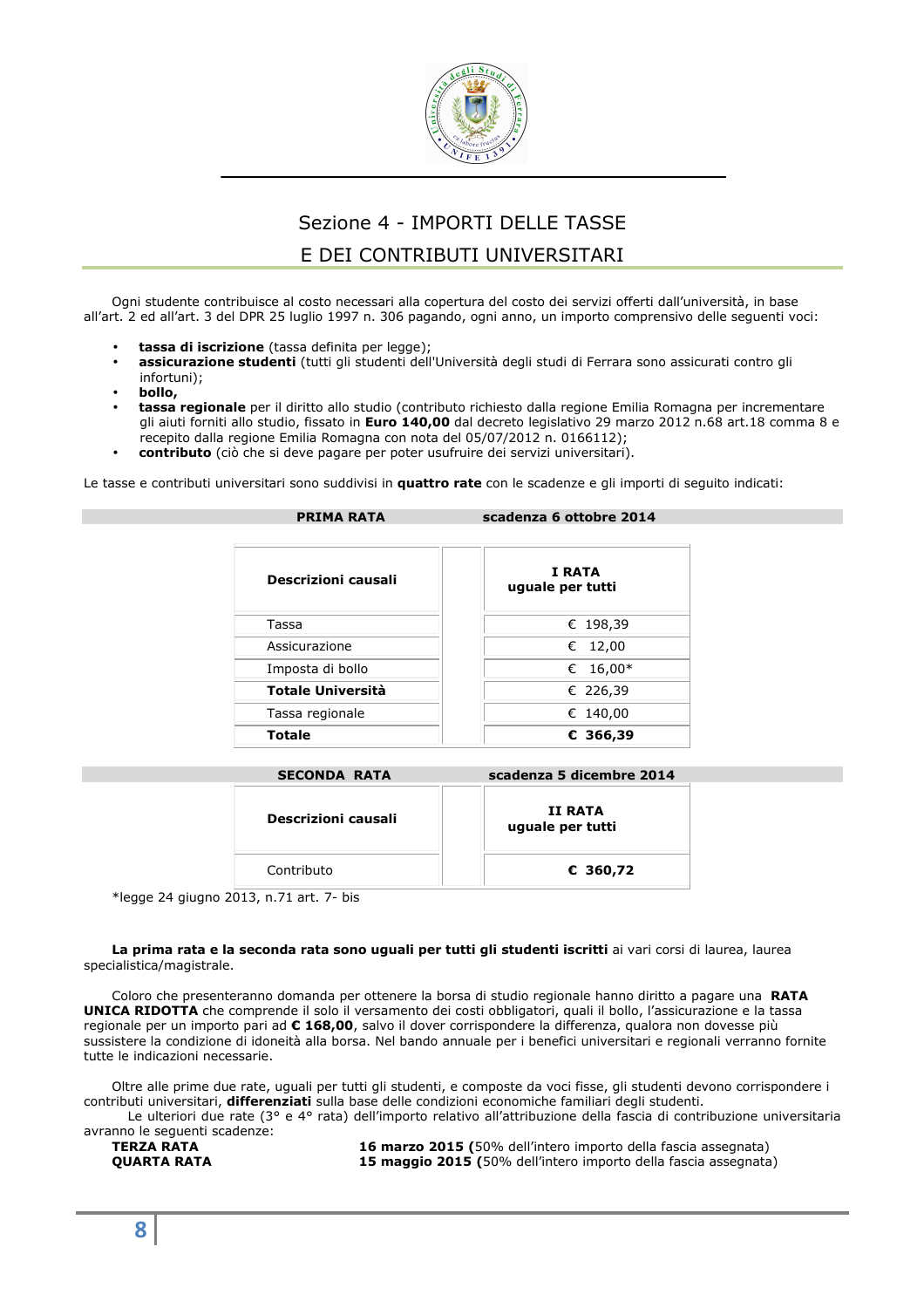

I bollettini MAV delle prime due rate saranno disponibili on line a decorrere dal **28 luglio 2014**.

Lo studente può decidere di effettuare il pagamento di queste prime DUE rate (prima e seconda insieme) entro la data del 6 ottobre 2014. In tal caso dovrà richiedere la fatturazione di entrambe le rate inviando una e mail a: dirittostudio@unife.it

I MAV della terza e quarta rata saranno disponibili on line almeno 30 giorni prima la scadenza della terza rata.

Lo studente può decidere di effettuare il pagamento di queste ulteriori DUE rate (terza e quarta insieme) entro la data del 17 marzo 2014. In tal caso dovrà richiedere la fatturazione di entrambe le rate inviando una e mail a : dirittostudio@unife.it.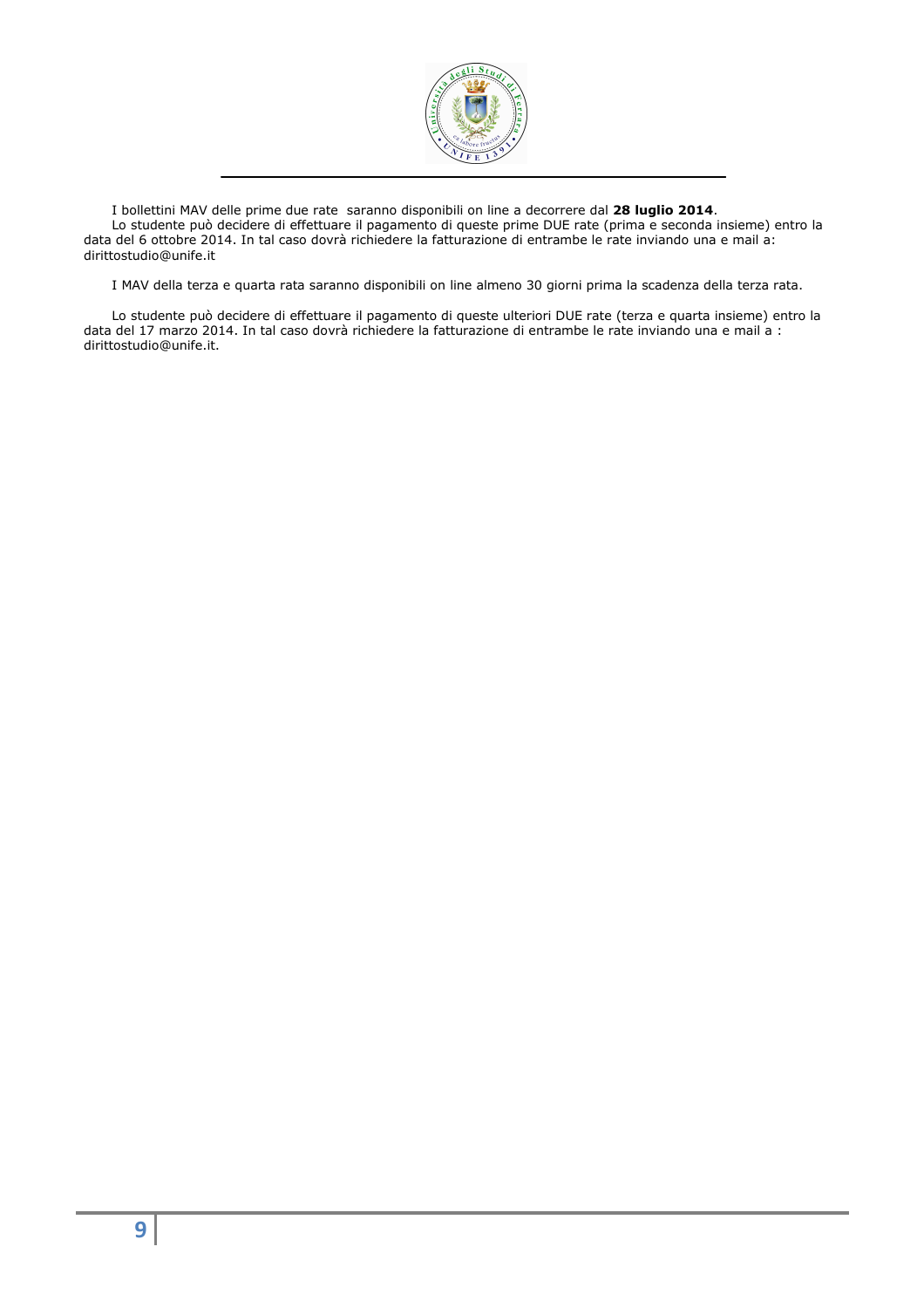

# Sezione 5 - FASCE DI CONTRIBUZIONE UNIVERSITARIA

L'importo dei contributi universitari è graduato in **5 fasce** di contribuzione, determinate sulla base di scaglioni **ISEE** (Indicatore della situazione economica equivalente) e **ISPE** (Indicatore della situazione patrimoniale equivalente) inferiori o uguali alle soglie sotto indicate. E' prevista la possibilità, nell'ambito della stessa fascia, di avere un importo ridotto nel caso lo studente sia in possesso del merito relativamente ad un numero di crediti pari a quelli richiesti per l'ottenimento dell'idoneità alla borsa di studio regionale, relativi ad esami superati con una media aritmetica non inferiore a 27/30, entro la data del 31 dicembre 2014, secondo la tabella 1, presente nella pagina seguente:

|                                                                                             |                   |                       | Tabella 1 - FASCE DI CONTRIBUZIONE UNIVERSITARIA |                      |         |                                                                                                                         |                                                                               |
|---------------------------------------------------------------------------------------------|-------------------|-----------------------|--------------------------------------------------|----------------------|---------|-------------------------------------------------------------------------------------------------------------------------|-------------------------------------------------------------------------------|
| <b>Fasce</b>                                                                                | $\mathbf{1}$      | $\overline{2}$        | 3                                                | 4                    | 5       | <b>Merito utile</b><br>per una ulteriore<br>riduzione                                                                   | <b>Merito utile</b><br>per una ulteriore<br>riduzione<br><i>immatricolati</i> |
| <b>ISEE</b><br>(indicatore situazione<br>economica equivalente)                             | $0 - 19.152,97$   | 19.152,98 -<br>21.000 | 21.001-25.000                                    | $25.001 -$<br>40.000 | >40.000 | Crediti maturati<br>al 31/12/2014 con<br>media $>= 27/30$                                                               | Voto maturità/voto<br>laurea                                                  |
| <b>ISPE</b><br>(indicatore situazione<br>patrimoniale equivalente)                          | $0 -$<br>32320,64 | 32320,65-46000        |                                                  | >46000               |         | $= 25$<br>2 anno<br>$2$ anno LM = 30<br>3 anno<br>$= 80$<br>$= 135$<br>4 anno<br>5 anno<br>$= 190$<br>$= 245$<br>6 anno | Triennali e magistrali<br>a ciclo unico<br>100<br>$LM+2$<br>110               |
| Economia<br>Giurisprudenza<br>Studi Umanistici<br>Corsi in Teledidattica                    | 63                | 252                   | 441                                              | 567                  | 630     |                                                                                                                         |                                                                               |
| In caso di merito                                                                           | 0                 | 126                   | 308                                              | 425                  | 504     | 2 anno<br>$= 25$<br>2 anno $LM = 30$<br>3 anno<br>$= 80$<br>$= 135$<br>4 anno<br>$5$ anno = 190                         | Triennali e magistrali<br>a ciclo unico<br>100<br>$LM+2$<br>110               |
| Scuola di Farmacia<br>Scuola di Medicina<br><b>Scienze MM.FF.NN.</b><br>Interdipartimentali | 73                | 292                   | 511                                              | 657                  | 730     |                                                                                                                         |                                                                               |
| In caso di merito                                                                           | $\mathbf{o}$      | 146                   | 358                                              | 493                  | 584     | $= 25$<br>2 anno<br>2 anno LM = $30$<br>3 anno<br>$= 80$<br>4 anno<br>$= 135$<br>5 anno<br>$= 190$<br>$= 245$<br>6 anno | Triennali e magistrali<br>a ciclo unico<br>100<br>$LM+2$<br>110               |
| Ingegneria                                                                                  | 78                | 312                   | 546                                              | 702                  | 780     |                                                                                                                         |                                                                               |
| In caso di merito                                                                           | 0                 | 156                   | 382                                              | 526                  | 624     | 2 anno<br>$= 25$<br>$2$ anno LM = 30<br>3 anno<br>$= 80$                                                                | Triennali e magistrali<br>a ciclo unico<br>100<br>$LM+2$<br>110               |
| <b>Architettura</b>                                                                         | 85                | 340                   | 595                                              | 765                  | 850     |                                                                                                                         |                                                                               |
| In caso di merito                                                                           | $\mathbf{0}$      | 170                   | 416                                              | 574                  | 680     | $= 25$<br>2 anno<br>2 anno $LM = 30$<br>$= 80$<br>3 anno<br>$= 135$<br>4 anno<br>$= 190$<br>5 anno                      | Triennali e magistrali<br>a ciclo unico<br>100<br>$LM+2$<br>110               |
| Corso di laurea in<br>Odontoiatria                                                          | 133               | 532                   | 931                                              | 1197                 | 1330    |                                                                                                                         |                                                                               |
| In caso di merito                                                                           | $\mathbf 0$       | 266                   | 652                                              | 898                  | 1064    | $= 25$<br>2 anno<br>2 anno $LM = 30$<br>3 anno<br>$= 80$<br>$= 135$<br>4 anno<br>$= 190$<br>5 anno<br>$= 245$<br>6 anno | Triennali e magistrali<br>a ciclo unico<br>100<br>$LM+2$<br>110               |

**Tabella 1 - FASCE DI CONTRIBUZIONE UNIVERSITARIA**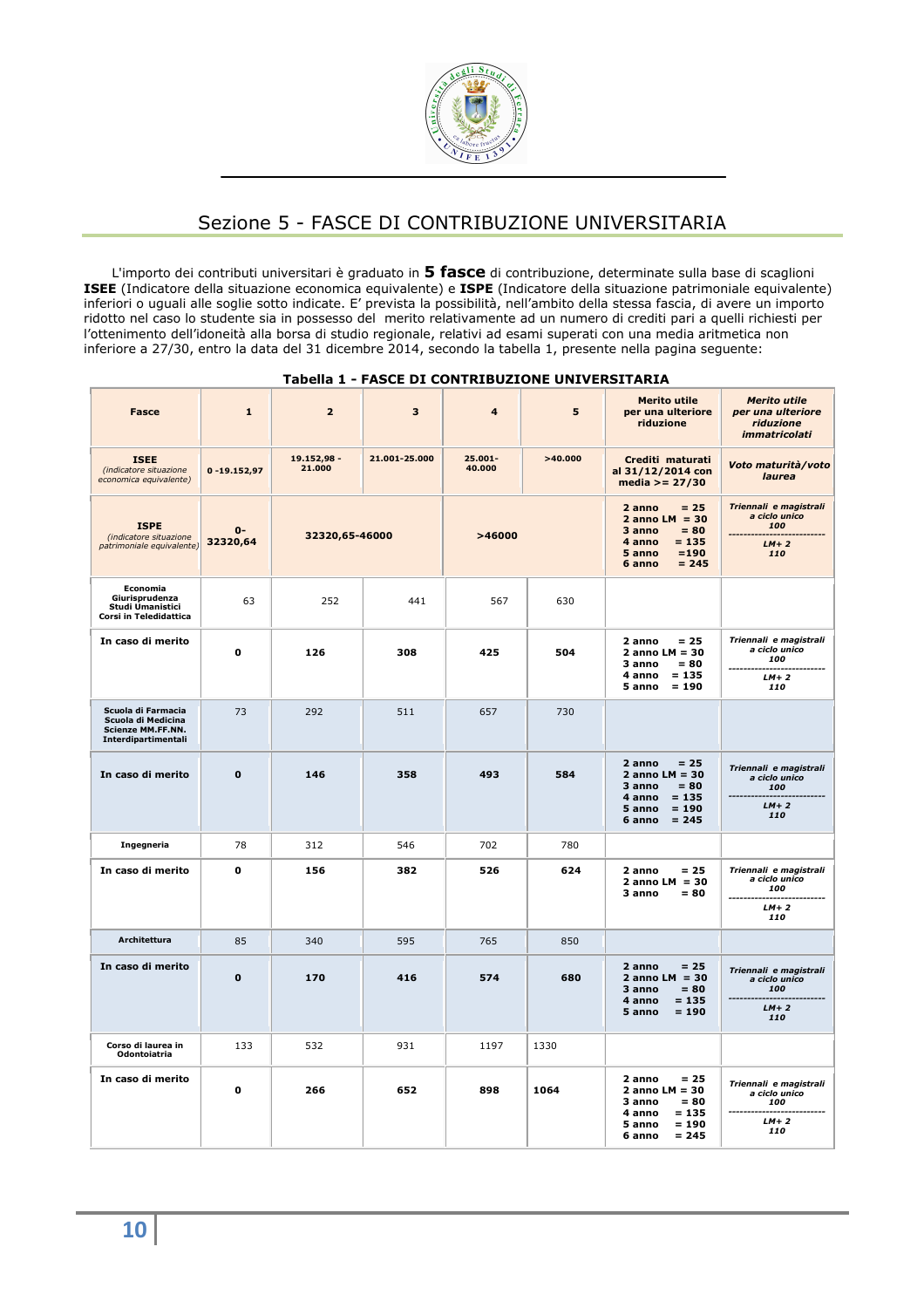

# **L'ATTRIBUZIONE DI FASCIA DI CONTRIBUZIONE**

#### **ATTRIBUZIONE DI FASCIA ENTRO IL TERMINE ORDINATORIO**

L'attribuzione di fascia, avviene sulla base degli intervalli degli indicatori ISEE e ISPE come indicato in tabella; per l'ottenimento della fascia di contribuzione devono essere rispettati entrambi i limiti ISEE e ISPE.

La domanda di attribuzione di fascia di contribuzione viene presentata da parte degli studenti inserendo i propri dati reddituali via web utilizzando la procedura disponibile nel sito:

#### **http// studiare.unife.it.**

Per l'anno accademico 2014/2015 la scadenza per presentare la domanda è stata fissata al

# **19 dicembre 2014**

Dopo aver inserito i propri dati lo studente dovrà stampare il documento di autocertificazione e farlo pervenire all' Università degli Studi, Ufficio Diritto allo studio, **entro il 6 marzo 2015,** utilizzando una delle seguenti modalità:

- e-mail dirittostudio@unife.it;
- fax 0532293368

Gli studenti italiani o stranieri che producono reddito all'estero dovranno far pervenire la succitata documentazione con le medesime modalità, allegando inoltre, copia della dichiarazione dei redditi debitamente tradotta ed autenticata in italiano (vedi sezione 14).

**La mancata consegna del documento comporta l'impossibilità di assegnare la fascia di contribuzione e quindi l'attribuzione automatica della fascia massima.** 

#### **ATTRIBUZIONE DI FASCIA ENTRO IL TERMINE PERENTORIO (con sovrattassa)**

Sarà possibile presentare domanda di attribuzione fascia oltre il **19 dicembre 2014** e fino al **27 febbraio 2015,**  utilizzando la procedura on line, ma in questo caso verrà attribuito il pagamento di un contributo per ritardata presentazione di documentazione pari ad **€ 20,00** non rimborsabili.

# **Oltre tale data non sarà più possibile presentare domanda di attribuzione di fascia.**

Dopo aver inserito i propri dati lo studente dovrà stampare il documento di autocertificazione e farlo pervenire all' Università degli Studi, Ufficio Diritto allo studio, **entro il 6 marzo 2015**, utilizzando una delle seguenti modalità:

- e-mail dirittostudio@unife.it;
- fax 0532293368

Gli studenti italiani o stranieri che producono reddito all'estero dovranno far pervenire la succitata documentazione con le medesime modalità, allegando inoltre, copia della dichiarazione dei redditi debitamente tradotta ed autenticata in italiano (vedi sezione 14).

### **IMPORTANTE**

Gli studenti in fase di trasferimento, di passaggio o in attesa della graduatoria definitiva per i corsi a numero programmato, possono presentare ugualmente la domanda di attribuzione di fascia utilizzando le credenziali fornite all'atto della registrazione nell'home page di Ateneo.

#### **TERMINI PER IL CALCOLO DELL'IDONEITA ALL'ASSEGNAZIONE DELLA FASCIA DI CONTRIBUZIONE**

L'attribuzione della fascia di contribuzione viene calcolata in base all'anno di prima immatricolazione nel circuito universitario nazionale.

Per determinare la durata dell'assegnazione non viene preso in considerazione il periodo di interruzione degli studi/sospensione per gli studenti che interrompono la carriera nei seguenti casi:

- 
- per gravi e prolungate infermità, debitamente certificate<br>
> interruzione della carriera per almeno due anni accademi interruzione della carriera per almeno due anni accademici

#### **CASI DI ESCLUSIONE**

Non è prevista una riduzione della fascia in base al reddito per gli studenti che:

- si iscrivono a partire dal terzo anno oltre la durata normale del corso.
- si iscrivono per la seconda volta ad un corso di laurea di medesimo livello (vedi nota in premessa). In questo caso la seconda rata dovrà essere pagata in fascia massima (Fascia 5)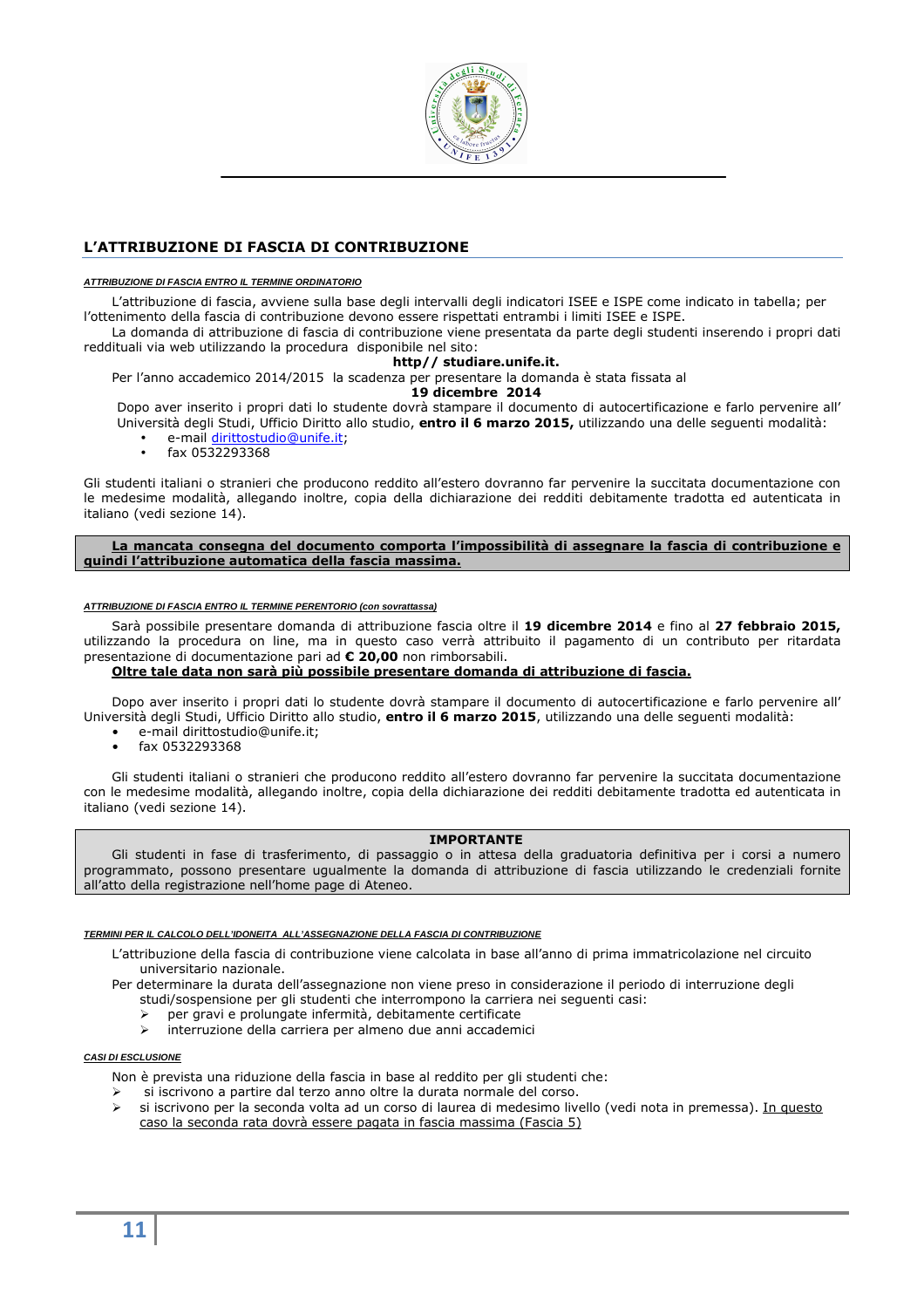

#### **RIDUZIONE DELLA CONTRIBUZIONE PER MERITO**

Il merito maturato e l'attribuzione della fascia di contribuzione sono calcolati in base all'anno di prima immatricolazione nel circuito universitario nazionale.

- La riduzione della terza e quarta rata è applicabile solamente agli studenti iscritti entro la durata normale del corso.
- I requisiti di merito fanno riferimento ai requisiti necessari per l'ottenimento dell'idoneità alla borsa di studio regionale, con la sola differenza che la data entro cui devono essere maturati è stata posticipata al **31 Dicembre** dell'anno accademico di riferimento.
- I crediti devono essere ottenuti con la valutazione di almeno **27/30** (media aritmetica).

Non è prevista una riduzione per merito per gli studenti che:

- sono iscritti oltre la durata normale del corso
- $\triangleright$  si iscrivono alla seconda laurea di medesimo livello<br>studenti che si immatricolano con abbreviazione di
- studenti che si immatricolano con abbreviazione di corso

#### **DETERMINAZIONE DELL'INDICATORE DELLA SITUAZIONE ECONOMICA EQUIVALENTE (I.S.E.E.)**

La valutazione della situazione economica del richiedente è determinata con riferimento al nucleo familiare dello studente definito secondo le modalità previste dal Decreto del Presidente del Consiglio dei Ministri 7 maggio 1999 nº 221, art. 1- bis e successive modificazioni ed integrazioni.

#### *Studente indipendente*

Al fine di tener conto dei soggetti che sostengono effettivamente l'onere di mantenimento dello studente, il nucleo familiare del richiedente i benefici è integrato con quello dei suoi genitori quando non incorrano entrambi i seguenti requisiti:

- **residenza**, risultante dall'evidenza anagrafica, esterna all'unità abitativa della famiglia di origine, stabilita **da almeno due anni** rispetto alla data di presentazione della domanda e in un immobile non di proprietà di un componente del nucleo familiare di origine;
- indicatore della **condizione economica** dello studente richiedente, che deve derivare esclusivamente da redditi da lavoro dipendente o assimilati, fiscalmente dichiarati, da almeno due anni, non prestato alle dipendenze di un familiare, non inferiore a **€ 7.077,15** annui con riferimento ad un nucleo familiare di una persona.

#### **DETERMINAZIONE DELL'INDICATORE DELLA SITUAZIONE PATRIMONIALE EQUIVALENTE**

L'indicatore della situazione patrimoniale equivalente è calcolato secondo le modalità di cui al decreto legislativo 31 marzo 1998, n° 109 e successive modificazioni ed integrazioni, tenendo anche conto dei patrimoni posseduti all'estero. Tali patrimoni sono considerati con le stesse modalità del decreto legislativo con le seguenti integrazioni:

- i patrimoni immobiliari localizzati all'estero, detenuti alla data del 31/12/2013 sono valutati solo nel caso di fabbricati, considerati sulla base del valore convenzionale di € 500,00 al mq;
- i patrimoni immobiliari sono valutati sulla base del tasso di cambio medio dell'euro nel 2013.

# **DOCUMENTI RICHIESTI**

Per presentare la domanda di attribuzione di fascia di contribuzione è indispensabile essere in possesso della certificazione ISEE sui redditi dell'anno 2013 (saranno escluse per mancanza dei requisiti di reddito le domande di benefici recanti un'attestazione ISEE relativa a redditi di anni antecedenti al 2013).

Gli **studenti indipendenti** dovranno allegare al documento di autocertificazione reddituale anche

l'autocertificazione dello stato di residenza conforme a quanto indicato nella sezione "studenti indipendenti". Il modulo di autocertificazione può essere scaricato d al seguente indirizzo web:

http://www.unife.it/studenti/dirittostudio/i-nostri-servizi/attribuzione-di-

fascia/Dichiarazionesostitutivadiresidenza.pdf

#### **IMPORTANTE**

#### **Ai fini della validità dell'attestazione ISEE farà fede l'anno di rilevazione della situazione reddituale (anno 2013) e NON la data di scadenza del documento di certificazione ISEE**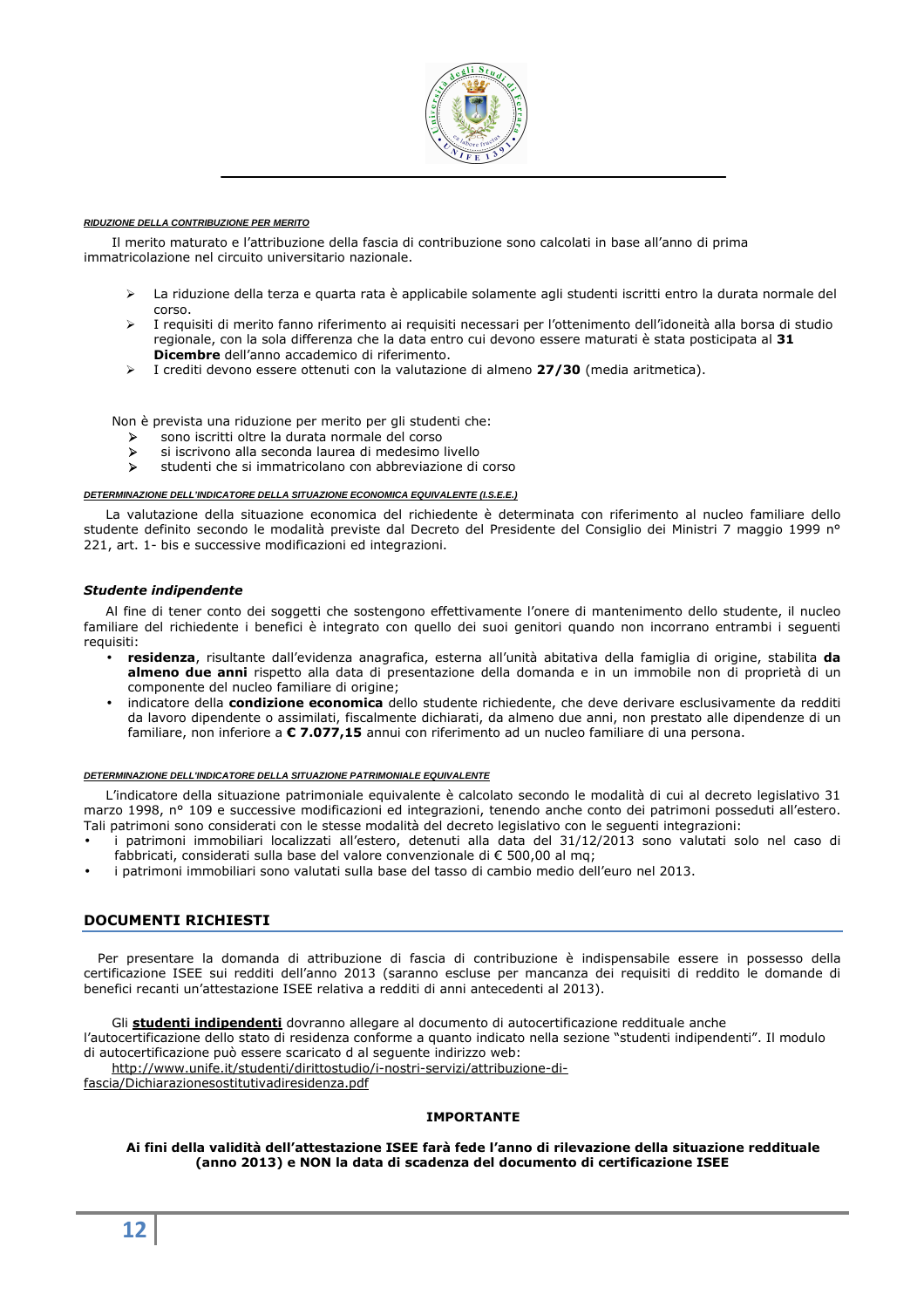

Per il rilascio della dichiarazione sostitutiva unica (DSU) e dell'attestazione ISEE gli studenti devono rivolgersi ai Centri di Assistenza Fiscale (CAF) convenzionati con INPS su tutto il territorio nazionale, muniti della documentazione necessaria.

#### **N.B. CITTADINI CON REDDITO ALL'ESTERO: LA MANCATA PRESENTAZIONE DELLA DOCUMENTAZIONE RICHIESTA AGGIORNATA AI REDDITI DEL 2013 NON CONSENTIRÀ L'ATTRIBUZIONE DELLA FASCIA DI CONTRIBUZIONE.**

L'elenco provvisorio degli idonei all'attribuzione di fascia per reddito e per merito verrà pubblicato successivamente alla scadenza per la presentazione della domanda di attribuzione di fascia on-line nel seguente sito: www.unife.it/studenti/dirittostudio

Coloro che non risulteranno negli elenchi, ma che ritengano di averne diritto, dovranno farne segnalazione inviando una e-mail all'indirizzo di posta elettronica:

#### **dirittostudio@unife.it**

#### **Il calcolo della riduzione della seconda rata in base al merito avverrà automaticamente senza che lo studente debba fare alcuna domanda.**

Gli studenti potranno tuttavia verificare il numero totale di crediti maturati nel seguente modo:

- accedendo alla procedura on line (http://studiare.unife.it/benefici/tasse) e selezionando il link relativo ai benefici regionali o alla richiesta di "150 ore", verrà fornito il dato riassuntivo del numero totale di crediti registrati regolarmente nella carriera dello studente;
- accedendo direttamente all'area riservata dello studente e selezionando la voce "libretto" del menu.

N.B. Gli studenti che verificassero la mancanza di esami sostenuti dovranno farne segnalazione utilizzando il form:

#### www.unife.it/studenti/dirittostudio/segnala-gli-esami-non-registrati

Sarà cura dell'Ufficio Diritto allo studio e Servizi disabilità studenti inoltrare la richiesta alla segreteria studenti di competenza.

# **CONTRIBUZIONE PER GLI STUDENTI ISCRITTI OLTRE LA DURATA NORMALE**

Gli studenti che sono iscritti oltre il secondo anno rispetto la durata normale del corso e che **non hanno sostenuto alcun esame dal 1° gennaio 2014 al 31 marzo 2015** avranno un incremento percentuale sull'importo del contributo della terza e quarta rata, riferita all'area didattica cui appartiene il corso di studi di iscrizione , secondo lo schema seguente:

- Dal 3° al 5° FC aumento del contributo del **5%** calcolato sull'importo in fascia 5;
- Dal 6° al 10° FC aumento del contributo del **10%** calcolato sull'importo in fascia 5;
- Dal il 11° FC al 15°aumento del **15%** calcolato sull'importo in fascia 5;
- Oltre il 15 ° FC aumento del **20%** calcolato sull'importo in fascia 5;

#### **N.B. - Nel caso di trasferimenti o passaggi di corso di laurea il computo degli anni per stabilire la condizione di studente fuori corso decorre dal primo anno di iscrizione nel sistema universitario nazionale.**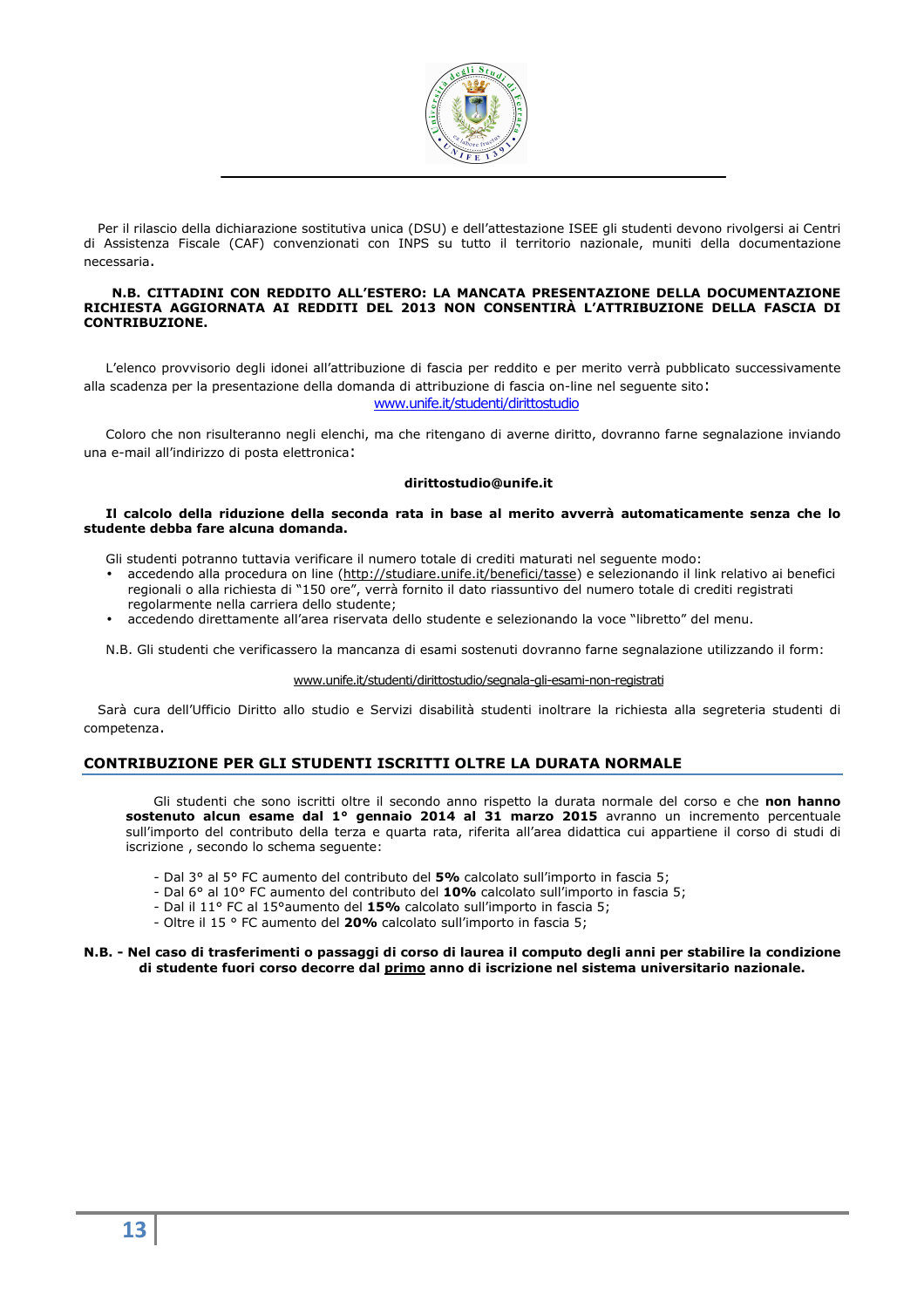

# Sezione 6 - ESONERO TOTALE O PARZIALE CONCESSO DALL'UNIVERSITA'

# **ESONERO PER COLORO CHE SI ISCRIVONO AL PRIMO ANNO DI UN CORSO LAUREA TRIENNALE, MAGISTRALE A CICLO UNICO E MAGISTRALE (+2)**

#### **ESONERO TOTALE**

Hanno **l'esonero totale dalle tasse e dai contributi univeristari,** per l'anno accademico **2014/2015,** le seguenti categorie di studenti:

- **-** gli studenti che si sono diplomati alla scuola media superiore con **voto 100 e lode** e si immatricolano ( primo anno di entrata nel circuito universitario nazionale) ai corsi di laurea triennali e specialistici/magistrali a ciclo unico
- **-** gli studenti che si sono laureati ad una laurea triennale con **110 e lode** e si immatricolano al primo anno di corso di una laurea specialistica/ magistrale (+2)

Questi studenti, limitatamente al primo anno di corso, devono corrispondere solamente le voci fisse non rimborsabili secondo lo schema seguente: **RATA UNICA** 

| uguale per tutti i corsi dell'Ateneo |              |                    |                    |
|--------------------------------------|--------------|--------------------|--------------------|
| Premio<br>Assicurazione              | <b>Bollo</b> | Tassa<br>regionale | <b>Totale Rata</b> |
| E. 12.00                             | C.16.00      | C.140.00           | E. 168.00          |

#### **ESONERO PARZIALE**

Per l'anno accademico **2014/2015** avranno diritto all'esonero parziale dal pagamento delle tasse universitarie le seguenti categorie di studenti:

- gli studenti che si sono diplomati alla scuola media superiore con **voto 100** e si immatricolano (primo anno di entrata nel sistema universitario nazionale) ai corsi di laurea triennali e magistrali a ciclo unico
- gli studenti che si sono laureati ad una laurea triennale con **110** e si immatricolano al primo anno di corso di una laurea magistrale (+2)

Essi dovranno corrispondere regolarmente la prima rata e la seconda rata di tasse universitarie, ed hanno diritto alla riduzione della terza e della quarta rata per merito secondo le fasce reddituali, riferiti ai corsi di laurea di appartenenza, come indicato nella tabella 1 sopra riportata.

**Cause di esclusione**: Coloro che hanno già usufruito una volta di tale tipologia di esonero non possono usufruirne ulteriormente, ai fini dell'iscrizione ad altri corsi di studio, anche se l'immatricolazione avviene a seguito di rinuncia al precedente corso di studi.

#### **TITOLI DI STUDIO CONSEGUITI ALL'ESTERO**

Per le tipologie di esonero sopraelencate, nel caso di studenti il cui diploma di scuola superiore per l'accesso alla laurea di primo livello o il titolo che consente l'accesso alla laurea magistrale sia stato ottenuto presso scuole di altro ordinamento (non italiano), **l'esonero totale** viene attribuito solo nel caso il voto ottenuto sia corrispondente esattamente al 100 e, dove è prevista la Lode, rappresenti il voto massimo attribuibile più un'ulteriore riconoscimento di eccezionalità equiparabile alla lode del sistema italiano.

#### **TRASFERIMENTI E PASSAGGI**

Possono usufruire dell'esonero anche gli studenti che effettuino un passaggio di Corso di Studi all'interno dell'Università di Ferrara o si trasferiscano da un altro Ateneo, a patto che il passaggio o il trasferimento avvengano nello stesso anno di immatricolazione (A.A. 2014-2015).

# **STUDENTI IMMATRICOLATI A CORSI A NUMERO PROGRAMMATO**

Nelle guide all'immatricolazione ai corsi di laurea magistrale a ciclo unico di Medicina e Chirurgia, Odontoiatria ed Architettura, approvate con Decreto Rettorale n. 559/2014, sono state specificate le modalità di immatricolazione, gli eventuali passaggi, trasferimenti o rinunce, secondo quanto indicato nel Decreto Ministeriale 05/02/2014 n.85.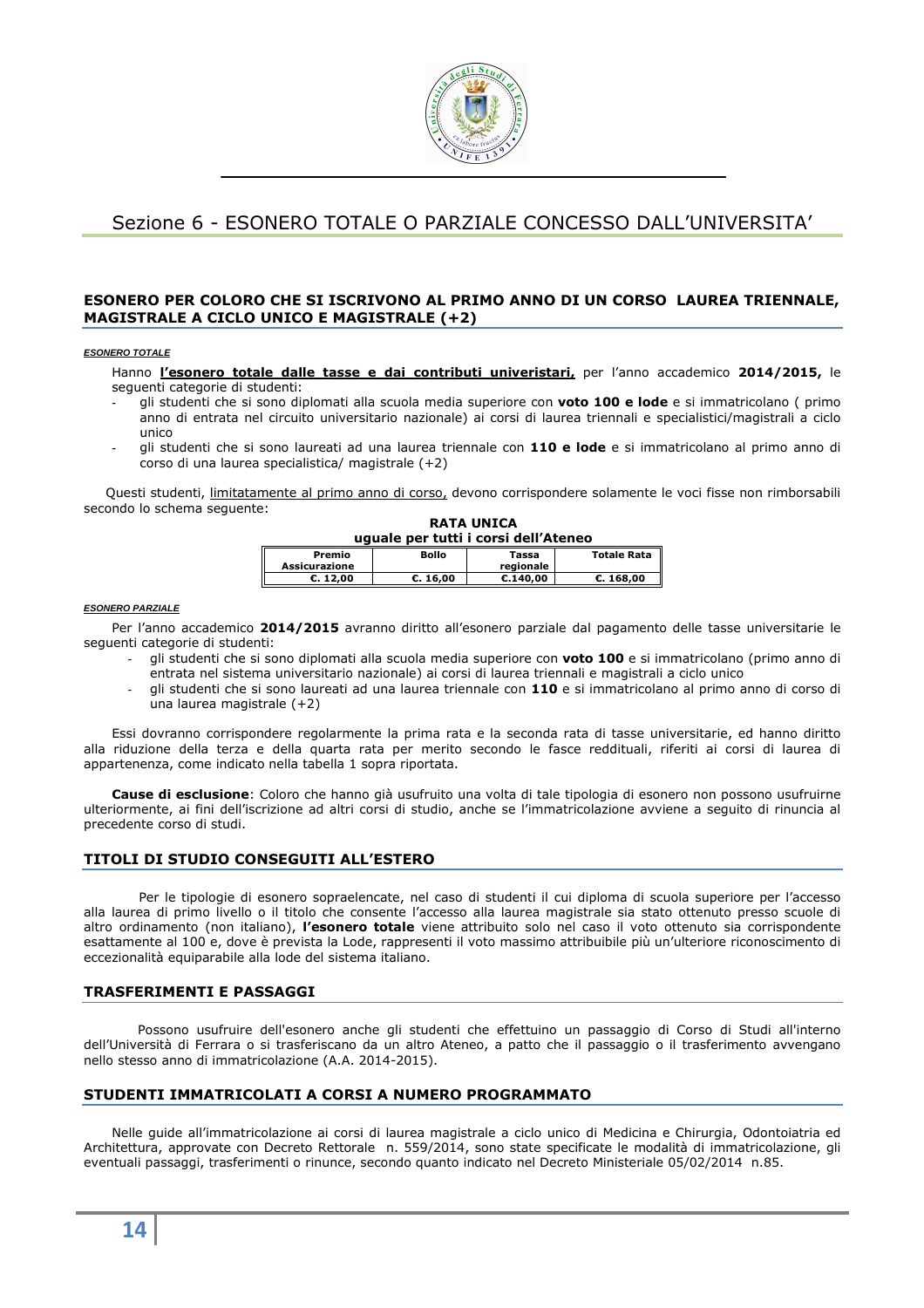

# Sezione 7 – ESONERO TOTALE O PARZIALE PER GLI STUDENTI CHE ACCEDONO AI BENEFICI REGIONALI

# **ESONERO TOTALE (STUDENTI IDONEI ALLA BORSA DI STUDIO REGIONALE)**

Gli studenti idonei alla Borsa di studio regionale ottengono automaticamente l'esonero totale dalla tassa di iscrizione e dai contributi universitari e devono corrispondere solamente le voci fisse non rimborsabili secondo lo schema seguente:

| uguale per tutti i corsi dell'Ateneo |
|--------------------------------------|
|--------------------------------------|

| Premio<br>Assicurazion | Bollo    | Tassa<br>regionale | <b>Totale Rata</b> |
|------------------------|----------|--------------------|--------------------|
| E. 12.00               | €. 16.00 | C.140.00           | C.168.00           |

Hanno l'esonero totale dal pagamento delle tasse universitarie, le seguenti categorie di studenti:

- studenti, iscritti ad anni successivi al primo, risultati idonei all'atto della domanda di borsa di studio regionale;
- studenti iscritti al primo anno del corso di studi, in base alle regole definite dal DPCM 9 aprile 2001, idonei alla borsa di studio regionale, che raggiungano il numero di crediti richiesto per l'erogazione della seconda rata di borsa di studio.

**MODALITA' DI INTEGRAZIONE DELLE TASSE UNIVERSITARIE PER GLI STUDENTI RISULTATI NON IDONEI** 

#### **gli studenti iscritti ad anni successivi al primo**

All'atto della pubblicazione delle graduatorie dell'assegnazione della borsa di studio regionale, coloro che risulteranno **NON IDONEI** dovranno corrispondere il conguaglio della prima e seconda rata**. Pertanto per l'anno accademico 2014/15 gli studenti in parola dovranno provvedere, entro i termini che saranno loro comunicati, al pagamento delle voci di seguito indicate con i rispettivi importi:** 

| assa      | Contributo | Totale I e I rata |
|-----------|------------|-------------------|
| €. 198,39 | C.360,72   | C.559,11          |

Coloro che non regolarizzano il pagamento della tasse universitarie arretrate, entro i termini che verranno loro comunicati, non potranno svolgere alcun atto di carriera scolastica (art.18, comma 4 del Regolamento studenti dell'Università di Ferrara).

La terza e quarta rata saranno regolarmente addebitate nei tempi e nei modi previsti, modulate secondo la fascia di contribuzione corrispondente all'ISEE certificata all'atto dell'inserimento della domanda di borsa di studio.

Tempi e modi di pagamento degli addebiti verranno tempestivamente comunicati dall'Amministrazione tramite avviso che giungerà sulla posta elettronica di ateneo.

 **gli studenti iscritti al primo anno di corso** (primo anno di iscrizione nel sistema universitario nazionale)

Ai fini del mantenimento dell'esonero totale dalle tasse universitarie gli studenti iscritti al primo anno di corso dovranno acquisire i crediti stabiliti dal D.P.C.M 9 aprile 2001 entro il 30 Novembre dell'anno successivo.

Coloro che NON maturano 20 crediti entro il 30 novembre dell'anno accademico successivo, devono corrispondere l'intero importo della prima e seconda rata. Per l'anno accademico 2014/15 devono provvedere al pagamento delle voci di seguito indicate con i rispettivi importi:

| Tassa    | Contributo | Totale I° e II Rata |
|----------|------------|---------------------|
| €.198,39 | C.360,72   | C.559,11            |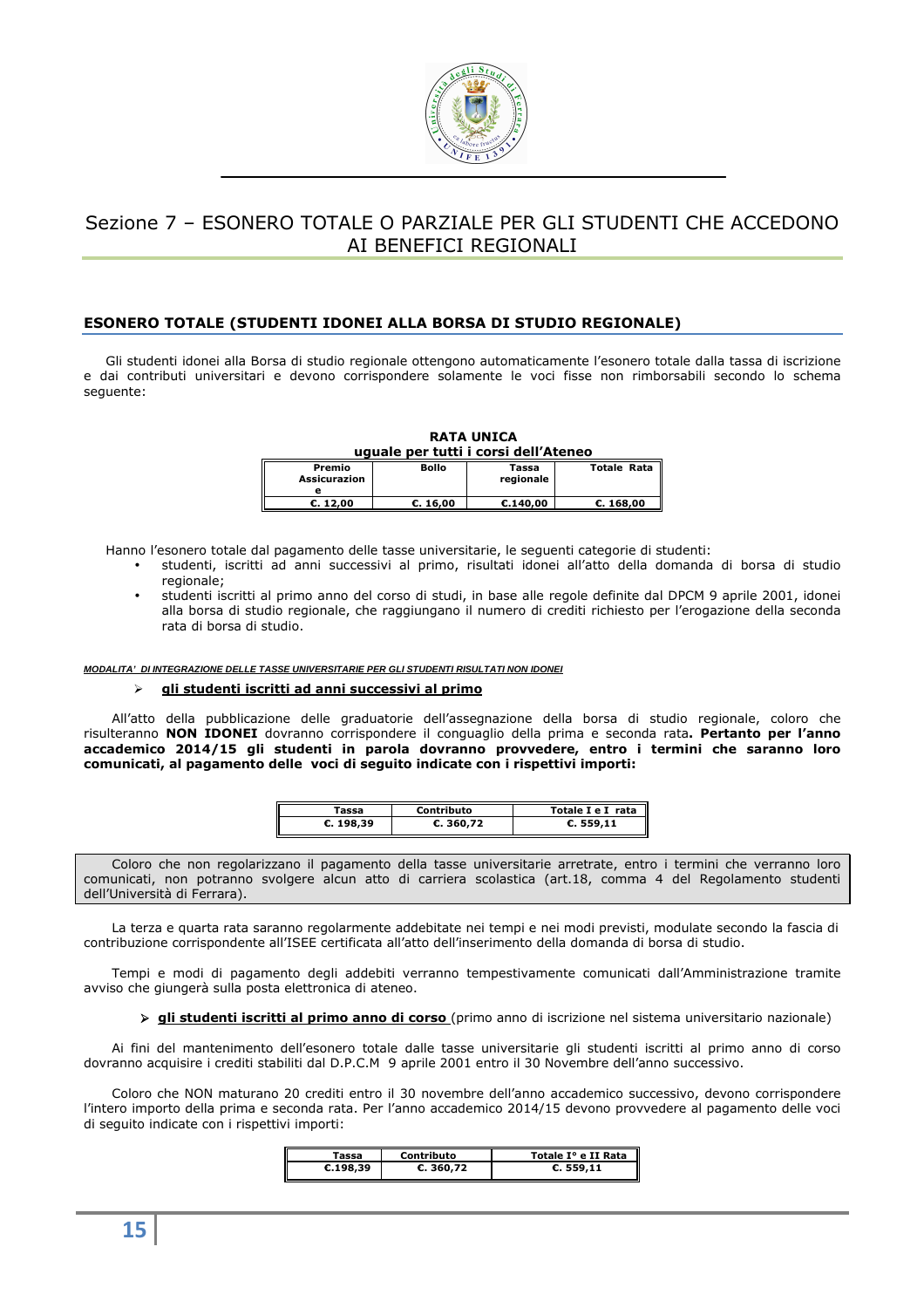

#### **Saranno inoltre addebitate la terza e quarta rata del precedente anno accademico, il cui importo è modulato secondo la fascia di contribuzione corrispondente alla ISEE certificata all'atto dell'inserimento della domanda di borsa di studio.**

Tempi e modi di pagamento degli addebiti verranno tempestivamente comunicati dall'Amministrazione tramite avviso che giungerà sulla posta elettronica di ateneo.

# **ESONERO PARZIALE**

**Studenti idonei alla borsa di studio regionale iscritti ad un anno oltre la durata del corso di studio dall'anno accademico di prima immatricolazione (Laurea triennale, Laurea magistrale di 2° livello, Laurea magistrale a ciclo unico**).

**Tipo di esonero**: lo studente verrà esonerato dal 50% della quota di contributo.

Il 50% della parte di contributo compreso nella seconda rata di tasse, e non corrisposto all'atto del pagamento della prima rata ridotta poiché non inserito fra le voci fisse (bollo, assicurazione, tassa regionale), verrà conteggiato con il 50% del contributo di terza e quarta rata, il cui importo è modulato secondo la fascia di contribuzione corrispondente alla ISEE certificata all'atto dell'inserimento della domanda di borsa di studio.

Studenti idonei iscritti al primo anno di corso per l'a.a. 14/15, che non raggiungano i crediti per il **pagamento della seconda tranche della borsa di studio, ma che raggiungano i crediti richiesti dal bando entro il 30 novembre 2015.** 

**Modalità di esonero** Gli studenti immatricolati nell'anno accademico 2014/2015, che non maturano, entro il 10 agosto 2015, i crediti stabiliti dal bando per i benefici regionali a.a. 2014/2015 al fine di ottenere il pagamento della seconda tranche della borsa di studio regionale, ai sensi dell'art. 8 comma 3 del DPCM 9 aprile 2001 ancora vigente, sono esonerati solamente dal 50% della quota di contributo. Pertanto la quota di contributo compreso nella seconda rata di tasse, e non corrisposto all'atto del pagamento della rata unica ridotta poiché non inserito fra le voci fisse (bollo, assicurazione, tassa regionale), verrà sommato al 50% del contributo di terza e quarta rata.

L'importo della terza e quarta rata sarà modulato secondo la fascia di contribuzione corrispondente alla ISEE certificata all'atto dell'inserimento della domanda di borsa di studio, e dovrà essere corrisposto nei termini che saranno comunicati agli interessati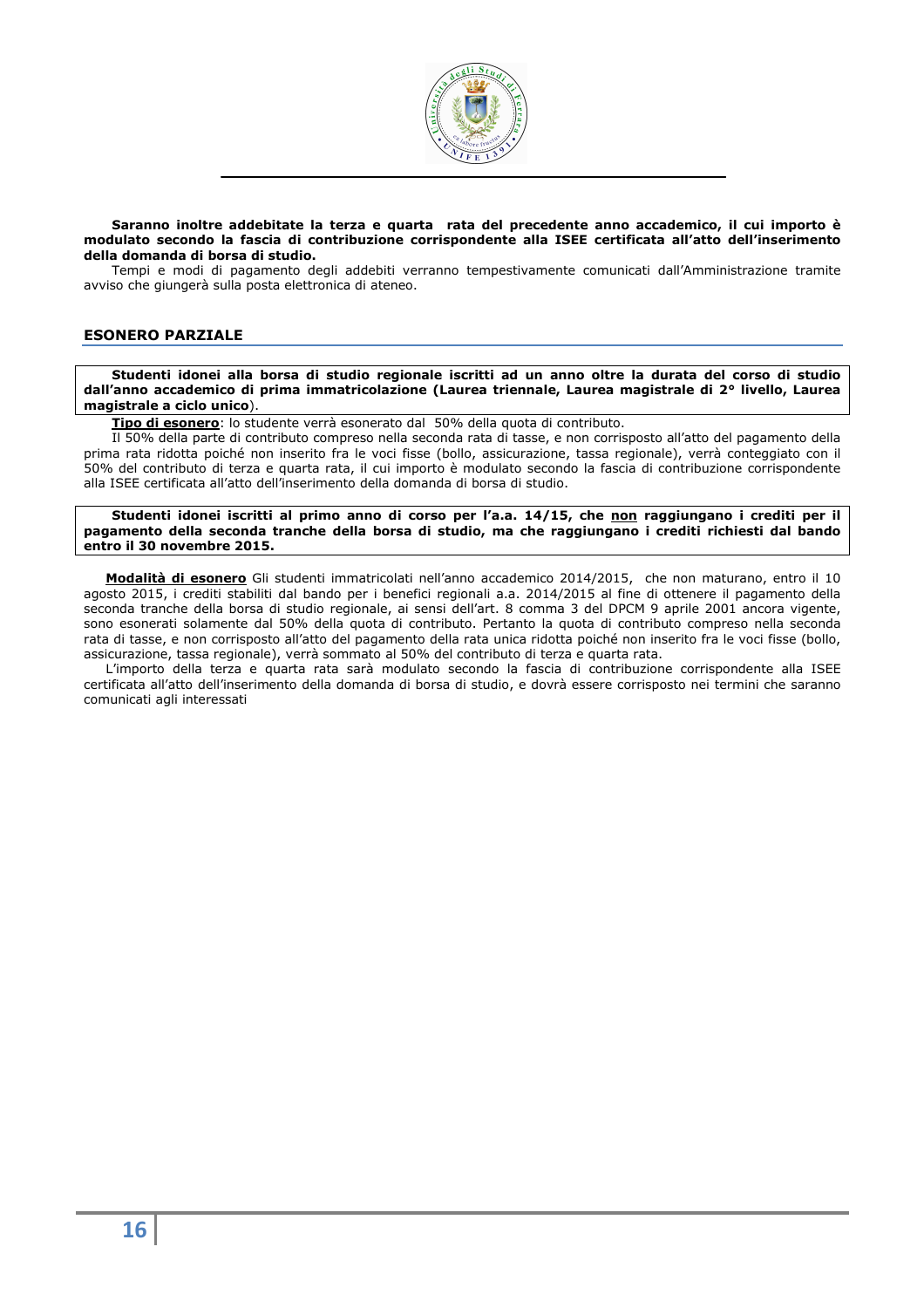

# Sezione 8 - ALTRE TIPOLOGIE DI ESONERO (ai sensi dell'art.9 comma 4 e 5 del decreto legislativo 29 marzo 2012 n.68)

### **1) RICONGIUNZIONI DOPO UN PERIODO DI INTERRUZIONE DEGLI STUDI DI ALMENO 2 ANNI ACCADEMICI OLTRE L'ANNO ACCADEMICO DI RIFERIMENTO.**

Lo studente che non abbia pagato le tasse per almeno due anni accademici consecutivi, qualora desideri recuperare la sua posizione pregressa, e regolarizzare la propria iscrizione, è esonerato totalmente dal pagamento della tassa di iscrizione e dei contributi universitari e paga solo un **diritto fisso** per ciascun anno spento. Per gli anni di interruzione non è prevista la presentazione di una istanza, per l'anno accademico di nuova iscrizione lo studente corrisponde l'iscrizione completa.

Per l'anno accademico **2014/15** la quota di ricognizione è pari ad **€ 200,00**.

# **2) SOSPENSIONE**

Lo studente che sia costretto ad interrompere gli studi a causa di infermità gravi e prolungate debitamente certificate è esonerato totalmente dal pagamento delle tasse e contributi universitari.

L'istanza di sospensione, con durata minima di un anno, può essere presentata anche nel momento in cui lo studente riprende gli studi e sarà esente bollo, ai sensi dell'art. 11 – all. B del D.P.R. 26/10/1972 n. 642 e successive modificazioni.

La sospensione è cumulabile con gli anni di interruzione agli studi ai fini dell'attribuzione dell'esonero per ricognizione (2 anni di interruzione ali studi).

Gli studenti che beneficiano degli esoneri indicati ai punti 1) e 2) non possono effettuare nessun atto di carriera scolastica nell'anno accademico di interruzione/sospensione.

Gli anni di sospensione e di ricognizione non sono presi in considerazione ai fini della valutazione del merito per l'assegnazione dei benefici nell'ambito del diritto allo studio.

# **3) BORSISTI DEL GOVERNO ITALIANO**

Gli studenti stranieri beneficiari di Borse di studio del Governo italiano, nell'ambito dei programmi di cooperazione allo sviluppo e degli accordi inter governativi culturali e scientifici e relativi periodici programmi esecutivi, possono usufruire della concessione dell'esonero totale dalla contribuzione universitaria previa presentazione della domanda di esonero allegando il documento relativo all'attribuzione della borsa di studio. Negli anni successivi al primo, l'esonero è condizionato al rinnovo della borsa di studio da parte del Ministero degli Affari Esteri.

# **4) STUDENTI BENEFICIARI DI PRESTITO D'ONORE**

L'Università concede l'esonero dalle tasse agli studenti beneficiari di prestiti d'onore, ai sensi del D.P.C.M 9 aprile 2001, art. 8 comma 1, ancora vigente in base a quanto indicato nel Decreto Legislativo 29 marzo 2012 n. 68 art.8 comma 5, che siano concessi nell'ambito dei benefici regionali per il Diritto allo studio e che abbiano i requisiti per l'esonero dal pagamento della Tassa regionale.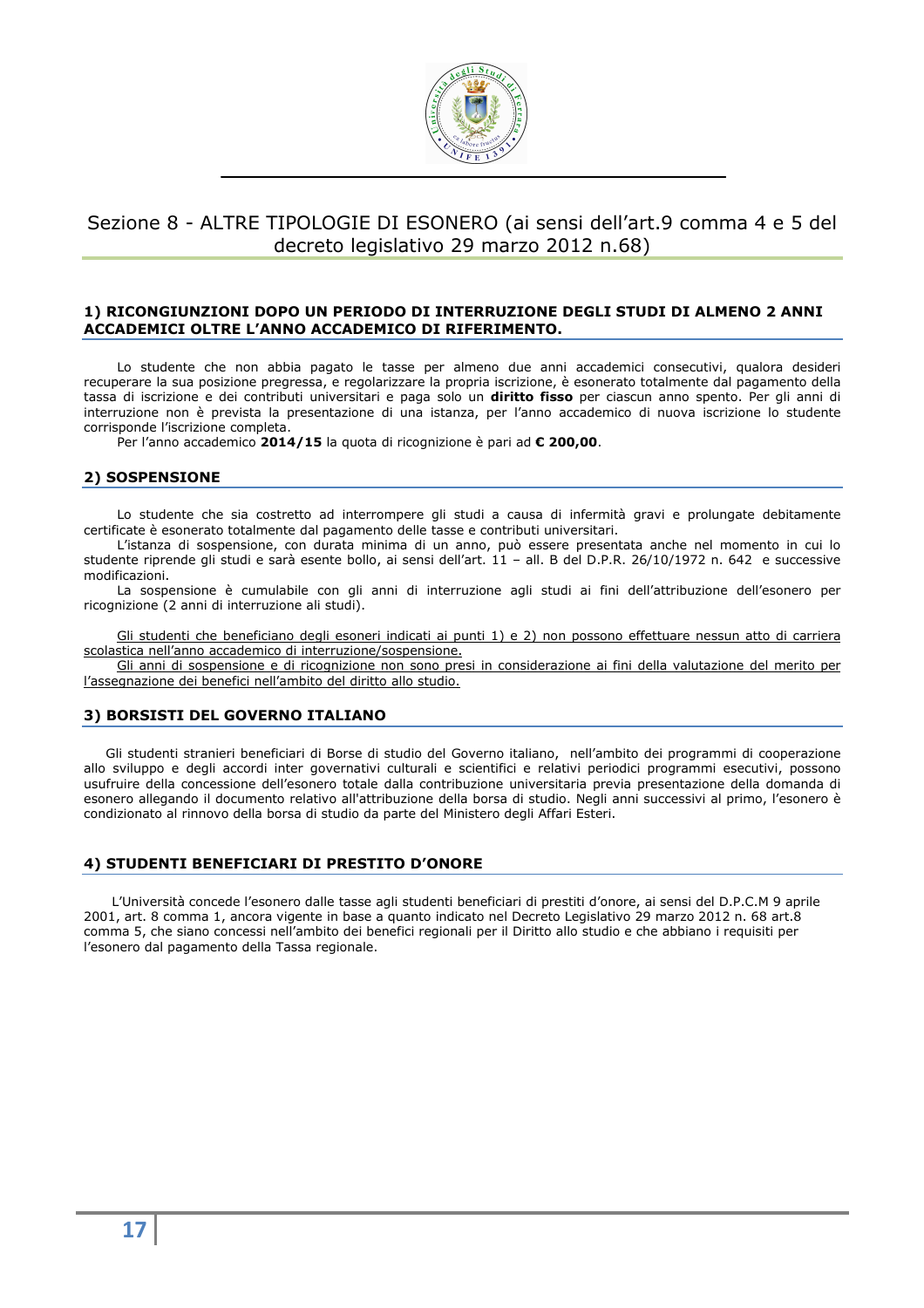

# Sezione 9 – ESONERO PER STUDENTI CON DISABILITA'

L'Università concede l'esonero totale o parziale dalle tasse universitarie agli studenti con disabilità, ai sensi del Decreto legislativo del 29 marzo 2012 n.68, e del D.P.C.M. 9 aprile 2001 ancora vigente ai sensi dell'art.8 comma 5 del già citato decreto legislativo.

L'esonero viene concesso indipendentemente dalla situazione economica del nucleo familiare per un numero di anni pari ai 3/2 oltre la durata normale del corso di laurea di iscrizione.

- In particolare:
	- coloro che si iscrivono ad una laurea triennale potranno chiedere l'esonero per una durata massima complessiva di **8** anni;
	- coloro che si iscrivono ad una laurea specialistica/magistrale (+2) potranno chiedere l'esonero per una durata massima complessiva di 5 anni;
	- coloro che si iscrivono ad una laurea specialistica/magistrale a ciclo unico o ante riforma della durata di 5 anni potranno chiedere l'esonero per una durata massima complessiva di 13 anni;
	- coloro che si iscrivono ad una laurea specialistica/magistrale a ciclo unico della durata di 6 anni potranno chiedere l'esonero per una durata massima complessiva di 15 anni;
	- coloro che sono iscritti ad una laurea ante riforma della durata di 4 anni potranno chiedere l'esonero per una durata massima complessiva di 10 anni;
	- coloro che sono iscritti al dottorato di ricerca senza borsa di studio per la durata massima di 8 anni.

#### **L'esonero non è concesso:**

- a coloro che si iscrivono per la seconda volta ad una laurea di pari livello a quella per la quale è stato conseguito il precedente titolo (così come citato in premessa)
- agli iscritti alle scuole di specializzazione dell'area medico-sanitaria (D.P.C.M. 9 aprile 2001, art. 3 comma 1)
- agli iscritti a master e corsi di formazione e perfezionamento.

# **ESONERO TOTALE E RATA UNICA RIDOTTA**

#### **STUDENTI CON INVALIDITÀ UGUALE O SUPERIORE AL 66%.**

Agli studenti con invalidità uguale o superiore al 66% viene concesso l'esonero totale indipendentemente dalla situazione economica del nucleo familiare.

Gli studenti devono pagare una tassa di iscrizione composta dalle voci fisse non rimborsabili come indicato nel prospetto sotto riportato:

### **Tabella PRIMA RATA RIDOTTA**

| Premio<br>Assicurazione | Bollo   | Tassa<br>regionale | <b>Totale Rata</b> |
|-------------------------|---------|--------------------|--------------------|
| €. 12.00                | €.16.00 | C.140.00           | C.168.00           |

#### **MODALITÀ DI ESONERO PER STUDENTI ISCRITTI AD ANNI SUCCESSIVI AL PRIMO**

Per gli studenti iscritti ad anni successivi al primo - nel caso in cui la documentazione presentata negli anni accademici precedenti sia ancora valida e aggiornata<sup>1</sup> - è cura dell'Ufficio Diritto allo Studio e Servizi Disabilità Studenti provvedere al rinnovo della domanda di esonero.

Il bollettino con l'importo relativo alla RATA UNICA RIDOTTA, utile per l'iscrizione all'anno in corso, è scaricabile nella propria area riservata alla voce "pagamenti".

Ogni anno viene effettuato il controllo delle certificazioni di invalidità rivedibili al fine di verificare i requisiti per il mantenimento dell'esonero.

#### **MODALITÀ DI ESONERO PER STUDENTI CHE SI ISCRIVONO AL PRIMO ANNO**

a) **Studenti che si iscrivono al primo anno di corso di laurea (lauree triennali e magistrali a ciclo unico non a numero programmato)** Gli studenti si devono immatricolare tramite la procedura on line. Nel corso della procedura, per poter richiedere l'esonero, è necessario inserire nell'apposito spazio, la percentuale relativa al grado di invalidità.

Al termine dell'inserimento è possibile stampare per il pagamento la distinta con l'importo della RATA UNICA

l

 $1$  Gli studenti con documentazione scaduta o non aggiornata devono far pervenire copia della nuova certificazione a: Università degli Studi di Ferrara -Ufficio Diritto allo Studio e Servizi Disabilità Studenti - Via Savonarola, 9 – 44121 Ferrara – E-mail servizio.disabilita@unife.it – tel. 0532/293366 – fax 0532/293368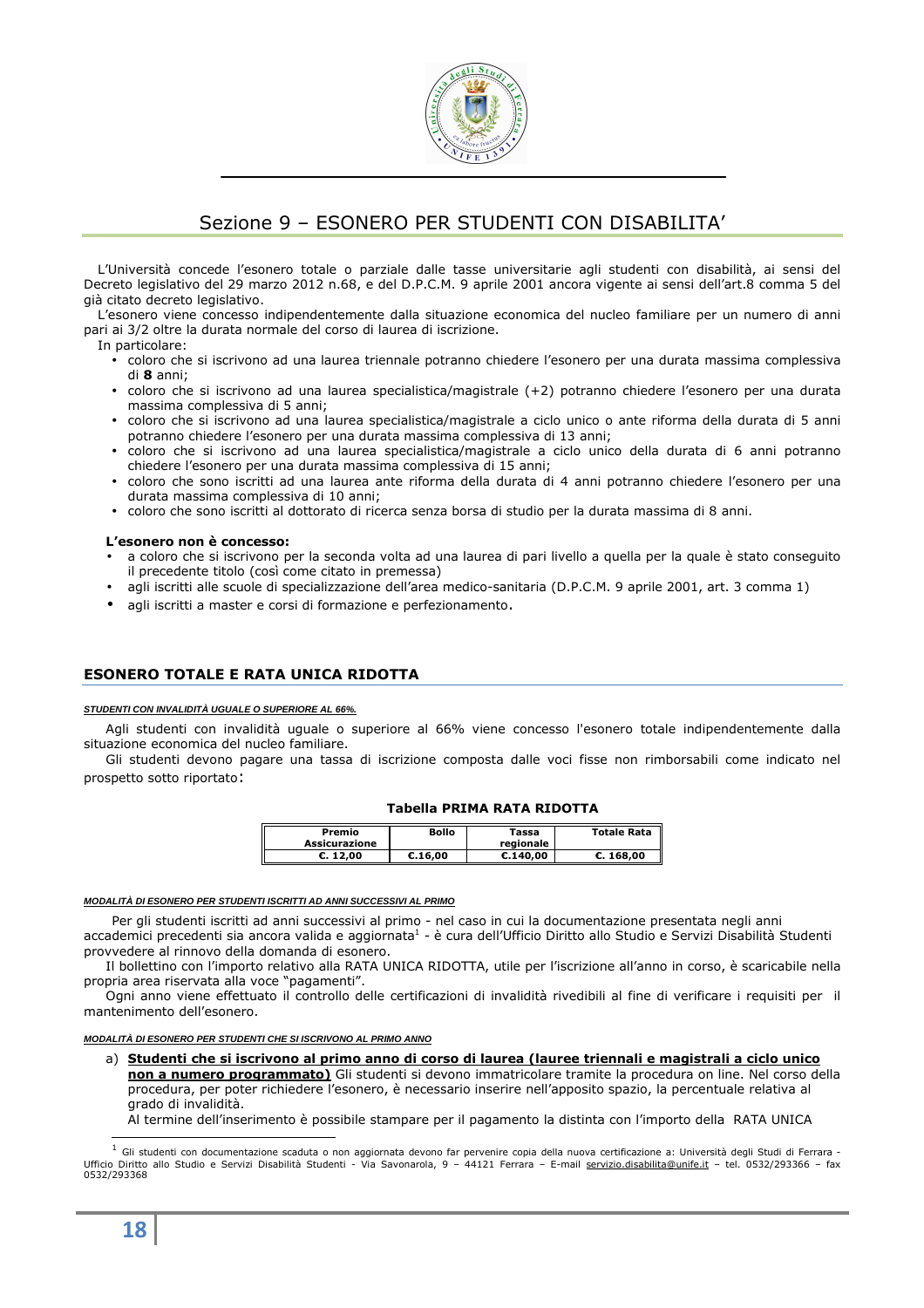

RIDOTTA pari ad € 168,00 (come indicato nella tabella sopra). N.B.: Nel caso in cui il sistema assegni una prima rata di importo intero non bisogna pagare ma segnalare l'anomalia a: Ufficio Diritto allo Studio e Servizi Disabilità Studenti, Tel +39 0532/293342, Fax +39 0532/293368, e-mail: dirittostudio@unife.it.

L'esonero totale è in questo modo concesso sotto condizione. Gli interessati dovranno far pervenire all'Ufficio Diritto allo Studio e Servizi Disabilità Studenti, **entro il 31 dicembre** dell'anno accademico di riferimento, copia della certificazione attestante il grado di invalidità dichiarato pena il decadimento dal beneficio.

- b) **Studenti che si iscrivono al primo anno delle lauree magistrali (+2)** Si rimanda a quanto previsto per l'iscrizione alle lauree magistrali (+2) contenuto nell'apposita sezione relativa ai termini di immatricolazione.
- c) **Studenti con disabilità che si iscrivono a corsi di studio a numero programmato** Gli studenti devono effettuare una preiscrizione on line al test di accesso, entro la data stabilita dagli specifici bandi di ammissione ai corsi di laurea, e dovranno corrispondere l'importo stabilito per la partecipazione al test. Ove si risulti *assegnatari*, l'immatricolazione potrà avvenire seguendo le indicazioni riportate al punto **a)**, nei tempi e nei modi indicati negli specifici bandi.

### **ESONERO PARZIALE**

#### **STUDENTI CON INVALIDITÀ TRA IL 46% ED IL 65% COMPRESI**

A questi studenti viene concesso l'esonero parziale dalle tasse universitarie che consiste nell'attribuzione della fascia minima di contribuzione, a prescindere dalla situazione reddituale della famiglia. Gli studenti devono pertanto pagare interamente le prime due rate e vengono automaticamente inseriti **nella fascia minima di contribuzione** per la terza e la quarta rata.

#### **MODALITÀ DI ESONERO PER STUDENTI ISCRITTI AD ANNI SUCCESSIVI AL PRIMO**

Per gli studenti iscritti ad anni successivi al primo sarà cura dell'Ufficio Diritto allo Studio e Servizi Disabilità Studenti provvedere al rinnovo della domanda di esonero, nel caso in cui la documentazione presentata negli anni accademici precedenti sia ancora valida e aggiornata<sup>2</sup>.

Pertanto la terza e quarta rata vengono calcolate automaticamente nella fascia reddituale minima individuabile nella tabella 1 – fasce di contribuzione universitaria.

Ogni anno viene effettuato il controllo delle certificazioni di invalidità rivedibili al fine di verificare il mantenimento dell'esonero.

**MODALITÀ DI ESONERO PER STUDENTI CHE SI ISCRIVONO AL PRIMO ANNO** 

a) **Studenti che si iscrivono al primo anno di corso di laurea (lauree triennali e magistrali a ciclo unico non a numero programmato)** Gli studenti si devono immatricolare tramite la procedura on line. Nel corso della procedura per poter richiedere l'esonero è necessario inserire, nell'apposito spazio, la percentuale relativa al grado di invalidità.

L'esonero totale è in questo modo concesso sotto condizione. Gli interessati dovranno far pervenire all'Ufficio Diritto allo Studio e Servizi Disabilità Studenti, entro il 31 dicembre dell'anno accademico di riferimento, copia della certificazione attestante il grado di invalidità dichiarato pena il decadimento dal beneficio.

- b) **Studenti che si iscrivono al primo anno di corso di laurea magistrale (+2):** Si rimanda a quanto previsto per l'iscrizione alle lauree magistrali (+2) contenuto nell'apposita sezione relativa ai termini di immatricolazione.
- c) **Studenti che si iscrivono a corsi di laurea a numero programmato**: Gli studenti devono effettuare una preiscrizione on line al test di accesso, entro la data stabilita dagli specifici bandi di ammissione ai corsi di laurea, e dovranno corrispondere l'importo stabilito per la partecipazione al test.
- d) Ove si risulti assegnatari, l'immatricolazione potrà avvenire seguendo le indicazioni riportate al punto a), nei tempi e nei modi indicati negli specifici bandi.

j

<sup>&</sup>lt;sup>2</sup> Gli studenti con documentazione scaduta o non aggiornata devono far pervenire copia della nuova certificazione a: Università degli Studi di Ferrara -Ufficio Diritto allo Studio e Servizi Disabilità Studenti - Via Savonarola, 9 - 44121 Ferrara - E-mail servizio.disabilita@unife.it - tel. 0532/293366 - fax 0532/293368

**entro e non oltre il 31 dicembre dell'anno accademico di riferimento,** pena il decadimento del beneficio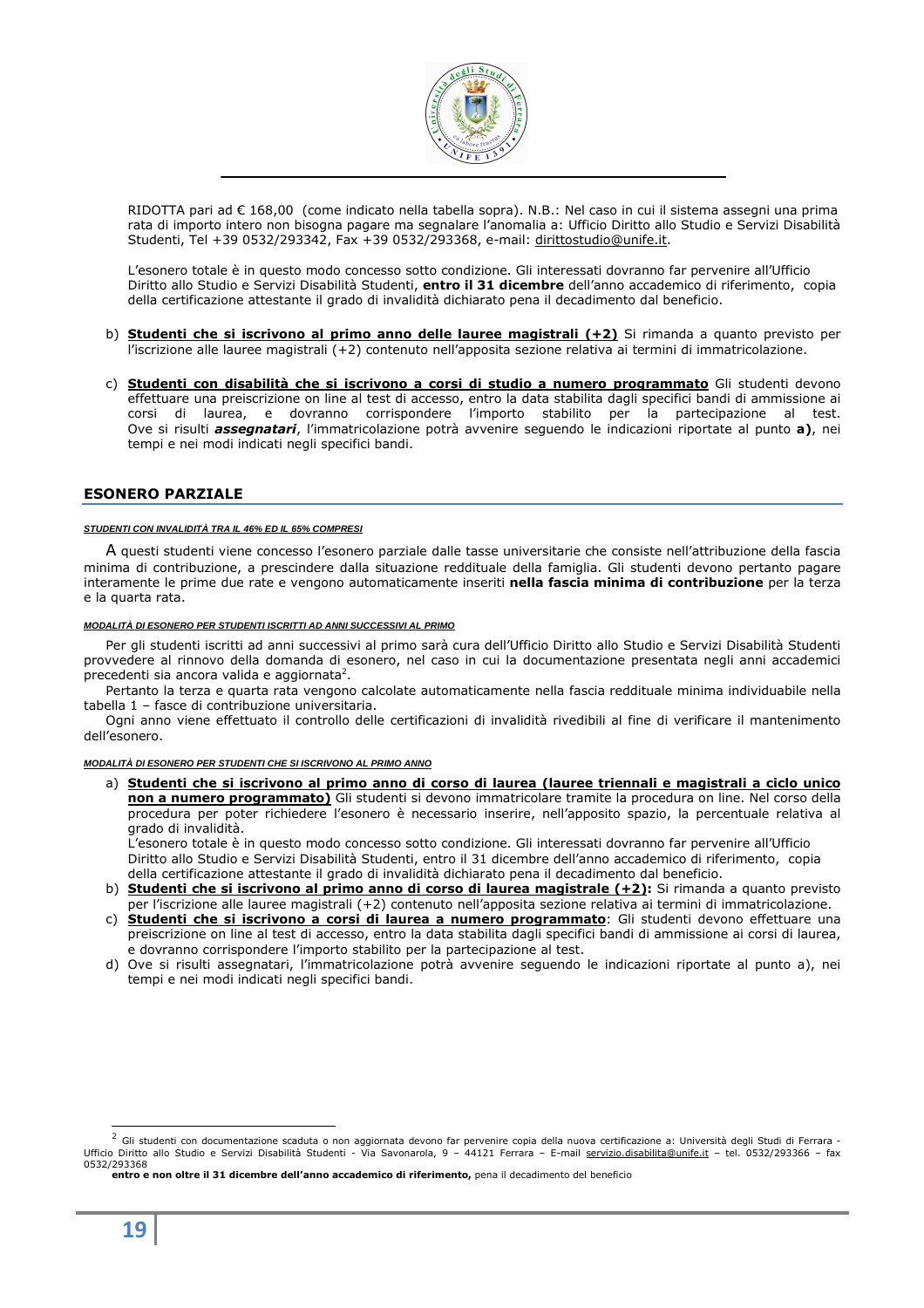

#### **NOTA BENE STUDENTI DISABILI ISCRITTI AL PRIMO ANNO DI CORSO CHE RICHIEDONO ESONERO TOTALE O PARZIALE**

Si ricorda che per confermare quanto dichiarato durante la procedura on line è necessario far pervenire regolare certificazione rilasciata dalle commissioni mediche delle unità sanitarie locali (legge n. 295/1990) al seguente indirizzo: Università degli Studi di Ferrara - Ufficio Diritto allo Studio e Servizi Disabilità Studenti Via Savonarola, 9 – 44121 Ferrara – E-mail servizio.disabilita@unife.it – tel. 0532/293366 – fax 0532/293368 **entro e non oltre il 31 dicembre dell'anno accademico di riferimento,** pena il decadimento del beneficio.

#### **NOTA BENE - SCADENZE E MODALITÀ DI PAGAMENTO**

*Per le scadenze e le modalità di pagamento delle tasse universitarie si veda quanto indicato nell'apposita sezione del presente bando.* 

# **ESONERO TOTALE O PARZIALE PER STUDENTI CON DISABILITÀ ISCRITTI AL DOTTORATO DI RICERCA**

Possono ottenere l'esonero **totale** o **parziale** dalle tasse gli studenti iscritti al dottorato di ricerca che NON percepiscono la borsa di studio.

In particolare:

• *Agli studenti con invalidità uguale o superiore al 66%* viene concesso l'esonero totale indipendentemente dalla situazione economica del nucleo familiare.

L'esonero totale dalle tasse comporta il pagamento delle sole voci fisse non rimborsabili (bollo, assicurazione e tassa regionale).

• *Agli studenti con invalidità tra il 46% ed il 65%, compresi* viene concesso l'esonero parziale dalle tasse universitarie che consiste nell'attribuzione della fascia minima di contribuzione a prescindere dalla situazione reddituale della famiglia.

Gli studenti si devono immatricolare tramite la procedura on line. Nel corso della procedura, per poter richiedere l'esonero, è necessario inserire nell'apposito spazio, la percentuale relativa al grado di invalidità.

L'esonero è in questo modo concesso sotto condizione. Gli interessati dovranno far pervenire dell'Ufficio Diritto allo Studio e Servizi Disabilità Studenti la certificazione attestante il grado di invalidità dichiarato entro il **31 dicembre dell'anno accademico di riferimento**, pena il decadimento dal beneficio.

Per gli anni successivi al primo valgono le medesime modalità stabilite per gli studenti iscritti ai corsi di laurea.

#### **STUDENTI DISABILI ISCRITTI AL DOTTORATO DI RICERCA CHE RICHIEDONO ESONERO TOTALE O PARZIALE**

Si ricorda che per confermare quanto dichiarato durante la procedura on line è necessario far pervenire regolare certificazione rilasciata dalle commissioni mediche delle unità sanitarie locali (legge n. 295/1990) al seguente indirizzo: Università degli Studi di Ferrara - Ufficio Diritto allo Studio e Servizi Disabilità Studenti Via Savonarola, 9 – 44121 Ferrara – E-mail servizio.disabilita@unife.it – tel. 0532/293366 – fax 0532/293368

# **RICHIESTA DI ESONERO PER STUDENTI ISCRITTI AD ANNO SUCCESSIVO AL PRIMO**

Coloro che richiedono l'esonero per disabilità per la prima volta, ma sono iscritti ad anni successivi al primo, devono far pervenire all'Ufficio Diritto allo Studio e Servizi Disabilità Studenti l'istanza scaricabile dal sito

**http://www.unife.it/studenti/sms/servizio-disabilita**, debitamente compilata allegando fotocopia del documento di identità e copia della certificazione di invalidità **entro il 31 dicembre** dell'anno accademico di riferimento.

Oltre tale termine l'istanza non potrà essere accolta e l'interessato potrà presentare la propria richiesta nell'anno accademico successivo.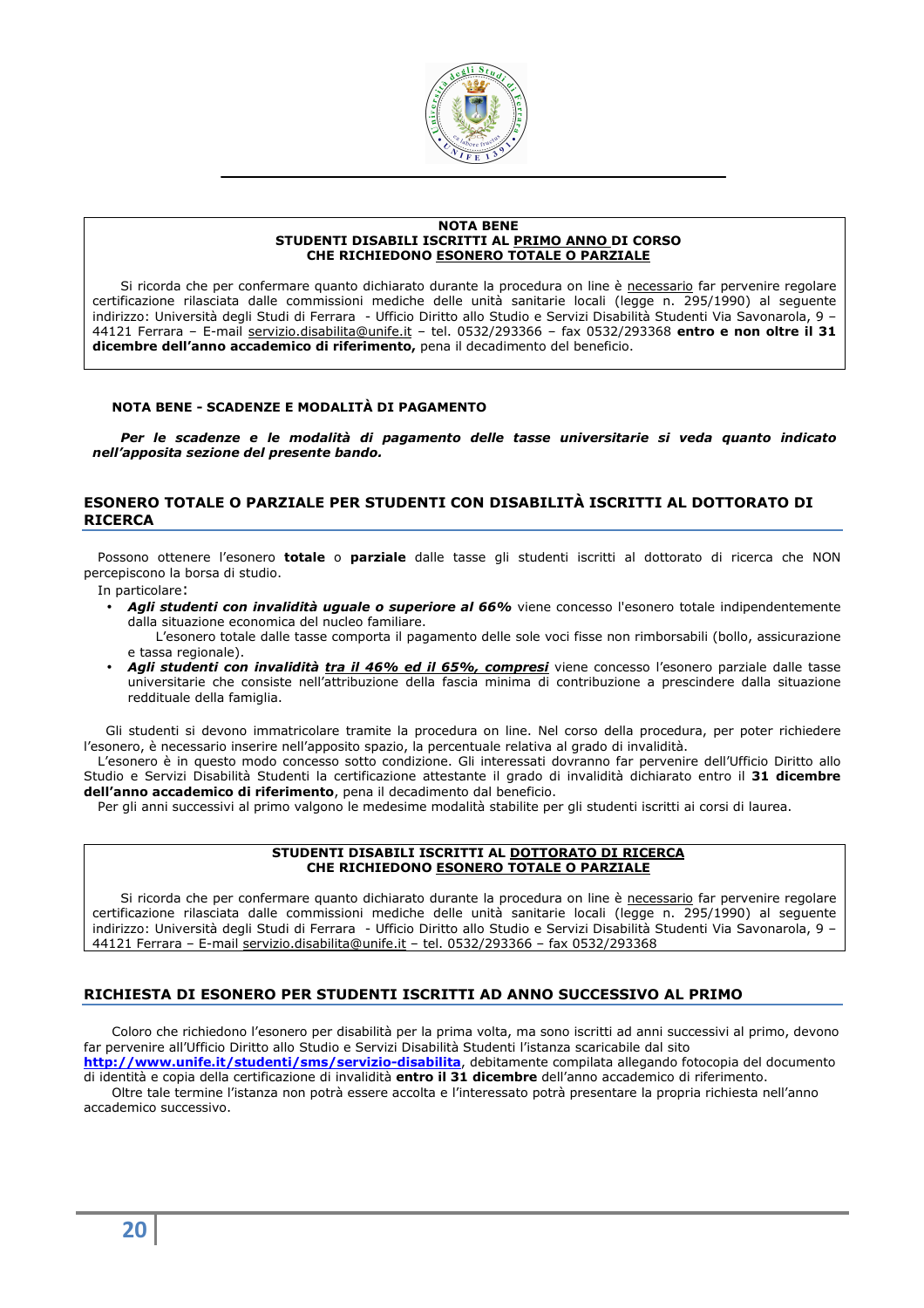

# **RICHIESTA DI ESONERO PER STUDENTI NON ANCORA IN POSSESSO DELLA CERTIFICAZIONE DI INVALIDITÀ**

Gli studenti che non fossero ancora in possesso della certificazione di invalidità potranno richiedere l'esonero tramite istanza **entro e non oltre il 31 dicembre** dell'anno accademico di riferimento, allegando la fotocopia della richiesta inviata alla commissione sanitaria.

L'esonero potrà essere concesso sotto condizione fino alla consegna della documentazione definitiva che non dovrà comunque superare il 31 ottobre 2015.

La mancata consegna della documentazione entro tale termine comporterà la richiesta del conguaglio degli importi di tasse non corrisposti per l'anno accademico 2014/2015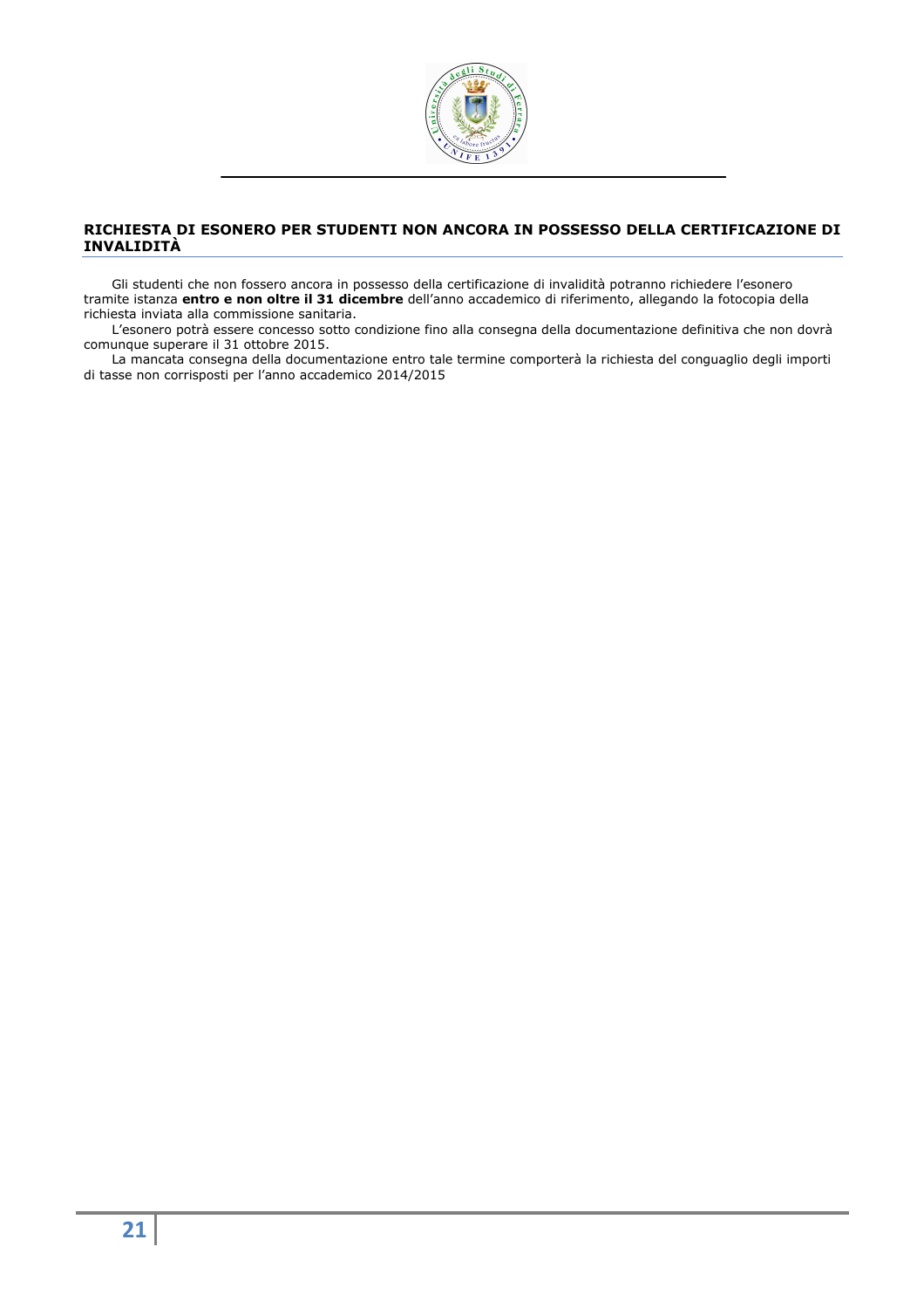

# Sezione 10 - RICHIESTA AUSILI PER STUDENTI CON DISABILITA' E STUDENTI CON DISTURBO SPECIFICO DI APPRENDIMENTO (DSA)

In base alle tipologie di selezione si individuano le seguenti modalità di accesso ai concorsi o test:

# **PER IL SOSTENIMENTO DEL TEST DI AMMISSIONE AI CORSI A NUMERO CHIUSO**

Tutti gli studenti devono effettuare una preiscrizione on line al test di accesso entro la data stabilita dagli specifici bandi e devono corrispondere l'importo stabilito per la partecipazione al test.

I candidati con disabilità o con DSA potranno segnalare le proprie esigenze seguendo le modalità sotto indicate:

- **Studenti con disabilità** A norma della legge n. 104/1992 e successive modifiche e integrazioni, il candidato con disabilità potrà segnalare le proprie esigenze, delle quali sarà tenuto conto nell'organizzazione della prova, facendo pervenire la propria richiesta unitamente alla certificazione rilasciata dalle commissioni mediche delle unità sanitarie locali (legge n. 295/1990).
- **Studenti con disturbo specifico di apprendimento** A norma della legge n. 170/2010 e del D.M. del 12/07/2011 n. 5669, il candidato con disturbo specifico di apprendimento (DSA) potrà segnalare le proprie esigenze facendo pervenire la propria richiesta unitamente a idonea certificazione rilasciata da non più di tre anni da strutture del Servizio Sanitario Nazionale oppure, ove non possibile, da specialisti o strutture accreditate. Agli studenti con disturbo specifico di apprendimento verrà concesso un tempo aggiuntivo pari al 30 per cento in più rispetto a quello definito per le prove di ammissione.

Tutte le richieste dovranno essere inviate (indicando il corso di laurea di riferimento) all'Ufficio Diritto allo Studio e Servizi Disabilità Studenti dell'Università degli Studi di Ferrara (Via Savonarola, 9 – 44121 Ferrara – E-mail servizio.disabilita@unife.it - tel. 0532/293366 - fax 0532/293368) entro la data di scadenza indicata dagli specifici bandi di ammissione ai corsi di laurea.

Si fa presente che tali dati personali verranno custoditi con riservatezza in base al decreto legislativo del 30/06/2003 n.196.

# **PER IL SOSTENIMENTO DELLE PROVE DI VALUTAZIONE PER I CORSI AD ACCESSO LIBERO E LAUREE MAGISTRALI (+2)**

Gli **studenti con disabilità o con DSA** che dovranno effettuare la prova/colloquio di valutazione, secondo quanto indicato nelle modalità di accesso dei singoli corsi di studio, potranno segnalare le proprie esigenze seguendo le modalità sotto indicate:

- **Studenti con disabilità** A norma della legge n. 104/1992 e successive modifiche e integrazioni, il candidato disabile potrà segnalare le proprie esigenze, delle quali sarà tenuto conto nell'organizzazione della prova, facendo pervenire la propria richiesta unitamente alla certificazione rilasciata dalle commissioni mediche delle unità sanitarie locali (legge n. 295/1990).
- **Studenti con disturbo specifico di apprendimento** A norma della legge n. 170/2010 e del D.M. del 12/07/2011 n. 5669, il candidato con disturbo specifico di apprendimento (DSA) potrà segnalare le proprie esigenze facendo pervenire la propria richiesta unitamente a idonea certificazione rilasciata da non più di tre anni da strutture del Servizio Sanitario Nazionale oppure, ove non possibile, da specialisti o strutture accreditate.

Tutte le richieste dovranno essere inviate all'Ufficio Diritto allo Studio e Servizi Disabilità Studenti dell'Università degli Studi di Ferrara (V. Savonarola, 9 – 44121 Ferrara – E-mail servizio.disabilita@unife.it – tel. 0532/293366 – fax 0532/293368) dieci giorni prima il sostenimento della prova/colloquio, fatta eccezione per i corsi di laurea di Ingegneria, per i quali le richieste dovranno pervenire entro la data di scadenza di iscrizione alla prova.

Si fa presente che tali dati personali verranno custoditi con riservatezza in base al decreto legislativo del 30/06/2003 n.196.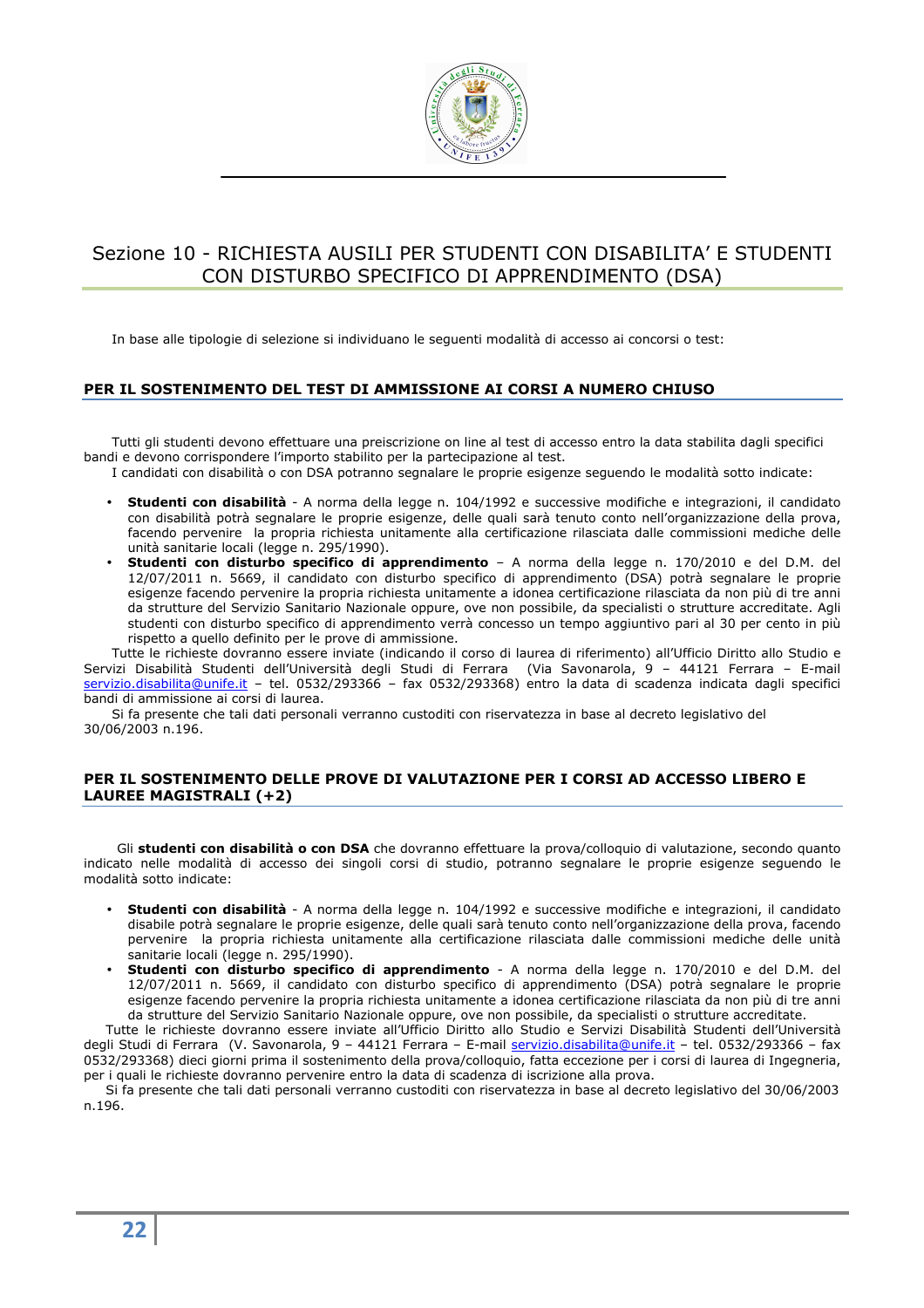

# **PER IL SOSTENIMENTO DEL CONCORSO DI AMMISSIONE AL DOTTORATO DI RICERCA**

A norma della legge n. 104/1992 e successive modifiche e integrazioni, il candidato con disabilità potrà segnalare le proprie esigenze, delle quali sarà tenuto conto nell'organizzazione della prova, accompagnando la propria richiesta con la certificazione rilasciata dalle commissioni mediche delle unità sanitarie locali (legge n. 295/1990).

Le richieste dovranno essere inviate (indicando il corso di dottorato di riferimento) all'Ufficio Diritto allo Studio e Servizi Disabilità Studenti dell'Università degli Studi di Ferrara (V. Savonarola, 9 – 44121 Ferrara – E-mail servizio.disabilita@unife.it – tel. 0532/293366 – fax 0532/293368) entro la data di scadenza della presentazione della domanda indicata nel bando di riferimento.

Si fa presente che tali dati personali verranno custoditi con riservatezza in base al decreto legislativo del 30/06/2003 n.196.

# SEZIONE 11 - CONTATTI DISABILITA' e DSA

Per ogni ulteriore informazione anche relativa ai servizi che l'Università di Ferrara offre agli **studenti con disabilità** e **studenti con disturbo specifico di apprendimento (DSA)**

è possibile contattare il:

### **Servizio Disabilità e DSA**

**Orari di apertura al pubblico martedì, mercoledì e venerdì dalle 9.00 alle 13.00 lunedì e giovedì SOLO su appuntamento** 

**Sportello telefonico dal martedì al venerdì dalle 9.00 alle 13.00 Tel. +39.0532 293366/293320 e-mail: servizio.disabilita@unife.it www.unife.it/studenti/sms**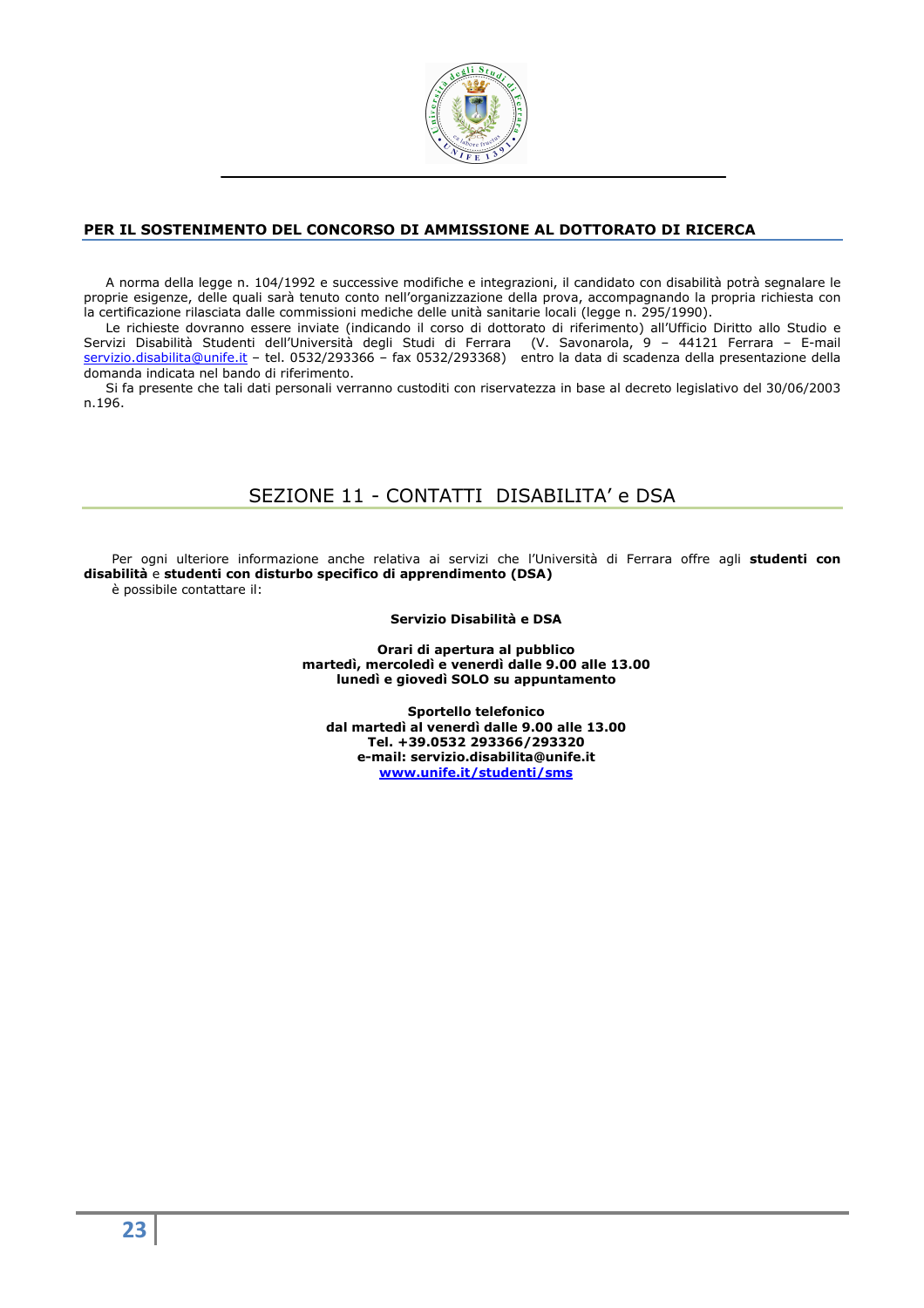

# Sezione 12 - ESONERO A FIGLI DI GENITORI INVALIDI (Ai sensi dell'art. 30 della legge 30 marzo 1971 n. 118)

Il Consiglio di Amministrazione, con delibera del 29 novembre 2011, ha stabilito di concedere l'esonero totale ai figli di genitori invalidi.

L'esonero totale è concesso ai figli dei beneficiari della pensione di inabilità ed ai figli dei mutilati ed invalidi civili che abbiano subito una diminuzione superiore ai due terzi della capacità lavorativa che si trovino in condizione economica disagiata ed in possesso dei seguenti requisiti:

• limiti dei valori ISEE e ISPE come stabiliti ogni anno da decreto ministeriale (come stabilito nel decreto legislativo 29 marzo 20123 n.68 art. 8) ed in allineamento con i valori indicati ogni anno dall'Azienda per il diritto allo studio universitario (Er.Go).

• criteri di merito come stabiliti dal DPCM 9 Aprile 2001 (art.14 comma 2) ancora in vigore come indicato nel decreto legislativo 29 marzo 2012 n.68 art. 8 comma 5, riferiti agli studenti disabili con invalidità pari o superiore al 66%, esplicitati nella seguente tabella:

|                                         |    | Anno convenzionale |    |                          |     |     |     |                       |  |
|-----------------------------------------|----|--------------------|----|--------------------------|-----|-----|-----|-----------------------|--|
| Corso di studio                         |    |                    |    |                          | b   |     |     | Ulteriore<br>semestre |  |
|                                         |    | Crediti formativi  |    |                          |     |     |     |                       |  |
| Laurea triennale                        | 15 | 48                 | 81 |                          |     |     |     | 114                   |  |
| Laurea magistrale ciclo<br>unico 5 anni | 15 | 48                 | 81 | 114                      | 147 | 180 |     | 216                   |  |
| Laurea magistrale ciclo<br>unico 6 anni | 15 | 48                 | 81 | 114                      | 147 | 180 | 216 | 249                   |  |
| Laurea magistrale $(+2)$                | 18 | 48                 |    | $\overline{\phantom{0}}$ | -   |     |     | 81                    |  |

I crediti dovranno essere stati conseguiti entro il 10 agosto dell'anno di presentazione della domanda.

**N.B.** Per poter usufruire dell'esonero devono essere soddisfatti entrambi i requisiti

**IMPORTANTE** Gli iscritti al primo anno accedono all'esonero in considerazione dei soli requisiti economici

La durata di concessione dei benefici è di nove semestri per i corsi di laurea, di sette semestri per i corsi di laurea specialistica/magistrale e di quindici semestri per i corsi di laurea specialistica/magistrale a ciclo unico di cinque anni, diciassette semestri per i corsi di laurea specialistica/magistrale a ciclo unico di sei anni con riferimento al primo anno di immatricolazione.

L'esonero è rivolto anche agli iscritti al dottorato di ricerca senza borsa qualora sussistano la condizione economica disagiata e l'ammissione all'anno accademico successivo.

L'esonero può essere concesso altresì a studenti stranieri che forniscano regolare dichiarazione di invalidità del genitore, riportante la percentuale di invalidità (=>66%) e la condizione economica disagiata, tradotta e legalizzata dalla rappresentanza diplomatica in loco.

L'esonero non è concesso:

- a coloro che si iscrivono per la seconda volta ad una laurea di pari livello a quella per la quale è stato conseguito il precedente titolo
- agli iscritti alle scuole di specializzazione dell'area medico-sanitaria (D.P.C.M. 9 aprile 2001, art. 3 comma 1)
- agli iscritti a master e corsi di formazione e perfezionamento.

La tassa d'iscrizione è composta dalle voci fisse non rimborsabili come indicato nel prospetto sotto riportato:

| Premio<br>Assicurazione | Bollo   | Tassa<br>regionale | <b>Totale I<sup>°</sup> Rata</b> |
|-------------------------|---------|--------------------|----------------------------------|
| 12,00<br>c.             | €.16.00 | 140.00             | C.168.00                         |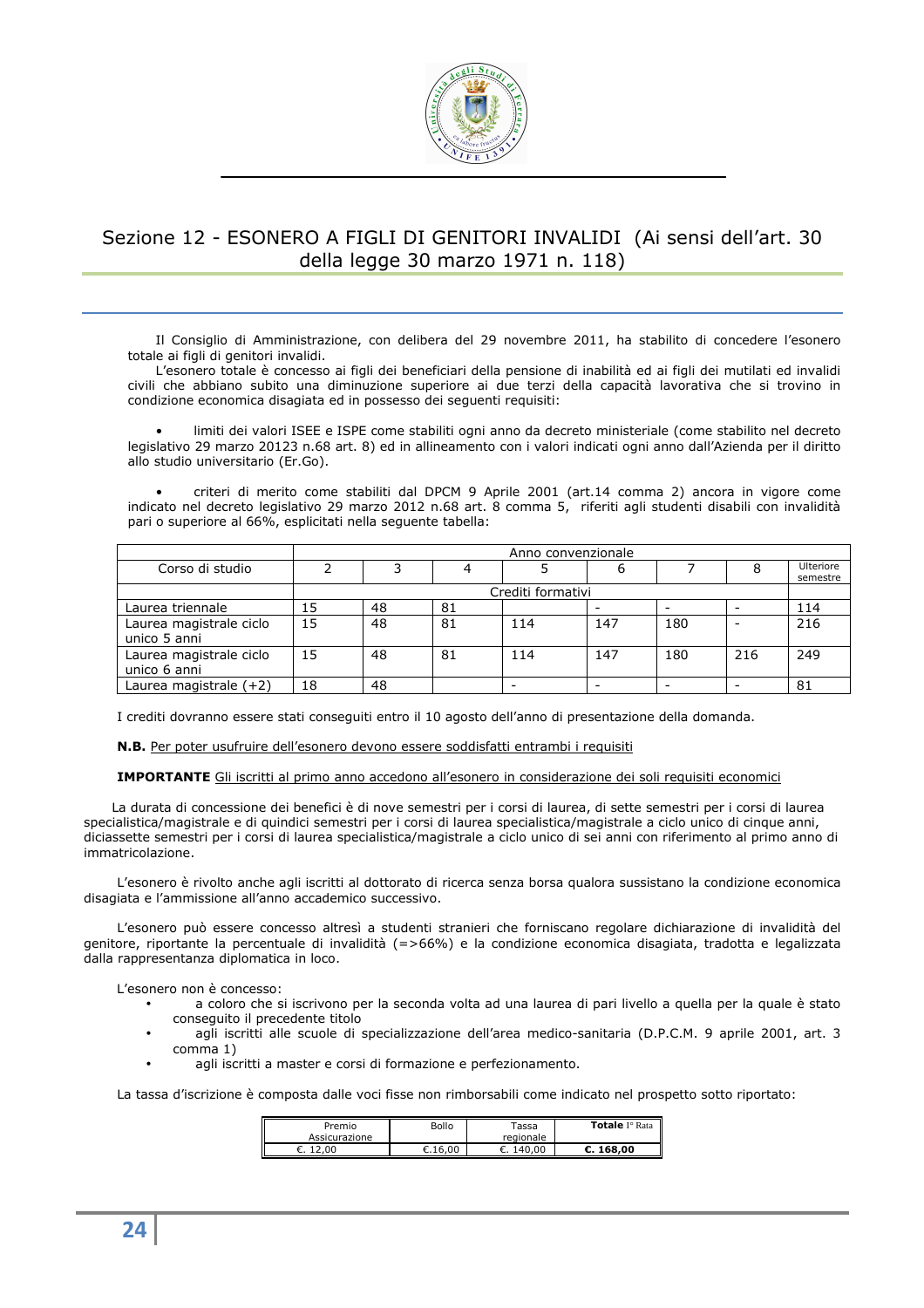

La scadenza per la richiesta di esonero coincide con la scadenza per il pagamento della prima rata di iscrizione . Per gravi e giustificati motivi è possibile presentare la domanda e pagare la tassa di iscrizione **entro il 31 dell'anno accademico di riferimento.**

Se non è ancora pervenuta la certificazione di invalidità da parte dell'autorità sanitaria competente, lo studente potrà presentare domanda di esonero allegando la documentazione che attesta di essere in attesa di deliberazione da parte degli organi competenti. Qualora entro il **31 marzo dell'anno accademico di riferimento** non venga regolarizzata la posizione amministrativa, dovranno essere integrate le tasse universitarie nella parte mancante.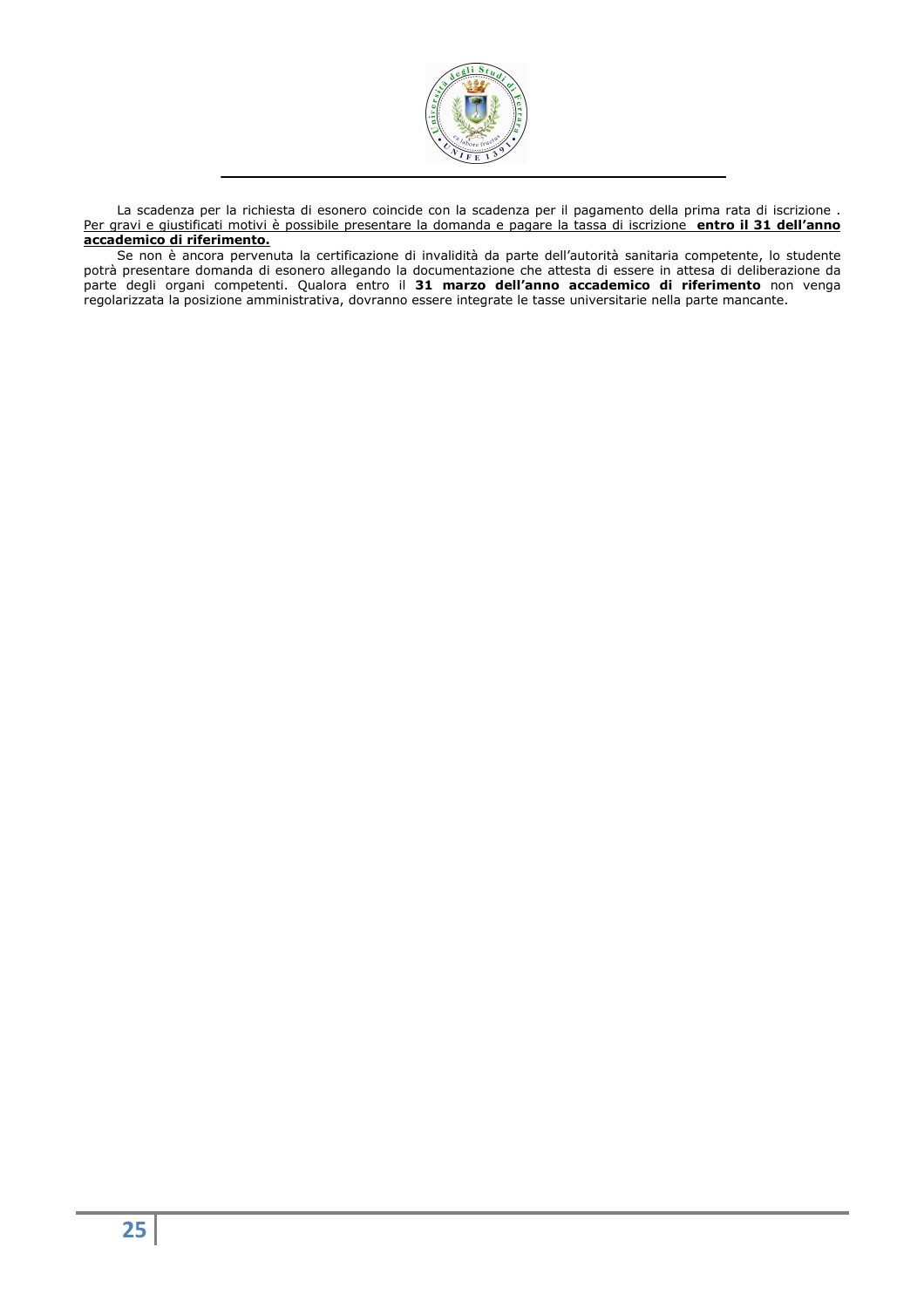

# Sezione 13 - COLLABORAZIONI CONNESSE A SERVIZI RESI DAGLI STUDENTI DELL'UNIVERSITÀ DI FERRARA (150 ORE)

#### *(art. 11 decreto legislativo 29 marzo 2012 n. 68)* **(Regolamento per la disciplina delle forme di collaborazione degli studenti alle attivita' connesse ai servizi resi – emanato con decreto rettorale n. 811/2010)**

### **DESTINATARI**

Per l'anno accademico 2014/2015 possono presentare domanda per essere inseriti nella graduatoria delle **Collaborazioni connesse a servizi resi dagli studenti (150 ore)** gli studenti iscritti all'Università di Ferrara che, in possesso dei requisiti di merito e di reddito di seguito indicati, risultano:

- iscritti dal secondo anno di corso dei corsi di laurea triennali, specialistica/magistrale a ciclo unico;
- iscritti al primo anno dei corsi di laurea specialistica/magistrale non a ciclo unico;
- iscritti non oltre il primo anno rispetto la durata normale dei corsi di laurea.
- Il conteggio dell'anno di corso per i benefici universitari viene calcolato partendo dall'anno di prima immatricolazione in una qualsiasi università italiana.

Per gli studenti iscritti a corsi di laurea interateneo l'assegnazione della collaborazione è possibile solamente qualora sussistano specifiche convenzioni.

# **CASI DI ESCLUSIONE ESPLICITAMENTE PREVISTI**

Non possono presentare la domanda di partecipazione all'assegnazione gli studenti:

- beneficiari di assegni per attività di collaboratore al tutorato;
- gli studenti che sono già in possesso di una laurea di pari livello;
- coloro che hanno ottenuto il beneficio per il medesimo anno di corso;
- coloro che svolgono un'attività di lavoro dipendente contestualmente al periodo di valenza del rapporto.

# **TERMINI ENTRO CUI PRESENTARE LA DOMANDA**

La domanda per partecipare all'attività di collaborazione retribuita di 150 ore dovrà essere presentata entro e non oltre le ore **24.00** del **6 ottobre 2014 tramite procedura telematica**.

#### **La presentazione della domanda oltre la scadenze indicata determina la perdita del diritto.**

# **DESCRIZIONE DELLA COLLABORAZIONE**

Ogni prestazione - fissata in un massimo di **150 ore** - sarà svolta nelle strutture afferenti all'Università di Ferrara. La presa in carico dovrà essere effettuata durante l'anno solare 2015.

La collaborazione degli studenti consiste in attività relative al funzionamento delle strutture ed alla didattica, che siano di supporto, di ausilio o integrative di quelle normalmente assicurate dall'Università di Ferrara attraverso il lavoro del personale dipendente.

E' esclusa la collaborazione degli studenti ad attività di docenza e specialmente a quelle espressamente citate dall'articolo 12 della legge 19/11/90 N. 341: svolgimento degli esami, maneggio di pubblico denaro, servizi che comportino assunzione di responsabilità civile ed amministrativa.

Modalità ed orari di servizio saranno concordati con il responsabile della struttura in cui sarà svolta la prestazione.

Sono individuate cinque tipologie di attività di supporto nelle quali far confluire e raggruppare il servizio di assistenza degli studenti al fine di conciliare le esigenze operative delle strutture e le disponibilità degli studenti:

- 1. assistenza alle biblioteche
- 2. assistenza di portinariato
- 3. assistenza e supporto all'attività amministrativa e di segretariato
- 4. assistenza e supporto all'attività di orientamento e alla normale attività didattica
- 5. assistenza e supporto alla normale gestione dei laboratori.
- Lo studente dovrà indicare, in ordine di preferenza, tutte e cinque le tipologie di attività.

La graduatoria definitiva, suddivisa per tipologia di attività, verrà elaborata in base alle condizioni di merito, reddito ed alle preferenze indicate.

Ciascuno studente sarà strettamente vincolato alle attività a cui è stato destinato.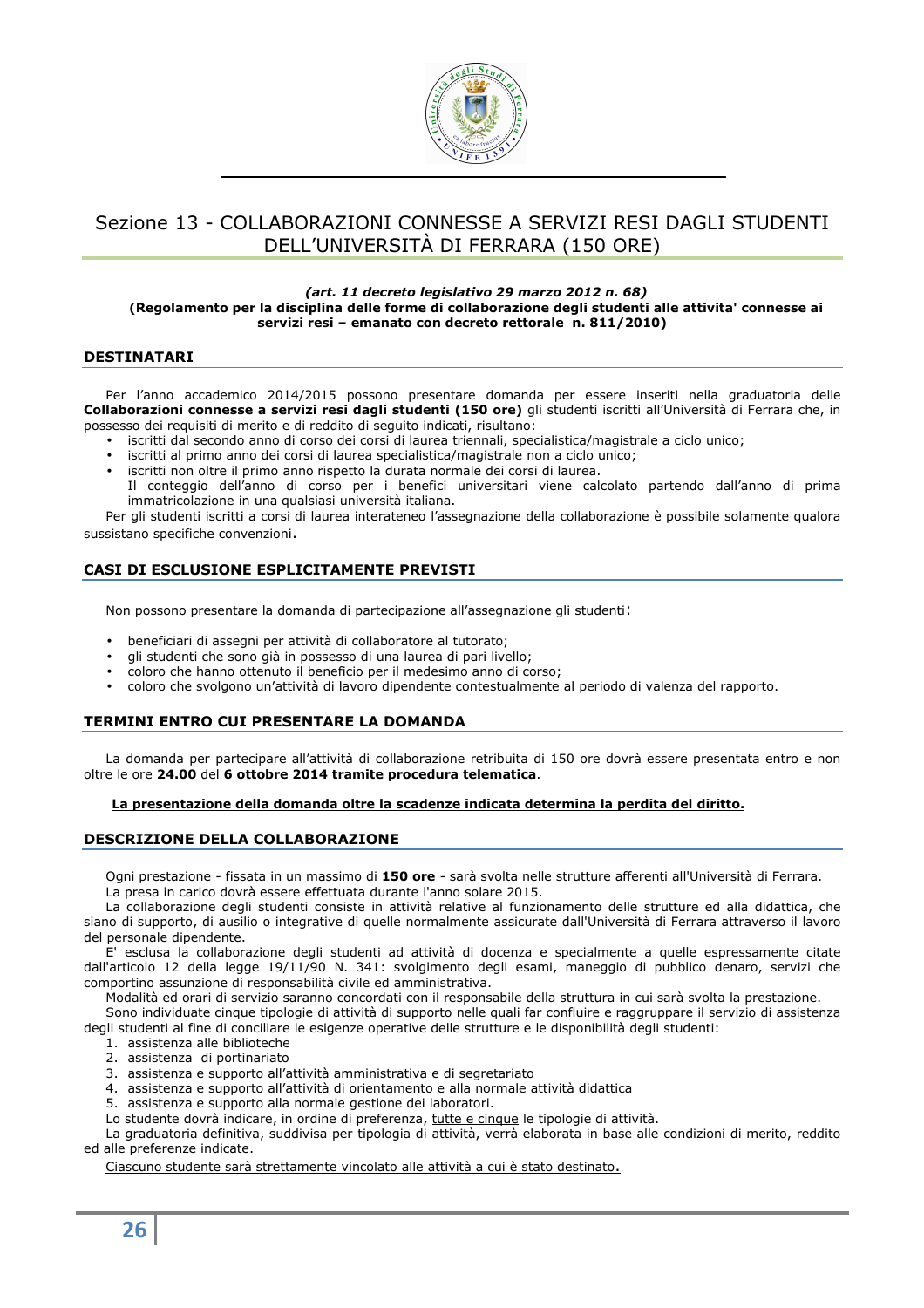

In nessun caso le attività di supporto citate possono comportare per gli studenti assunzione di responsabilità amministrative e pertanto lo studente dovrà svolgere la propria attività in presenza di personale regolarmente strutturato.

Come disposto dal "Regolamento per la disciplina delle forme di collaborazione degli studenti alle attività connesse ai servizi resi" dell'Università di Ferrara, art. 2 comma 9, l'attività deve essere svolte in un arco di tempo non superiore a 10 mesi, dal momento dell'assunzione in servizio. Se a questa data non saranno state completate le ore, verranno liquidate solamente quelle effettivamente svolte.

Per l'anno accademico 2014/2015, con decreto direttoriale Rep. n. 958/2014, Prot. n. 20507 del 5 agosto 204, è stato determinato il numero di unità di studenti suddiviso per tipologia di attività.

Atteso che tale numero sarà confermato in sede di approvazione del bilancio unico di ateneo, in previsione annuale del 2015, di seguito si riporta la tabella rappresentativa di suddivisione per tipologia di attività:

| Tipologia dell'attività di supporto                                                              | <b>Numero</b><br>studenti |
|--------------------------------------------------------------------------------------------------|---------------------------|
| Assistenza di biblioteche                                                                        | 124                       |
| Assistenza di portineria                                                                         | 175                       |
| Assistenza amministrativa                                                                        | 190                       |
| Assistenza all'orientamento e alla normale attività didattica<br>(supporto ai manager didattici) | 47                        |
| Assistenza ai laboratori                                                                         | 58                        |
| Totale                                                                                           | 594                       |

### **COMPENSO E REGIME FISCALE**

Il corrispettivo orario della collaborazione richiesta allo studente è differenziato in due tariffe, in base alle tipologie di attività di supporto, che sono state determinate con delibera del Consiglio di Amministrazione del 26 giugno 2013, ed hanno il seguente importo:

- $\bullet$  euro 5,16
	- 1) assistenza alle biblioteche
	- 2) assistenza di portinariato
- euro 6,00
	- 1) assistenza e supporto all'attività amministrativa e di segretariato
	- 2) assistenza e supporto all'attività di orientamento e alla normale attività didattica
	- 3) assistenza e supporto alla normale gestione dei laboratori.

Per le collaborazioni studentesche svolte fuori dalla sede di Ferrara (Cona, Rovigo, Cento) il compenso è incrementato di euro 48,00 e tale incremento è corrisposto solamente se viene svolto non meno del 50% delle 150 ore presso le sedi fuori Ferrara.

Tale corrispettivo è esente dall'imposta sul reddito delle persone fisiche (Articolo 11, decreto legislativo 29 marzo 2012, n. 68).

Lo studente è coperto da un'assicurazione contro gli infortuni.

All'atto della convocazione da parte dell'Ufficio competente, lo studente dovrà accettare per iscritto la collaborazione assegnatagli e comunicare le modalità di erogazione del compenso.

La collaborazione non configura in alcun modo un rapporto di lavoro subordinato e non dà luogo ad alcuna valutazione ai fini dei pubblici concorsi.

Il rapporto può essere risolto in qualsiasi momento secondo quanto previsto dal Regolamento per la disciplina delle forme di collaborazione degli studenti alla attività connesse ai servizi resi (art.9) ed il pagamento sarà relativo alle ore effettivamente svolte. In ogni caso la collaborazione non può superare le 150 ore per anno accademico, come previsto dall'art. 11 del sopracitato decreto.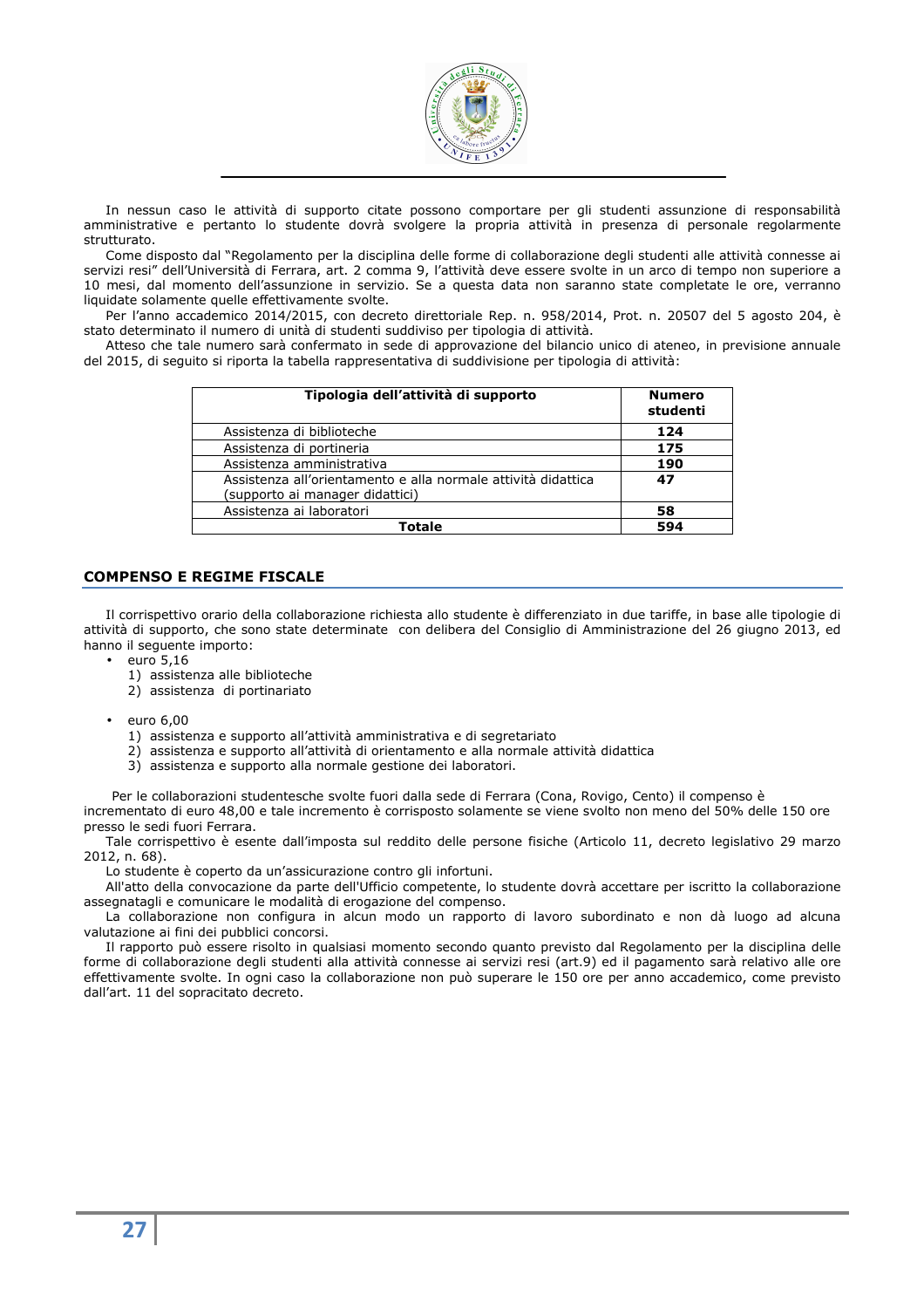

# **REQUISITI DI MERITO E REDDITO**

*Merito* 

Gli studenti devono aver conseguito, **entro il 10 agosto 2014** , il numero di crediti indicati nella seguente tabella :

| TABELLA CREDITI DA CONSEGUIRE                                                                                                                           |                 |               |               |                                |               |                |                |
|---------------------------------------------------------------------------------------------------------------------------------------------------------|-----------------|---------------|---------------|--------------------------------|---------------|----------------|----------------|
| Tipologia corsi di laurea                                                                                                                               |                 |               |               | Anno accademico di riferimento |               |                |                |
|                                                                                                                                                         | 14/15           | 13/14         | 12/13         | 11/12                          | 10/11         | 09/10          | 08/09          |
| Laurea triennale                                                                                                                                        | Non<br>ammessi  | 12<br>crediti | 36<br>crediti | 60<br>crediti l                | $=$           | $=$            | $=$            |
| Laurea<br>magistrale/specialistica a ciclo<br>unico<br>(Odontojatria<br>quinquennale, Farmacia,<br>Chimica e tecnologia<br>farmaceutiche, Architettura) | Non<br>ammessi  | 12<br>crediti | 36<br>crediti | 60<br>crediti                  | 84<br>crediti | 108<br>crediti |                |
| Laurea<br>magistrale/specialistica a ciclo<br>unico<br>(Medicina e Chirurgia,<br>Odontoiatria)                                                          | Non<br>ammessi  | 12<br>crediti | 36<br>crediti | 60<br>crediti                  | 84<br>crediti | 108<br>crediti | 132<br>crediti |
| Laurea<br>nagistrale/specialistiche NON a<br>ciclo unico $(+2)$                                                                                         | Solo<br>reddito | 12<br>crediti | 36<br>crediti | $=$                            | $=$           | $=$            |                |

I requisiti di merito per gli studenti che, al momento della presentazione della domanda si trovino in fase di passaggio/trasferimento da un corso di laurea ad un altro della nostra o da altra Università, saranno calcolati sulla carriera universitaria del corso di laurea di arrivo, considerando come anno di prima immatricolazione quello nel sistema universitario italiano.

#### *Reddito*

Le condizioni economiche sono determinate sulla base del reddito, situazione economica equivalente (ISEE) indicata nell'attestazione ISEE presentata dallo studente e sulla base del patrimonio, situazione patrimoniale equivalente (ISPE), ricavabile dalla medesima attestazione.

#### **Le condizioni ISEE e ISPE devono essere inferiori a quelle indicate per l'inserimento nella fascia massima prevista per la contribuzione universitaria.**

Gli studenti iscritti al primo anno della laurea specialistica/magistrale non a ciclo unico (+2) sono valutati solo sulla base del requisito reddituale. In questo caso saranno inseriti in coda alla graduatoria definitiva unica.

# **FORMULAZIONE DELLE GRADUATORIE**

1 - La graduatoria provvisoria e la graduatoria definitiva unica saranno formulate sulla base dei requisiti di reddito e di merito. Il calcolo del punteggio totale, ai fini della elaborazione della graduatoria, viene effettuato sulla base di requisiti di merito, che incidono per il 75%, e di requisiti di reddito, che incidono per il 25%, secondo i seguenti criteri: **Valutazione del reddito**:

ISEE del nucleo familiare dello studente diviso per parametro massimo per l'attribuzione di fascia e moltiplicato per 1.000. Il risultato va sottratto a 1.000.

**1.000 –** [**(I.S.E.E. studente : A) x 1000**]

A = parametro massimo per l'attribuzione di fascia

**Valutazione del merito**:

**da 0 a 550** punti applicando la seguente formula:

**(Somma crediti Studente - Somma crediti Minima) x 550 (Somma crediti Massima - Somma crediti Minima)** 

**Legenda:** 

**Somma crediti Studente=** somma dei crediti effettivamente conseguiti dallo studente: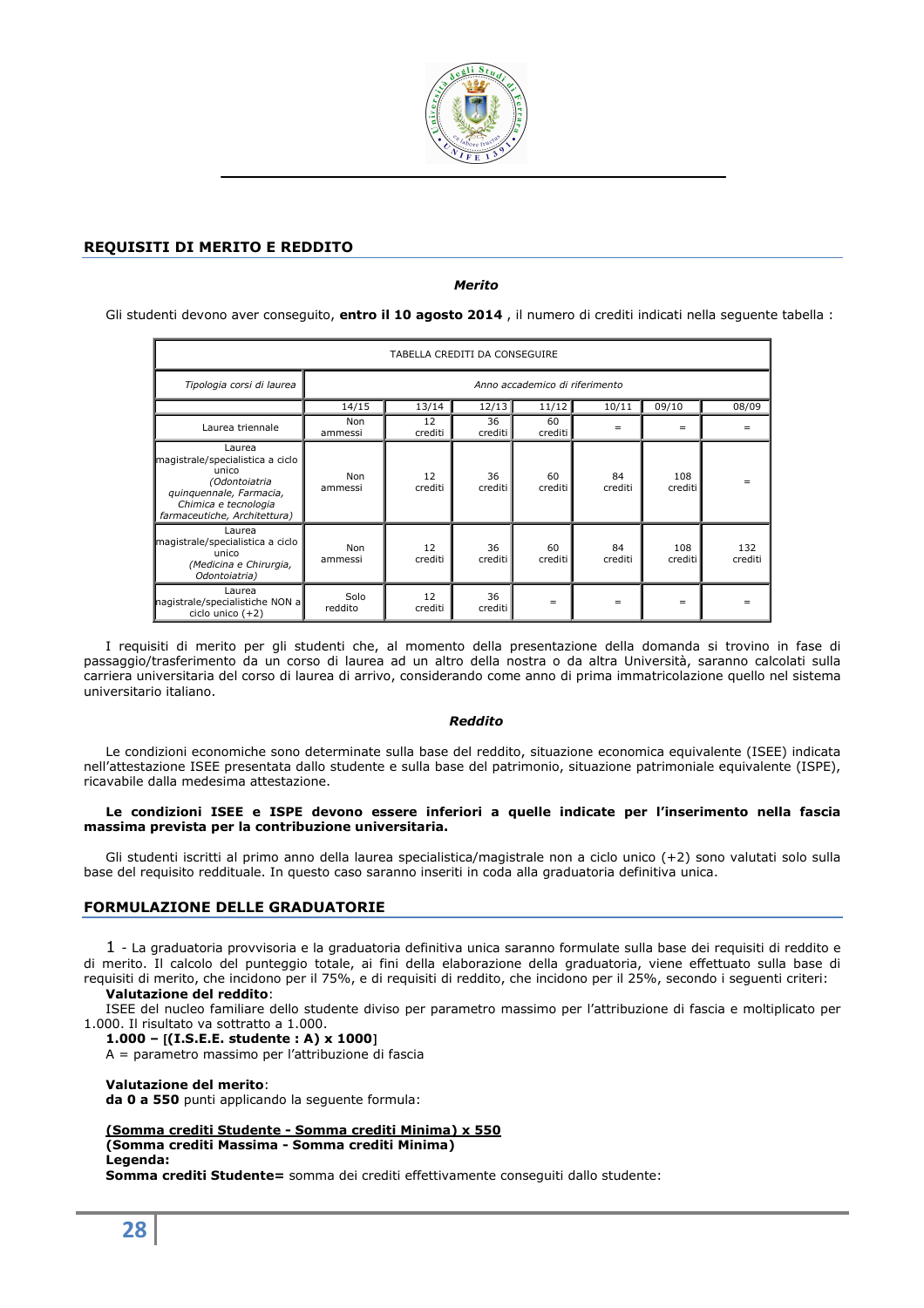

**Somma crediti Massima**= numero massimo di crediti maturabili (riferibili a 60 crediti per anno di corso): **Somma crediti Massima=** vedi tabella art. 6 comma 1.

L'anno di corso viene calcolato rispetto all'anno di prima immatricolazione al sistema universitario nazionale.

**da 270 a 450** punti per la votazione media conseguita con l'attribuzione del punteggio evidenziato nella seguente tabella:

| media Punti |     | Media punti |       | Media punti |     |
|-------------|-----|-------------|-------|-------------|-----|
| 18/30       | 270 | 23/30       | 345   | 28/30       | 420 |
| 19/30       | 285 | 24/30       | 360 l | 27/30       | 405 |
| 20/30       | 300 | 25/30       | 375   | 29/30       | 435 |
| 21/30       | 315 | 26/30       | 390   | 30/30       | 450 |
| 22/30       | 330 |             |       |             |     |

2 - Dopo la scadenza per la presentazione della domanda verrà elaborata, ed in seguito pubblicata, la graduatoria provvisoria unica al fine di consentire agli studenti di presentare eventuali ricorsi.

3 - L'ufficio competente predisporrà, sulla base della valutazione dei ricorsi. la graduatoria definitiva unica.

4 - Successivamente, partendo dalla graduatoria definitiva unica, verranno elaborate le **cinque graduatorie definitive** sulla base del punteggio totale acquisito nella graduatoria definitiva unica e sulla base della scelte indicate da ciascuno, comprendendo esclusivamente gli studenti risultati in graduatoria utile entro i posti totali indicati nel bando.

5 - Gli idonei eccedenti il numero delle collaborazioni messe a bando, restano nella graduatoria definitiva unica a copertura dei posti che si renderanno disponibili. In questo caso non sarà presa in considerazione la scelta della tipologia di attività richiesta dall'interessato ai fini dell'assegnazione alla struttura.

6 - Gli studenti che riceveranno una valutazione negativa sulla collaborazione prestata, qualora presentino domanda nell'anno accademico successivo, verranno inseriti in coda nelle graduatoria definitiva unica a prescindere dal punteggio ottenuto.(art.7 comma 6 del Regolamento per la disciplina delle forme di collaborazione degli studenti alle attività connesse ai servizi resi)

# **PUBBLICAZIONE GRADUATORIE E RICORSI**

Le graduatorie saranno rese pubbliche mediante affissione presso il front office dell'Ufficio Diritto allo Studio e Servizi Disabilità Studenti, presso Rettorato - via Savonarola, 9 Ferrara - e mediante pubblicazione sul portale di ateneo.

Sarà possibile effettuare ricorso avverso alla graduatoria provvisoria **entro 15 giorni** dalla data di pubblicazione della stessa. Decorso il termine verrà predisposta la graduatoria unica definitiva che verrà approvata con decreto direttoriale.

La pubblicazione di ciascuna graduatoria sarà preceduta dall'invio di una e-mail di avviso a tutti gli studenti dell'ateneo.

Per ogni comunicazione sarà utilizzato esclusivamente l'indirizzo e-mail di ateneo assegnato a ciascun studente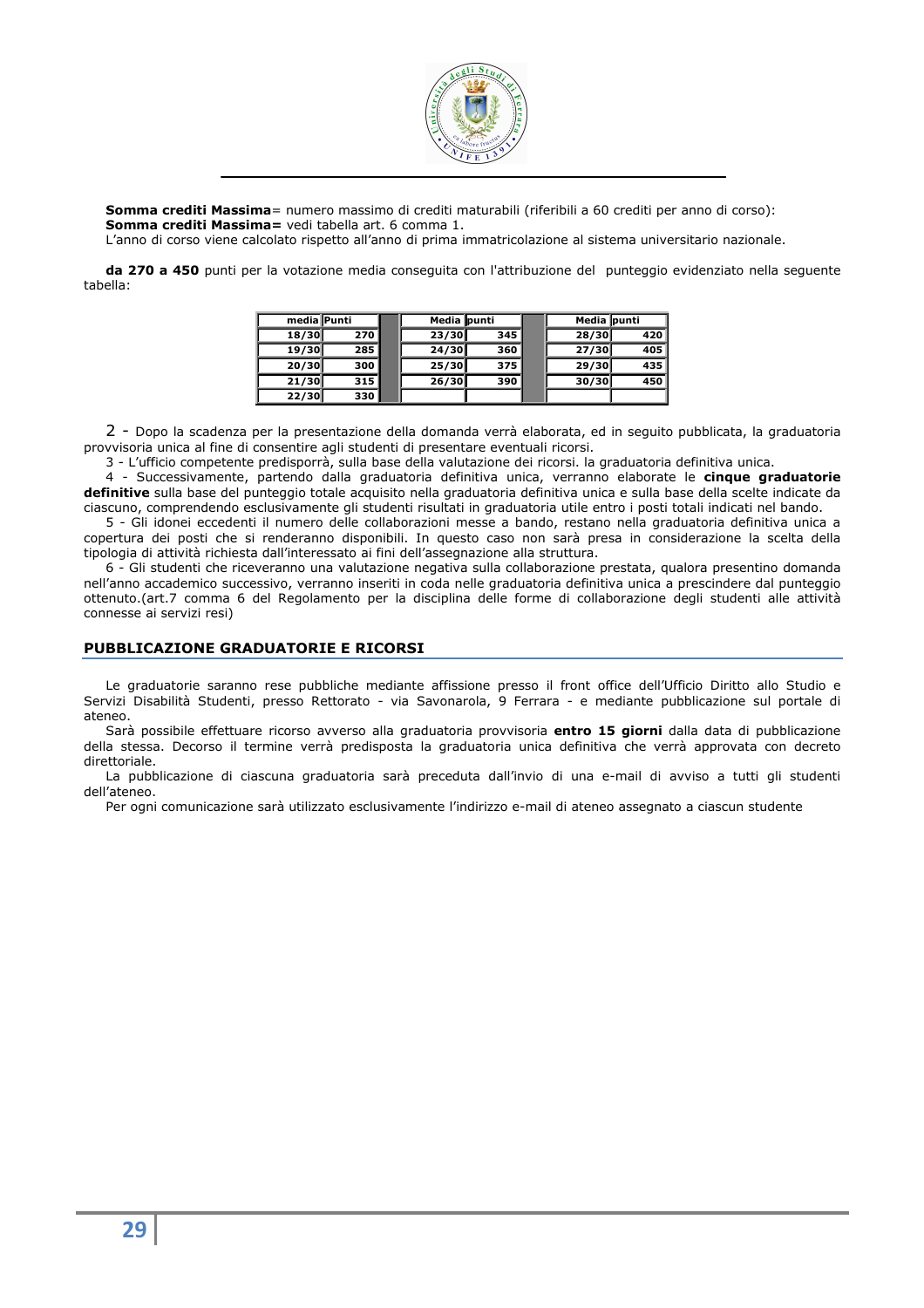

# Sezione 14 – DOCUMENTI E PROCEDURE OCCORRENTI PER POTER COMPILARE LE DOMANDE

### **ATTESTAZIONE ISEE**

Le condizioni economiche dello studente sono individuate sulla base dell'Indicatore della Situazione Economica Equivalente **(I.S.E.E.**), di cui al decreto legislativo 31 marzo 1998 n° 109 e successive modificazioni ed integrazioni relativamente ai redditi e alla situazione patrimoniale del **2013 ( saranno escluse per mancanza dei requisiti di reddito le domande di benefici recanti un'attestazione ISEE relativa ai redditi di anni antecedenti al 2013).** 

#### **Ai fini della validità dell'attestazione ISEE farà fede l'anno di rilevazione della situazione reddituale (anno 2013) e NON la data di scadenza del documento di certificazione ISEE**

L'Attestazione **ISEE** consente di valutare in maniera sintetica le condizioni economiche del nucleo familiare dello studente.

L'**ISEE** è il risultato della elaborazione dei dati auto certificati nella **DSU** (Dichiarazione Sostitutiva Unica). Essa serve a documentare la situazione economica del nucleo familiare del dichiarante quando qualcuno dello stesso intende richiedere una prestazione sociale agevolata.

La "Dichiarazione Sostitutiva Unica" **(D.S.U.)** viene elaborata presso uno qualsiasi dei Comuni o Centri di Assistenza Fiscale (CAF) o sedi INPS presenti sul territorio nazionale.

# **Solo con i dati riportati nell'ISEE è possibile compilare correttamente la domanda.**

**L'Università effettuerà i controlli di rito per i benefici universitari.** 

#### **ELENCO DELLA DOCUMENTAZIONE DA PRESENTARE AL CAF PER LA COMPILAZIONE DELLA DICHIARAZIONE SOSTITUTIVA UNICA ED IL RILASCIO DELL'ATTESTAZIONE ISEE DELL'INPS.**

- codice fiscale di tutti i componenti del nucleo familiare;
- codice dell'Azienda USL di appartenenza dello studente e dei componenti del nucleo familiare;
- documentazione relativa al riconoscimento di soggetto portatore di handicap o di persona invalida, se presenti all'interno del nucleo familiare;
- reddito complessivo dichiarato ai fini IRPEF per l'anno 2013 da ciascun componente del nucleo familiare (Mod. UNICO quadro RN; MOD. 730/3 6; Mod. CUD);
- dati relativi al patrimonio immobiliare posseduto dai singoli componenti del nucleo familiare al 31.12.2013; rendita catastale di fabbricati e terreni, valore di aree edificabili;
- contratto di locazione (se la casa di abitazione del nucleo familiare è in affitto);
- dichiarazione della banca che attesta il valore della quota capitale residua al 31.12.2013 degli eventuali contratti di mutuo sui fabbricati posseduti;
- dati relativi al patrimonio mobiliare posseduto dai singoli componenti del nucleo familiare alla data del 31.12.2013;
	- a) depositi e conti correnti bancari e postali, depositi COOP: valore del saldo contabile attivo, al netto degli interessi, al 31.12.2013;
	- b) titoli di stato, obbligazioni, certificati di deposito e credito, buoni fruttiferi ed assimilati: valore nominale delle consistenze al 31.12.2013;
	- c) azioni o quote di organismi di investimento collettivo di risparmio (O.I.C.R.) italiani o esteri: valore risultante dall'ultimo prospetto redatto dalla società di gestione alla data del 31.12.2013;
	- d) partecipazioni azionarie in società italiane ed estere quotate in mercati regolamentati: valore alla data del 31.12.2013 o, in mancanza, nel giorno più prossimo antecedente tale data;
	- e) partecipazioni azionarie in società non quotate in mercati regolamentati e partecipazioni in società non azionarie: valore della frazione di patrimonio netto, determinato sulla base delle risultanze dell'ultimo bilancio approvato prima della presentazione della dichiarazione sostitutiva unica; in caso di esonero dall'obbligo di redazione del bilancio, il valore è determinato dalla somma delle rimanenze finali e dal costo complessivo dei beni ammortizzabili, al netto dei relativi ammortamenti, nonché degli altri cespiti o beni patrimoniali.
	- f)masse patrimoniali, costituite da somme di denaro o beni non relativi all'impresa, affidate in gestione ad un soggetto abilitato ai sensi del D.lgs. n. 415/1996: valore delle consistenze risultanti dall'ultimo rendiconto predisposto dal gestore del patrimonio anteriormente al 31.12.2013, secondo i criteri stabiliti dai regolamenti emanati dalla Commissione nazionale per le società e la borsa;
	- g) altri strumenti e rapporti finanziari: valore corrente al 31.12.2013;
	- h) contratti di assicurazione mista sulla vita e di capitalizzazione: importo dei premi complessivamente versati al 31.12.2013; polizze a premio unico anticipato per tutta la durata del contratto: importo del premio versato. Sono esclusi i contratti di assicurazione mista sulla vita per i quali al 31.12.2013 non è esercitabile il diritto di riscatto;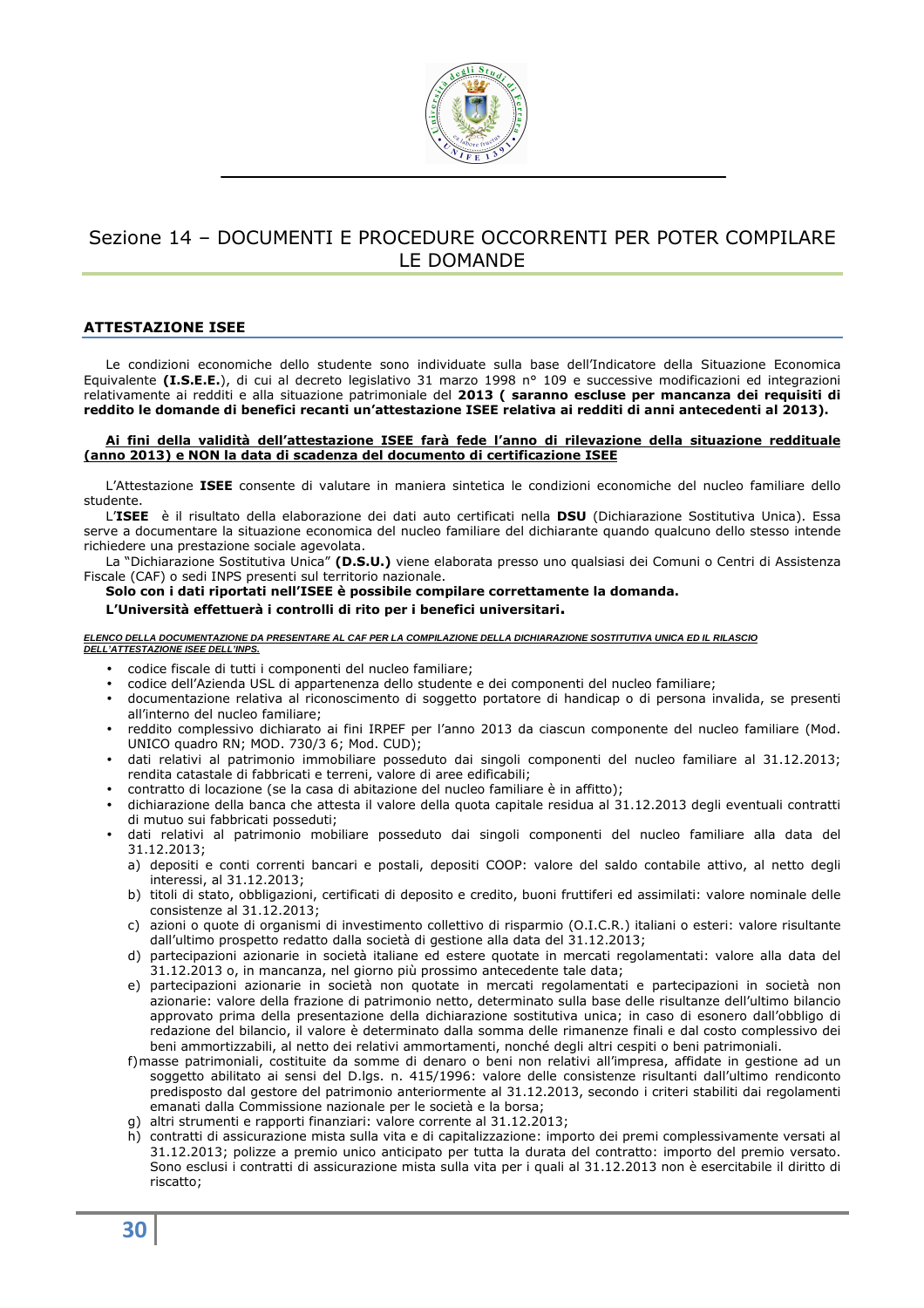

i) imprese individuali: valore del patrimonio netto, determinato con le stesse modalità di cui al punto e);

• dati relativi a chi gestisce il patrimonio mobiliare: nome e codice di identificazione della banca, della società di investimento, della società di gestione con la quale si intrattengono i rapporti di deposito, gestione, custodia, amministrazione.

### **STUDENTI STRANIERI: VALUTAZIONE DEL REDDITO E DEL PATRIMONIO**

Gli studenti stranieri non appartenenti all'Unione Europea accedono ai servizi e agli interventi per il diritto allo studio secondo le modalità e le procedure definite per gli studenti italiani e comunitari.

In base al D.P.R. 31.8.1999 n. 394, art. 46, comma 5, la condizione economica e patrimoniale, relativa all'anno solare 2013, degli studenti stranieri non appartenenti all'Unione Europea **è certificata con apposita documentazione rilasciata dalle competenti autorità del Paese ove i redditi sono stati prodotti e tradotta in lingua italiana dalle autorità diplomatiche italiane competenti per territorio.** Tale documentazione è resa dalle competenti rappresentanze diplomatiche o consolari estere in Italia per quei Paesi ove esistono particolari difficoltà a rilasciare la certificazione attestata dalla locale Ambasciata italiana, e legalizzata dalle Prefetture ai sensi dell'art. 33, comma 4, D.P.R. 28 dicembre 2000, n. 445.

Per gli **studenti stranieri** provenienti da paesi particolarmente poveri di cui all'elenco che segue, la valutazione della condizione economica è effettuata sulla base di una certificazione della Rappresentanza italiana nel paese di provenienza che attesti che lo studente non appartiene ad una famiglia notoriamente di alto reddito e di elevato livello sociale.

| Afganistan              | Equatorial Guinea | Liberia                      | Sierra Leone       | Zambia  |
|-------------------------|-------------------|------------------------------|--------------------|---------|
| Angola                  | Eritrea           | Madagascar                   | Solomon<br>Islands | Zimbawe |
| Bangladesh              | Ethiopia          | Malawi                       | Somalia            |         |
| Benin                   | Gambia            | Mali                         | South Sudan        |         |
| <b>Bhutan</b>           | Guinea            | Mauritania                   | Sudan              |         |
| Burkina Faso            | Guinea Bissau     | Mozambique                   | Tanzania           |         |
| Burundi                 | Haiti             | Myanmar                      | Tajikistan         |         |
| Cambogia                | Kenya             | Nepal                        | Timor-Leste        |         |
| Central African<br>Rep. | Kiribati          | Niger                        | Togo               |         |
| Chad                    | Korea, Dem. Rep.  | Rwanda                       | Tuvalu             |         |
| Comoros                 | Kyrgyz Rep.       | Samoa                        | Uganda             |         |
| Congo Dem. Rep.         | Laos              | &<br>Tome<br>Sao<br>Principe | Vanuatu            |         |
| Diibouti                | Lesotho           | Senegal                      | Yemen              |         |

### **ELENCO DEI PAESI DI CUI AL D.M. 19 febbario 2013**

Gli studenti stranieri appartenenti all'Unione Europea compresi gli studenti residenti a San Marino, così come gli studenti italiani con redditi o patrimoni all'estero devono presentare la dichiarazione dei redditi percepiti dal nucleo familiare per l'anno 2013 e i dati relativi al patrimonio immobiliare e mobiliare posseduto dai singoli componenti del nucleo familiare al 31.12.2013, secondo la documentazione fiscale del paese di appartenenza, **rilasciata dalle competenti autorità del Paese ove i redditi sono stati prodotti e tradotta in lingua italiana dalle autorità diplomatiche italiane competenti per territorio.** Tale documentazione è resa dalle competenti rappresentanze diplomatiche o consolari estere in Italia per quei Paesi ove esistono particolari difficoltà a rilasciare la certificazione attestata dalla locale Ambasciata italiana, e legalizzata dalle Prefetture ai sensi dell'art. 33, comma 4, D.P.R. 28 dicembre 2000, n. 445..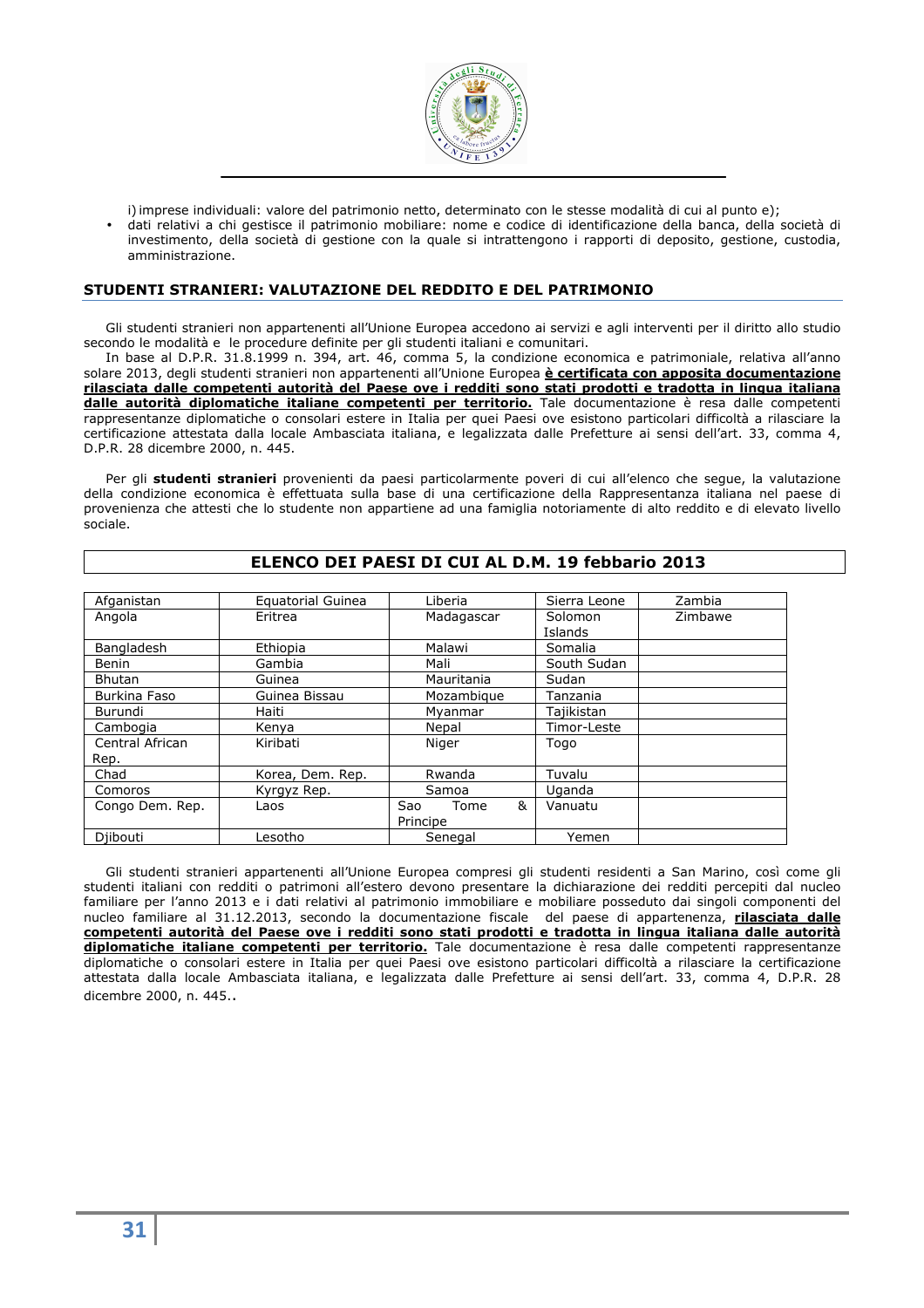

# Sezione 15 - MODALITÀ DI ACCESSO ALLA PROCEDURA ON LINE

Coloro che sono già iscritti all'Università, utilizzeranno il login che permette di accedere all'area riservata del portale **www.unife.it** , cliccando sulla voce "benefici/tasse" del menu.

Le matricole potranno effettuare una pre-iscrizione non vincolante al fine di ottenere il login.

Coloro che si sono registrati per iscriversi all'esame di ammissione per i corsi a numero chiuso potranno utilizzare il login per accedere alla medesima area.

Coloro che hanno effettuato on line una immatricolazione in quanto studenti trasferiti da altro Ateneo potranno utilizzare il login assegnato per richiedere i benefici **anche se l'iter burocratico di riconoscimento dei crediti non è stato ancora concluso**; il possesso dei requisiti autocertificati sarà verificato in un secondo tempo.

# Sezione 16 – CONTATTI UFFICIO DIRITTO STUDIO

**Il supporto telefonico per la procedura online sarà attivo a partire dal 10 settembre fino al 6 ottobre 2014 secondo gli orari di seguito indicati:** 

|                  | <b>MATTINO</b>              |
|------------------|-----------------------------|
| <b>LUNEDI'</b>   | Dalle ore 10 alle ore 14.00 |
| <b>MARTEDI'</b>  | Dalle ore 10 alle ore 14.00 |
| <b>MERCOLEDI</b> | Dalle ore 10 alle ore 14.00 |
| GIOVEDI'         | Dalle ore 10 alle ore 14.00 |
| <b>VENERDI'</b>  | Dalle ore 10 alle ore 14.00 |

Al seguente numero telefonico:

# **0532 – 293342**

Un collaboratore dell'Università provvederà ad aiutarti a portare a conclusione la pratica.

- **Dal 7 ottobre 2014 sarà possibile contattare l'Ufficio Diritto allo studio e servizi disabilità studenti negli orari indicati nel sito: www.unife.it/studenti/dirittostudio/contatti**
- **La scadenza per presentare la domanda di attribuzione di fascia di contribuzione è fissata al: 19 dicembre 2014.**
- **La scadenza per presentare la domanda di 150 ore è fissata al: 6 ottobre 2014**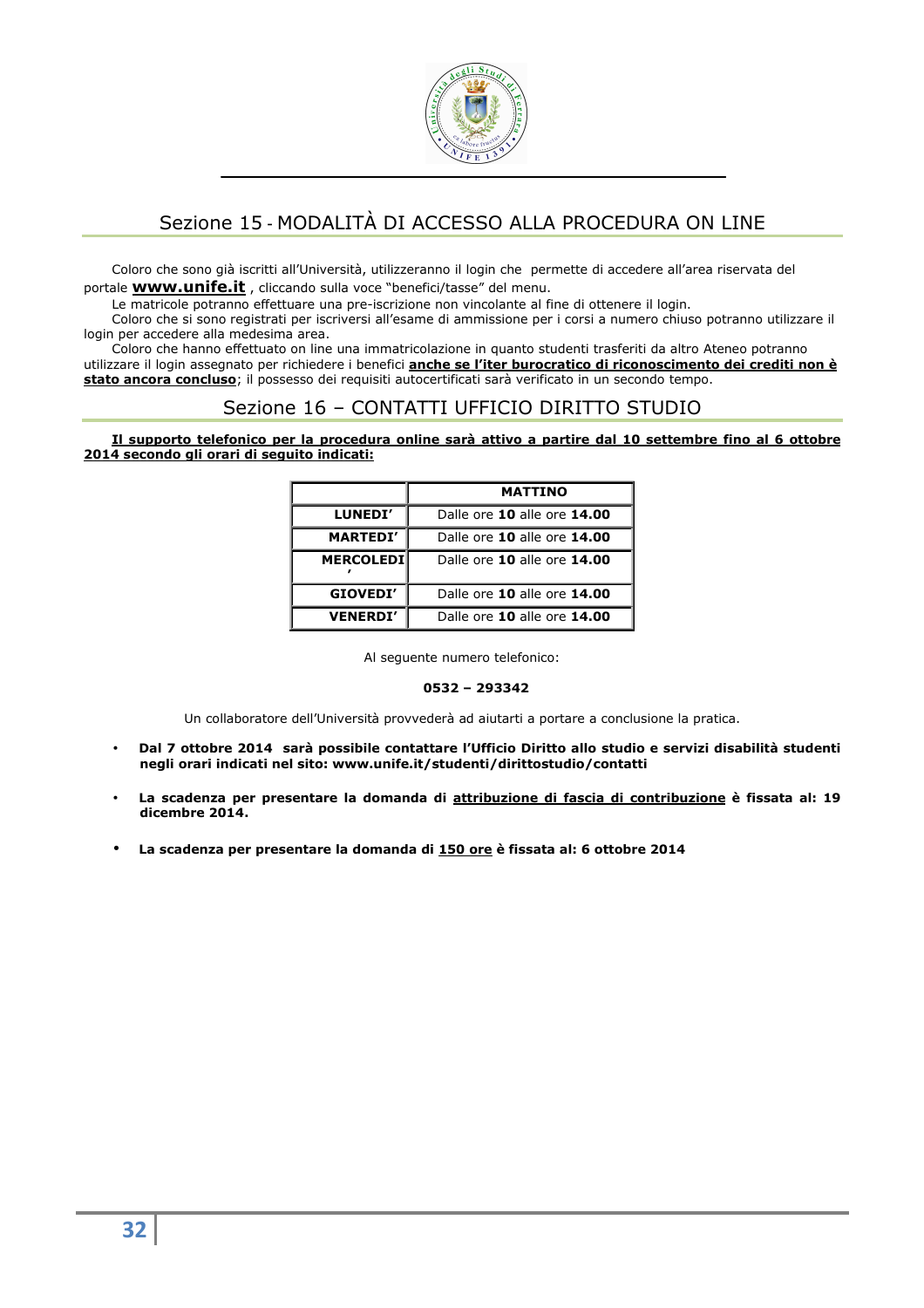

# Sezione 17 - ALTRE CONTRIBUZIONI UNIVERSITARIE

# **STUDENTI CHE SI LAUREANO IN MENO ANNI**

In base all'art. 10 del Regolamento studenti dell'Università di Ferrara, lo studente può laurearsi anche in meno tempo rispetto alla durata normale del corso.

L'istanza deve essere presentata in bollo.

Lo studente può iscriversi fino a 30 crediti in più oltre i 60 previsti per ogni anno di corso. E' poi possibile concludere gli studi con una ulteriore iscrizione fino a 30 crediti, con la possibilità di laurearsi in anticipo rispetto ai termini ordinari. Lo studente versa in questo caso le seguenti tasse e contributi:

- 1. Le rate corrispondenti a quanto viene versato annualmente da ogni studente con iscrizione standard a 60 crediti con riferimento alla propria fascia universitaria;
- 2. una ulteriore quota a titolo di tassa di iscrizione pari ad euro 99,20, di norma inserita nella prima rata;
- 3. una ulteriore quota a titolo di contributo, come da tabella 2 sotto riportata, riferita agli importi a 30 crediti conteggiati in fascia 3 di ogni tipologia, di norma con la terza e quarta rata;

Secondo quanto previsto al comma 6 dell'art.10 del Regolamento studenti di ateneo, ogni altro caso non previsto verrà sottoposto al vaglio delle strutture didattiche competenti per la parte didattica, mentre la contribuzione universitaria e le modalità di pagamento verranno concordate con gli uffici amministrativi competenti.

# **STUDENTI CHE SI ISCRIVONO A TEMPO PARZIALE**

In base all'art 9 del Regolamento studenti di ateneo, lo studente ha la possibilità di iscriversi a tempo parziale per conseguire un titolo accademico in un periodo di durata SUPERIORE a quella normale. E' prevista la possibilità di iscriversi fino a 30 crediti (o ad un massimo di tre esami qualora il numero complessivo di crediti sia superiore a 30). Gli interessati vengono ammessi negli anni successivi con qualifica di ripetente fino alla conclusione dei 60 crediti

previsti dall'ordinamento degli studi deliberato dalla struttura didattica competente.

E' possibile, nei termini ordinari, chiedere un passaggio al percorso normale.

L'iscrizione avviene pagando un importo di **prima rata,** con scadenza all'atto della immatricolazione/iscrizione, composto dalle seguenti voci fisse:

**PRIMA PATA** 

| FNJED NAIA        |                    |               |       |               |
|-------------------|--------------------|---------------|-------|---------------|
| assa<br>regionale | assa<br>iscrizione | assicurazione | bollo | <b>Totale</b> |
|                   | 30                 |               | ∩∩    | ๊๛            |
|                   |                    |               |       |               |

ed una seconda e terza rata di contribuzione universitaria con scadenza rispettivamente 16 marzo 2105 e 15 maggio 2015, ciascuna con importo corrispondente al 50% di quello indicato nella tabella 2 stabilito per i corsi di laurea e modulato su fasce di reddito in base alla certificazione ISEE.

### **TABELLA 2 – STUDENTI A TEMPO PARZIALE**

| Fasce          | <b>ISEE</b>      | <b>ISPE</b>      | Economia<br><b>Teledidattica</b><br>Giurisprudenza<br><b>Lettere</b> | <b>Interfacoltà</b><br><b>Scienze</b><br><b>Farmacia</b> | <b>Ingegneria</b><br><b>Architettura</b> |
|----------------|------------------|------------------|----------------------------------------------------------------------|----------------------------------------------------------|------------------------------------------|
|                |                  |                  | 30 cfu                                                               | 30cfu                                                    | 30 cfu                                   |
|                | 0-19.152,97      | 0-32.320,64      | 212                                                                  | 217                                                      | 222                                      |
| $\overline{2}$ | 19.152,98-21.000 | 32.320,65-46.000 | 306                                                                  | 326                                                      | 350                                      |
| 3              | 21.001-25.000    |                  | 401                                                                  | 436                                                      | 478                                      |
| 4              | 25.001-40.000    | >46.000          | 464                                                                  | 509                                                      | 563                                      |
| 5              | > 40.000         |                  | 495                                                                  | 545                                                      | 605                                      |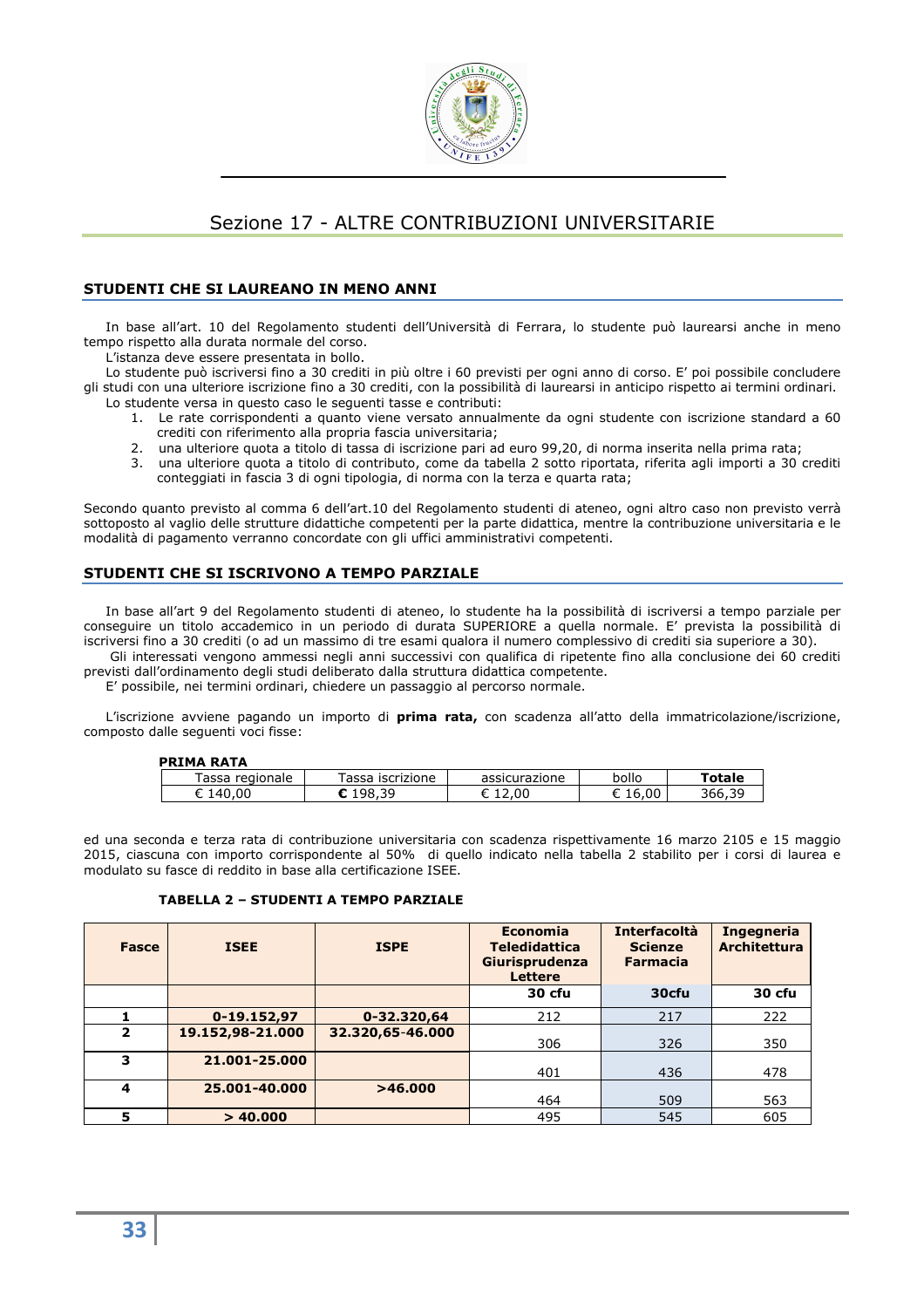

Secondo quanto previsto all'art. 9 comma 12 del Regolamento studenti di Ateneo, ogni altro caso non previsto verrà sottoposto al vaglio delle strutture didattiche competenti per la parte didattica, mentre la contribuzione universitaria e le modalità di pagamento verranno concordate con gli uffici amministrativi competenti.

Non possono usufruire dell'iscrizione part time gli studenti:

- fuori corso, qualora abbiano già maturato tutte le frequenze agli insegnamenti;
- che hanno già usufruito dell'immatricolazione con abbreviazione di corso o iscritti a corsi in via di disattivazione a seguito dell'attivazione di un nuovo ordinamento;
- iscritti a corsi di studio per i quali è previsto il numero chiuso o iscritti a corsi dell'area medico sanitaria salvo quanto disposto dai singoli regolamenti;
- che hanno ottenuto il riconoscimento di crediti formativi a seguito di un trasferimento in arrivo e che hanno effettuato passaggio di corso (comma 10 art. 9 del Regolamento studenti di Ateneo.) ;
- che hanno ottenuto il riconoscimento dei crediti formativi ai sensi dell'art.31 del regolamento studenti di Ateneo.

Non è prevista la possibilità di riduzione per merito per gli studenti part-time. Infatti questa riduzione è stata inserita con la finalità di favorire e incentivare la laureabilità in corso degli studenti in modo che l'Ateneo possa usufruire dei relativi incentivi ministeriali.

# **CORSI SINGOLI**

L'iscrizione ai corsi singoli avviene pagando in una unica soluzione i seguenti importi:

**a 30 crediti** (oppure **4** esami)

| contributo | Tassa<br>iscrizione | Assicurazione | bollo   | <b>TOTALE</b> |
|------------|---------------------|---------------|---------|---------------|
| € 352      | 198,39              | € 12.00       | € 16,00 | € 578.38      |

**da 31 a 60 crediti** (oppure **5** esami) - Gli insegnamenti dovranno essere scelti da differenti corsi di laurea

| contributo | Tassa<br>iscrizione | Assicurazione | bollo   | <b>TOTALE</b> |
|------------|---------------------|---------------|---------|---------------|
| € 704      | 198.39              | € 12.00       | € 16,00 | €930.39       |

Gli esami devono essere sostenuti **entro la sessione straordinaria dell'anno di iscrizione**. Coloro che non sostengono gli esami entro detta scadenza dovranno effettuare una nuova iscrizione. Per gli esami non sostenuti si intenderà comunque maturata la frequenza ai corsi corrispondenti.

# **LAUREANDI**

#### **ANTICIPAZIONE DELLA SESSIONE ESTIVA**

Qualora sia previsto che la sessione estiva dell'anno accademico di riferimento sia anticipata al periodo marzo/aprile che generalmente coincide con la sessione straordinaria dell'anno accademico precedente, gli studenti che si laureano nella sessione estiva anticipata devono corrispondere tutte e quattro le rate previste per l'anno accademico di iscrizione (regolamento studenti art. 18 comma 4).

#### **STUDENTI CHE NON SI LAUREANO ENTRO L'ANNO ACCADEMICO (SESSIONE STRAORDINARIA)**

Gli studenti che intendono laurearsi nella sessione straordinaria e hanno presentato la domanda di laurea on line con il pagamento del relativo contributo entro i termini previsti ( 13 giorni lavorativi precedenti la data di laurea) ma non riuscissero a laurearsi, non pagheranno il contributo per ritardato pagamento della I° e II° rata del nuovo anno accademico.

N.B. Potrà essere eseguita una serie di controlli per verificare la veridicità sullo stato di laureabilità dello studente. In caso contrario saranno addebitati i contributi aggiuntivi dovuti.

Agli studenti in condizioni di laurearsi nell'appello straordinario di febbraio, iscritti al secondo anno oltre la durata normale del corso, conteggiato in base all'anno di prima immatricolazione nel circuito universitario nazionale i quali, per mancato conseguimento del titolo finale entro l'appello straordinario, si devono iscrivere all'anno accademico successivo, viene concessa l'attribuzione di fascia di contribuzione, purché sussistano le seguenti condizioni:

• **entro il 31 marzo** dell'anno accademico di riferimento mancanza di non più di un esame per il sostenimento del titolo di studio finale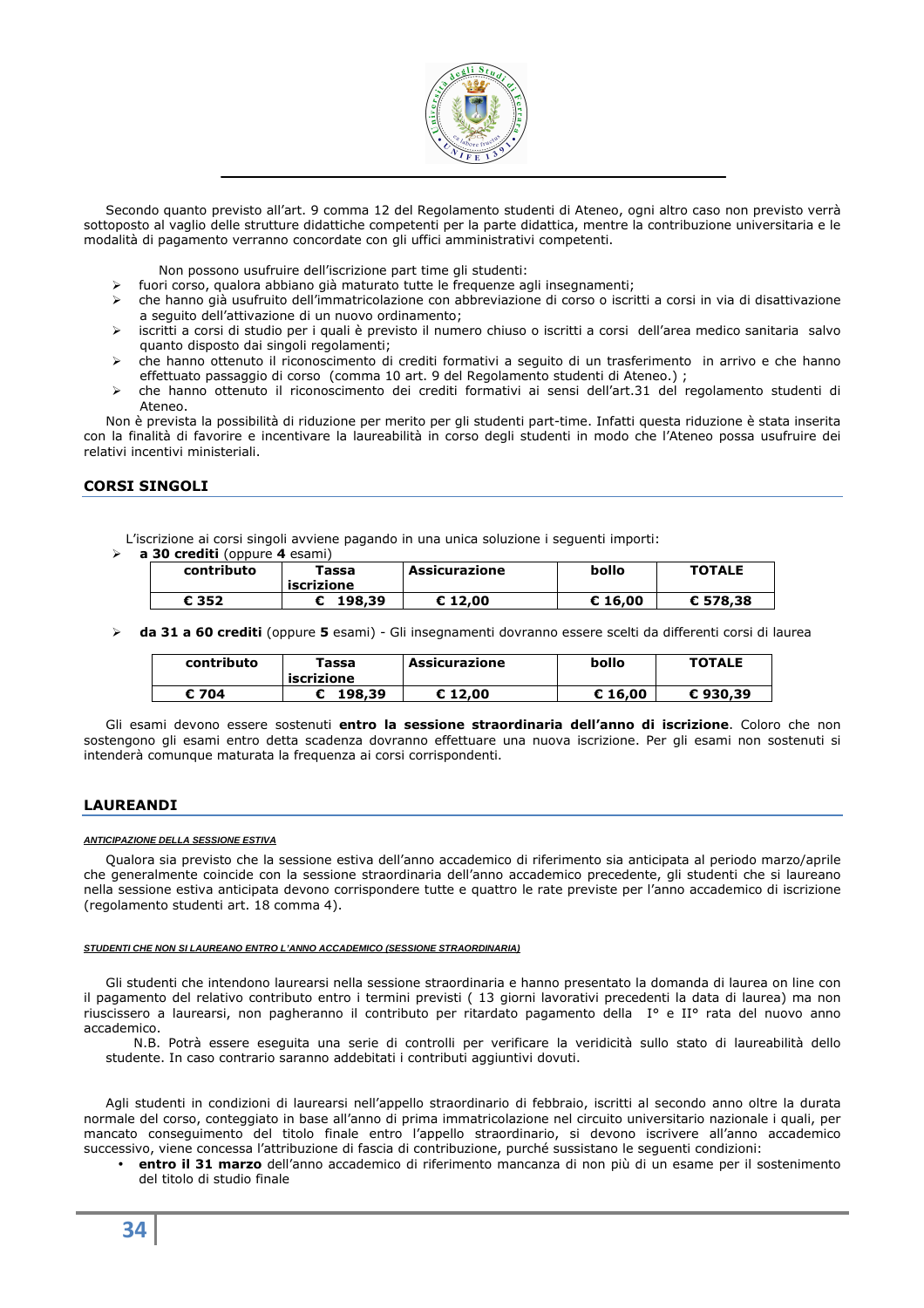

• situazione economica disagiata

• non essere iscritti per la seconda volta ad un corso di studi di medesimo livello.

L'istanza deve motivare il mancato sostenimento dell'esame finale con adeguata documentazione e deve contenere in allegato la certificazione ISEE.

L'istanza deve essere presentata dal **31 marzo al 31 maggio** dell'anno accademico di riferimento all'ufficio competente e sono valutate dal Responsabile della Ripartizione.

# **CONTRIBUZIONI DI SERVIZIO**

#### **TEST DI ACCESSO/ORIENTAMENTO E CORSI A NUMERO PROGRAMMATO**

- Prove obbligatorie di verifica delle conoscenze d'accesso ai corsi di laurea e di laurea magistrale a ciclo unico: nessun pagamento
- Test di orientamento per i corsi di Ingegneria: contributo € 60,00.
- Corsi a numero programmato: contributo fisso € 60,00.

#### **TRASFERIMENTI E PASSAGGI**

Gli studenti che non abbiano superato tutti i test di valutazione previsti dal corso di laurea di immatricolazione entro il 31 dicembre dell'anno accademico di riferimento, possono presentare domanda di passaggio ad altro corso di studi entro il 15 gennaio dell'anno accademico di riferimento, senza corrispondere il contributo di passaggio, ne i contributi aggiuntivi per superata data di scadenza nella presentazione della domanda di passaggio.(art. 23 comma 5 del regolamento studenti)

#### **RICONOSCIMENTO TITOLI/ATTIVITA' FORMATIVE**

- Il pagamento del contributo per il riconoscimento di un titolo di studio italiano o straniero non è soggetto a rimborso anche qualora l'interessato non faccia seguire alla richiesta di riconoscimento l'iscrizione al corso di laurea prescelto.
- Non viene richiesto il pagamento del contributo per il riconoscimento di corsi singoli qualora lo studente effettui l'immatricolazione/iscrizione allo stesso corso di studio dove ha seguito i corsi singoli.
- Non viene richiesto il pagamento del contributo di riconoscimento per i corsi attivati in convenzione con organismi statali nei cui bandi sia già riportato il numero di crediti che l'Ateneo si impegna a riconoscere.
- Non viene richiesto il pagamento del contributo di riconoscimento per gli insegnamenti inseriti in soprannumero nel piano di studi della laurea triennale oppure non valutati, ai fini del conseguimento del titolo finale, che siano riconosciuti ai fini dell'ammissione alla laurea magistrale.
- I laureati alle lauree triennali (ex legge 509/99) afferenti al Dipartimento di Giurisprudenza dell'Università di Ferrara i cui rispettivi ordinamenti di laurea specialistica (+ 2) sono stati disattivati, possono iscriversi con abbreviazione di corso alla laurea magistrale a ciclo unico della medesima area di formazione con riferimento all'anno 2013/2014, senza dover corrispondere il contributo per il riconoscimento di titolo pregresso

#### **Tutte le istanze devono essere presentate in bollo ed entro il 31 dicembre dell'anno accademico di iscrizione.**

#### **INTERRUZIONE AGLI STUDI**

Gli studenti che risultano in difetto del pagamento di tasse e contributi relativi ad anni accademici precedenti a quello di riferimento, e non soggetti a ricognizione, pagheranno le tasse ed i contributi vigenti per l'a.a. da regolarizzare, più i contributi aggiuntivi relativi ai ritardi sul pagamento delle rate universitarie arretrate.

Per la terza e quarta rata potranno richiedere l'applicazione della fascia di contribuzione in base a quanto stabilito nell'anno accademico di riferimento presentando la certificazione ISEE e previo il pagamento di un contributo aggiuntivo per superata data di scadenza pari ad € 30,00.

L'applicazione della fascia è comunque vincolata ai requisiti indicati nel Bando per i benefici universitari relativo all'anno accademico di riferimento.

Lo studente che abbia pagato la prima e/o seconda rata relativa ad un anno accademico didatticamente non più attivo e sia quindi in difetto della seconda, terza e quarta rata, qualora siano presenti le condizioni per applicare la ricognizione, corrisponderà un importo forfettario pari ad **€ 200**,**00** per le rate mancanti al fine della continuità contabile e didattica sulla propria carriera. In tal caso l'anno accademico così regolarizzato non può essere conteggiato ai fini della ricognizione.

#### **DECADENZA**

Lo studente che per otto anni consecutivi non supera esami incorre nella decadenza dagli studi.

Ai sensi dell'art. 35 del Regolamento studenti, lo studente incorso nella decadenza può far rivivere la carriera previa presentazione di istanza in bollo e del pagamento di un contributo fisso.

Per l'anno accademico 2014/2015 il contributo è pari ad euro 200,00.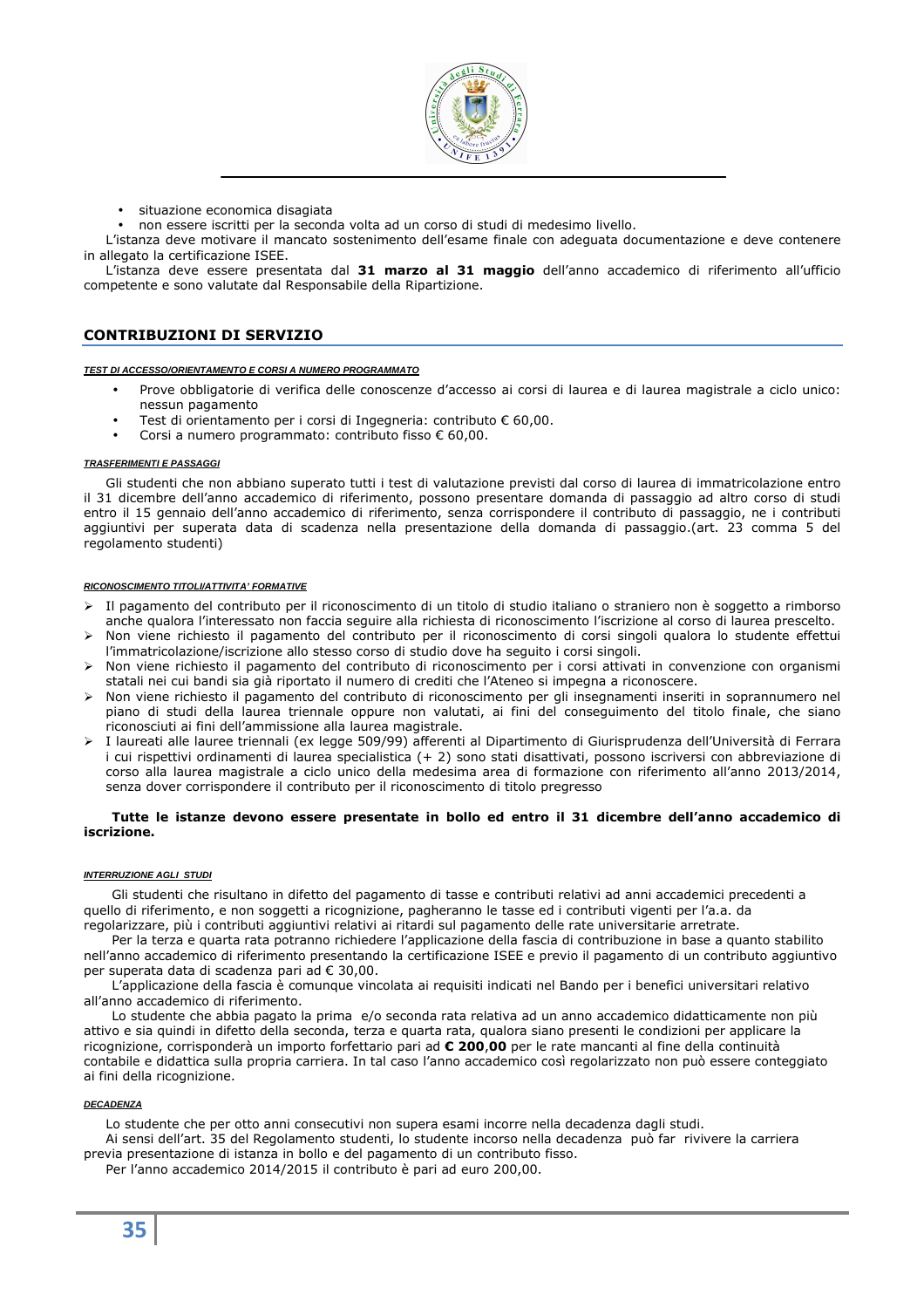

Coloro che, dopo la decadenza, hanno continuato a pagare le tasse, hanno diritto al rimborso a partire dall'anno accademico successivo a quello in cui sono decaduti.

Nell'anno accademico di sostenimento dell'esame che consente di interrompere la decadenza (sessione straordinaria) lo studente deve essere in regola con le tasse.

Se l'anno di sostenimento dell'esame coincide con il secondo anno di sospensione dei pagamenti, non è possibile applicare la ricognizione. Per sostenere l'esame, quindi, lo studente deve corrispondere i pagamenti relativi a due anni accademici.

#### **INTERRUZIONE TEMPORANEA**

In base a quanto stabilito nell'art. 33 del regolamento studenti, gli studenti iscritti ai vari corsi di studio, previa presentazione della documentazione, per non incorrere nella contemporanea iscrizione, possono interrompere la propria carriera accademica, per iscriversi e frequentare:

- a) corsi di studio (master di I e II livello, corsi di perfezionamento/formazione, dottorato di ricerca, corso di specializzazione) presso Università e/o Istituti di formazione di livello universitario allorché in possesso dei requisiti per l'iscrizione ai rispettivi corsi. (Vedi art. 15 – Regolamento studenti – Contemporanea iscrizione).
- b) corsi di studio all'estero al di fuori di progetti e di convenzioni di collaborazione internazionale interuniversitaria, adeguatamente documentati.

In questo caso gli studenti pagano un diritto fisso forfettario che per l'a.a. 2014/2015 è di euro 200,00.

#### **RIMBORSO PRIMA RATA A STUDENTI RINUNCIATARI DEL PRIMO ANNO DI CORSO**

**Agli studenti che si sono iscritti al primo anno di corso** ed hanno pagato la prima e seconda rata dell'anno accademico di riferimento, rinunciano agli studi, e chiedono il rimborso della prima rata entro il 31 dicembre dell'anno accademico di riferimento, viene concesso il rimborso del **50% delle voci di competenza dell'Ateneo** (tassa di iscrizione, contributo). Allo studente non verrà consegnata la documentazione giustificativa per richiedere il rimborso del bollo all'Agenzia delle entrate poiché parte integrante di una istanza già accolta. Per la tassa regionale si rimanda alle decisioni dell'ente preposto.

Oltre il termine del **31 dicembre** non verrà corrisposto alcun rimborso.

#### **RIMBORSO QUARTA RATA AGLI STUDENTI IMMATRICOLATI AI CORSI DI MEDICINA E CHIRURGIA, ODONTOIATRIA E ARCHITETTURA**

Saranno valutate le richieste di rimborso della quarta rata presentate dagli studenti che, essendo iscritti ad altro corso di laurea, hanno corrisposto la quarta rata a.a. 2013/2014 ed in seguito si sono immatricolati per l'anno accademico 2014/2015 ai corsi sopra indicati, ai sensi di quanto stabilito nel Decreto Ministeriale 5 febbraio 2014 n.85, rinunciando all'iscrizione al precedente corso di laurea.

Qualora la richiesta sia accolta la quarta rata relativa all'a.a. 2013/2014 sarà rimborsata al 50%.

Le domande di rimborso devono essere presentate entro il 31 dicembre 2014, oltre tale data non sarà effettuato alcuna restituzione.

#### **TESSERA DI RICONOSCIMENTO**

Dall'anno accademico 2014/2015 non viene più fornito agli studenti il libretto universitario, ma ogni studente che si immatricola riceverà una tessera di riconoscimento..

Gli studenti iscritti ad anni successivi al primo, qualora smarriscano il libretto universitario, potranno richiedere il duplicato ad un costo di euro 20,00 a cui verrà aggiunta l'imposta di bollo.

Gli studenti a cui viene rilasciata la tessera di riconoscimento, in caso di smarrimento, potranno richiedere il duplicato ad un costo di euro 10, 00 a cui verrà aggiunta l'imposta di bollo.

L'importo pagato, qualora il libretto o la tessera di riconoscimento smarrito fosse ritrovato, non viene rimborsato, i documenti ritrovati non hanno valore e non potranno essere utilizzati.

#### **CONTRIBUTI AGGIUNTIVI PER RITARDATO PAGAMENTO**

Il versamento delle rate di iscrizione, effettuato oltre i termini previsti, oltre ad ogni altra scadenza fissata per gli adempimenti amministrativi, comporta l'addebito di un **contributo aggiuntivo** per superato termine di pagamento, come di seguito riportato:

- **fino a 7** giorni di ritardo **10 Euro**
- **da 8 a 15** giorni di ritardo **30 Euro**
- **da 16** giorni in poi di ritardo **60 Euro**

Per casi particolari, dove soprattutto è limitata la libertà personale, il contributo per ritardato pagamento non viene applicato previa valutazione del Responsabile della Ripartizione.